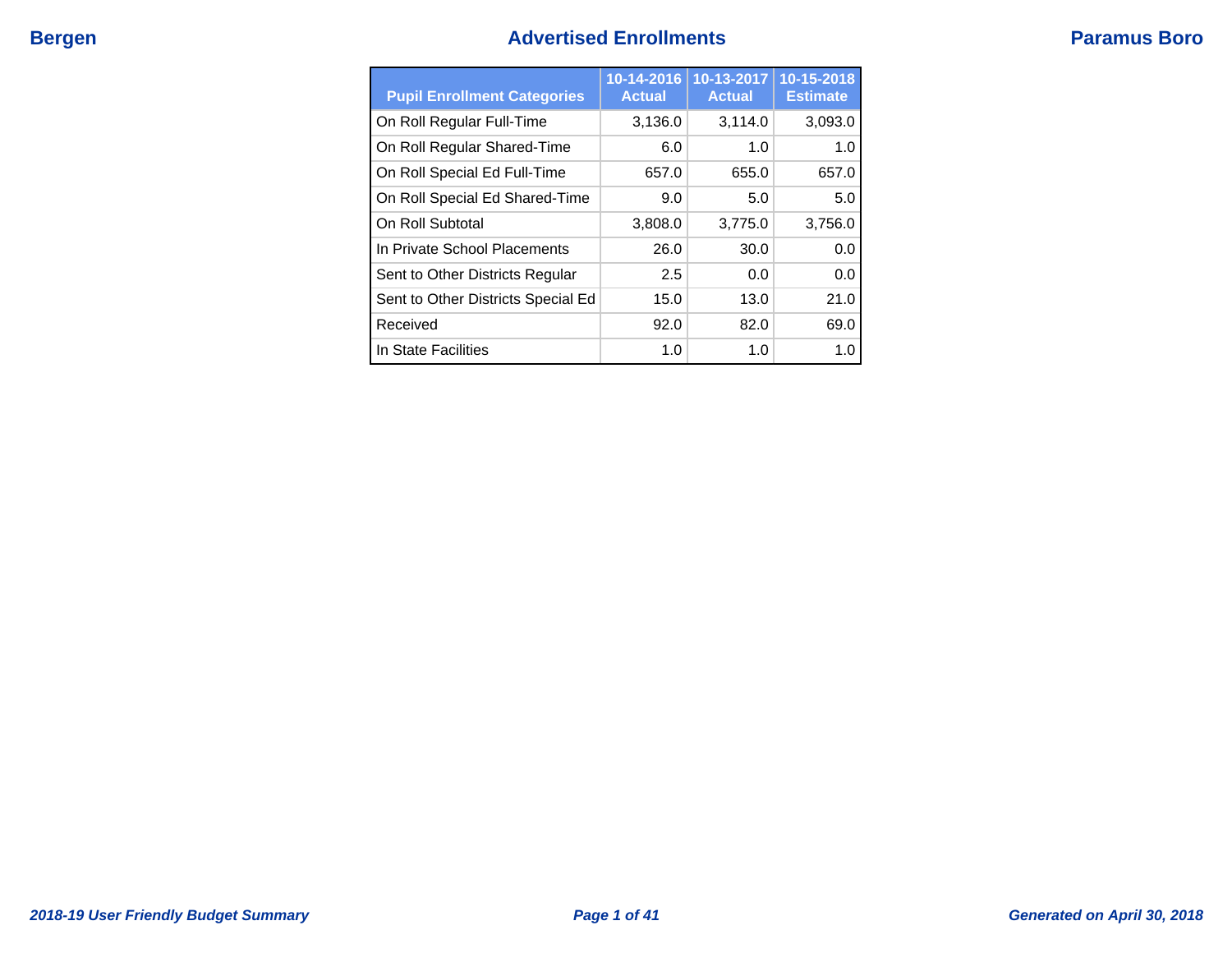|                                                     |                | 2016-17       | 2017-18        | 2018-19         |
|-----------------------------------------------------|----------------|---------------|----------------|-----------------|
| <b>Budget Category</b>                              | <b>Account</b> | <b>Actual</b> | <b>Revised</b> | <b>Proposed</b> |
| <b>Operating Budget:</b>                            |                |               |                |                 |
| Revenues from Local Sources:                        |                |               |                |                 |
| Local Tax Levy                                      | 10-1210        | 75,704,884    | 77,040,097     | 78,406,873      |
| <b>Total Tuition</b>                                | 10-1300        | 998,543       | 880,100        | 886,100         |
| <b>Rents And Royalties</b>                          | 10-1910        | 152,471       | 120,000        | 160,000         |
| <b>Unrestricted Miscellaneous Revenues</b>          | 10-1XXX        | 1,484,085     | 454,000        | 525,200         |
| Interest Earned On Capital Reserve Funds            | $10-1XXX$      | 41,027        | 20,000         | 30,000          |
| Subtotal - Revenues From Local Sources              |                | 78,381,010    | 78,514,197     | 80,008,173      |
|                                                     |                |               |                |                 |
| <b>Revenues from State Sources:</b>                 |                |               |                |                 |
| Categorical Transportation Aid                      | 10-3121        | 219,658       | 219,658        | 671,225         |
| <b>Extraordinary Aid</b>                            | 10-3131        | 537,993       | 537,993        | 0               |
| Categorical Special Education Aid                   | 10-3132        | 1,645,291     | 1,801,797      | 1,801,797       |
| <b>Categorical Security Aid</b>                     | 10-3177        | 69,352        | 69,352         | 69,352          |
| Parcc Readiness Aid                                 | 10-3181        | 38,180        | 38,180         | 0               |
| Per Pupil Growth Aid                                | 10-3182        | 38,180        | 38,180         | $\Omega$        |
| Professional Learning Community Aid                 | 10-3183        | 37,800        | 37,800         | 0               |
| <b>Other State Aids</b>                             | 10-3XXX        | 42,571        | 42,571         | $\Omega$        |
| Subtotal - Revenues From State Sources              |                | 2,629,025     | 2,785,531      | 2,542,374       |
| Revenues from Federal Sources:                      |                |               |                |                 |
| Medicaid Reimbursement                              | 10-4200        | 46,105        | 55,836         | 58,453          |
| Subtotal - Revenues From Federal Sources            |                | 46,105        | 55,836         | 58,453          |
|                                                     |                |               |                |                 |
| <b>Budgeted Fund Balance - Operating Budget</b>     | 10-303         | 0             | 600,000        | 600,000         |
| Withdraw From Cap Res-Excess Cost & Oth Cap Prj     | 10-309         | 0             | 3,600,000      | 2,800,000       |
| Withdrawal From Cap Res - Transfer To Debt Svc Fund | 10-317         | 0             | 300,000        | 600,000         |
| Withdrawal From Current Expense Emergency Rsv       | 10-312         | 0             | 400,000        | 0               |
| <b>Adjustment For Prior Year Encumbrances</b>       |                | 0             | 681,114        | 0               |
| Actual Revenues (Over)/Under Expenditures           |                | $-2,450,794$  | 0              | $\pmb{0}$       |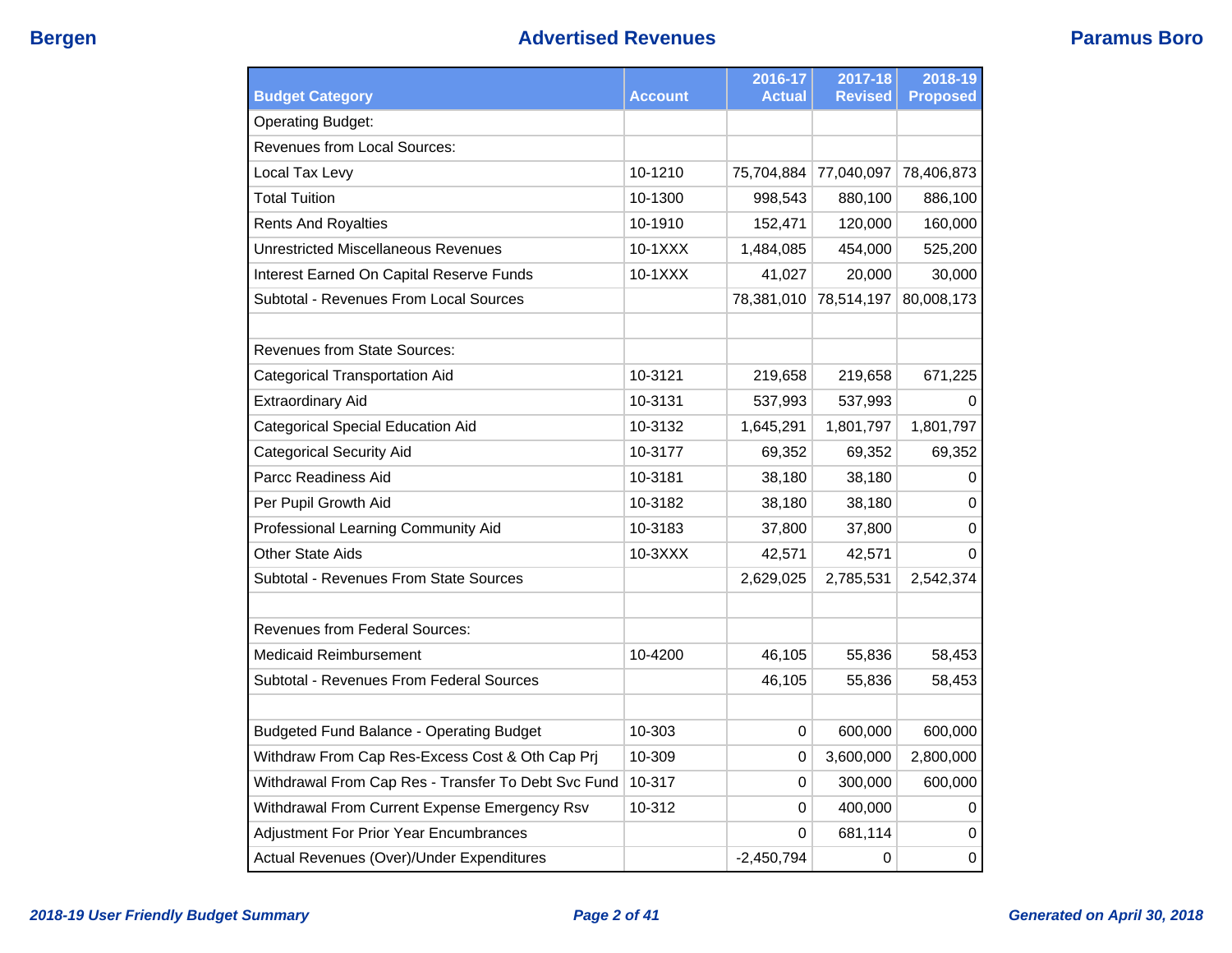| <b>Budget Category</b>                     | <b>Account</b> | 2016-17<br><b>Actual</b> | 2017-18<br><b>Revised</b> | 2018-19<br><b>Proposed</b> |
|--------------------------------------------|----------------|--------------------------|---------------------------|----------------------------|
| <b>Total Operating Budget</b>              |                | 78,605,346               | 86,936,678                | 86,609,000                 |
|                                            |                |                          |                           |                            |
| Grants and Entitlements:                   |                |                          |                           |                            |
| Other Revenue From Local Sources           | 20-1XXX        | 102,199                  | 133,931                   | 80,000                     |
| Total Revenues From Local Sources          | 20-1XXX        | 102,199                  | 133,931                   | 80,000                     |
| <b>Revenues from State Sources:</b>        |                |                          |                           |                            |
| <b>Other Restricted Entitlements</b>       | 20-32XX        | 2,309,222                | 2,646,625                 | 2,431,000                  |
| <b>Total Revenues From State Sources</b>   |                | 2,309,222                | 2,646,625                 | 2,431,000                  |
| Revenues from Federal Sources:             |                |                          |                           |                            |
| Title I                                    | 20-4411-4416   | 354,181                  | 315,924                   | 264,500                    |
| Title II                                   | 20-4451-4455   | 115,028                  | 153,418                   | 60,000                     |
| Title III                                  | 20-4491-4494   | 23,786                   | 80,633                    | 26,000                     |
| Title IV                                   | 20-4471-4474   | 0                        | 10,000                    | 6,500                      |
| I.D.E.A. Part B (Handicapped)              | 20-4420-4429   | 1,438,119                | 1,555,274                 | 1,230,000                  |
| <b>Total Revenues From Federal Sources</b> |                | 1,931,114                | 2,115,249                 | 1,587,000                  |
| <b>Total Grants And Entitlements</b>       |                | 4,342,535                | 4,895,805                 | 4,098,000                  |
| Repayment of Debt:                         |                |                          |                           |                            |
| <b>Transfers From Capital Reserve</b>      | 40-5210        | 0                        | 300,000                   | 600,000                    |
| Revenues from Local Sources:               |                |                          |                           |                            |
| Local Tax Levy                             | 40-1210        | 1,186,267                | 950,492                   | 987,682                    |
| <b>Total Revenues From Local Sources</b>   |                | 1,186,267                | 950,492                   | 987,682                    |
| <b>Revenues from State Sources:</b>        |                |                          |                           |                            |
| Debt Service Aid Type II                   | 40-3160        | 391,215                  | 0                         | 0                          |
| <b>Budgeted Fund Balance</b>               | 40-303         | 0                        | 281,990                   | 0                          |
| <b>Total Local Repayment Of Debt</b>       |                | 1,577,482                | 1,532,482                 | 1,587,682                  |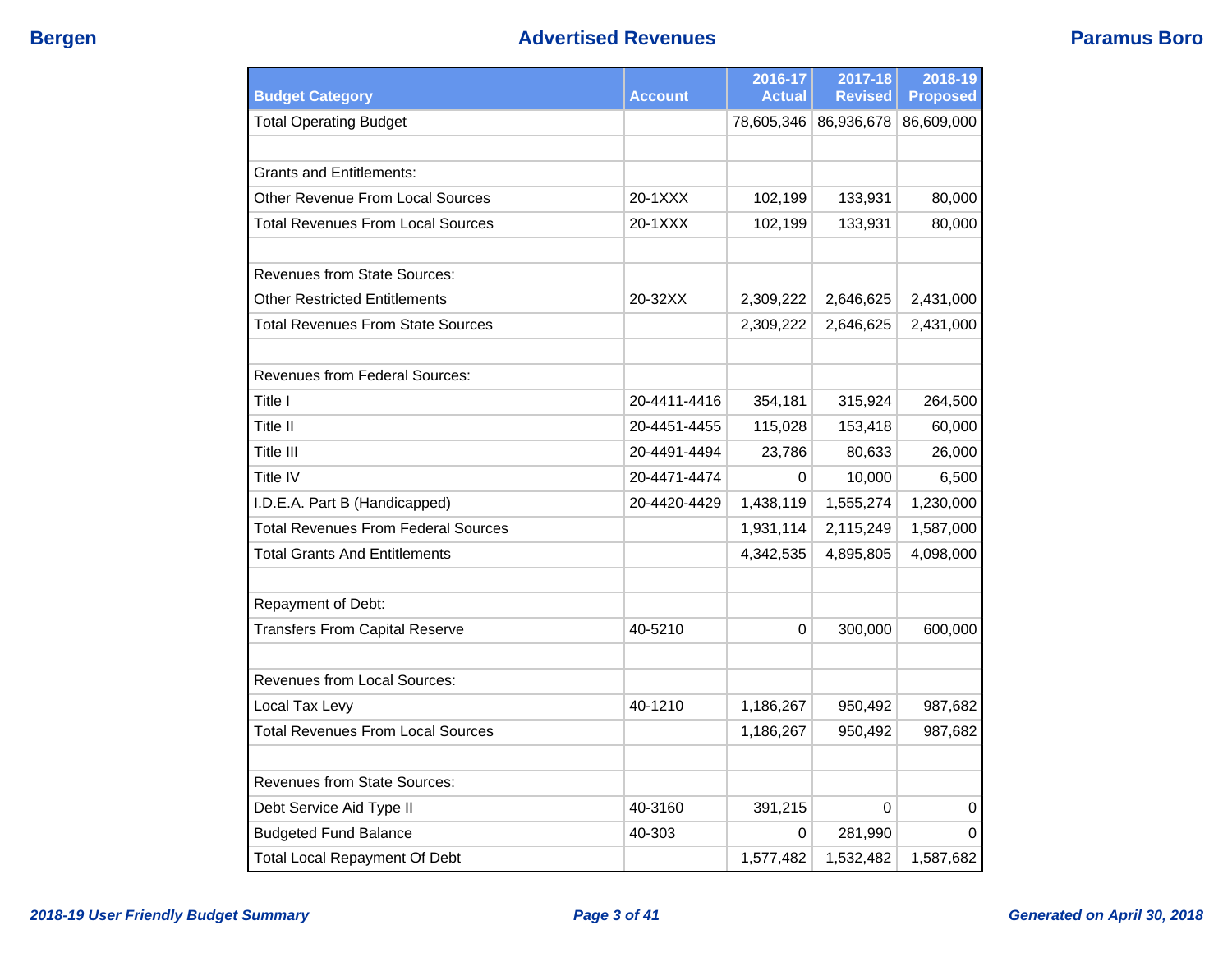# **Bergen Bergen Paramus Boro Advertised Revenues Paramus Boro**

| <b>Budget Category</b>                         | <b>Account</b> | 2016-17<br><b>Actual</b> | $2017 - 18$                      | 2018-19<br>Revised Proposed |
|------------------------------------------------|----------------|--------------------------|----------------------------------|-----------------------------|
| <b>Total Repayment Of Debt</b>                 |                | 1.577.482                | 1,532,482                        | 1,587,682                   |
| <b>Total Revenues/Sources</b>                  |                |                          | 84,525,363 93,364,965 92,294,682 |                             |
| Deduct Transfer-Transfers From Capital Reserve | 40-5210        | 0                        | 300,000                          | 600,000                     |
| <b>Total Revenues/Sources Net of Transfers</b> |                |                          | 84,525,363 93,064,965 91,694,682 |                             |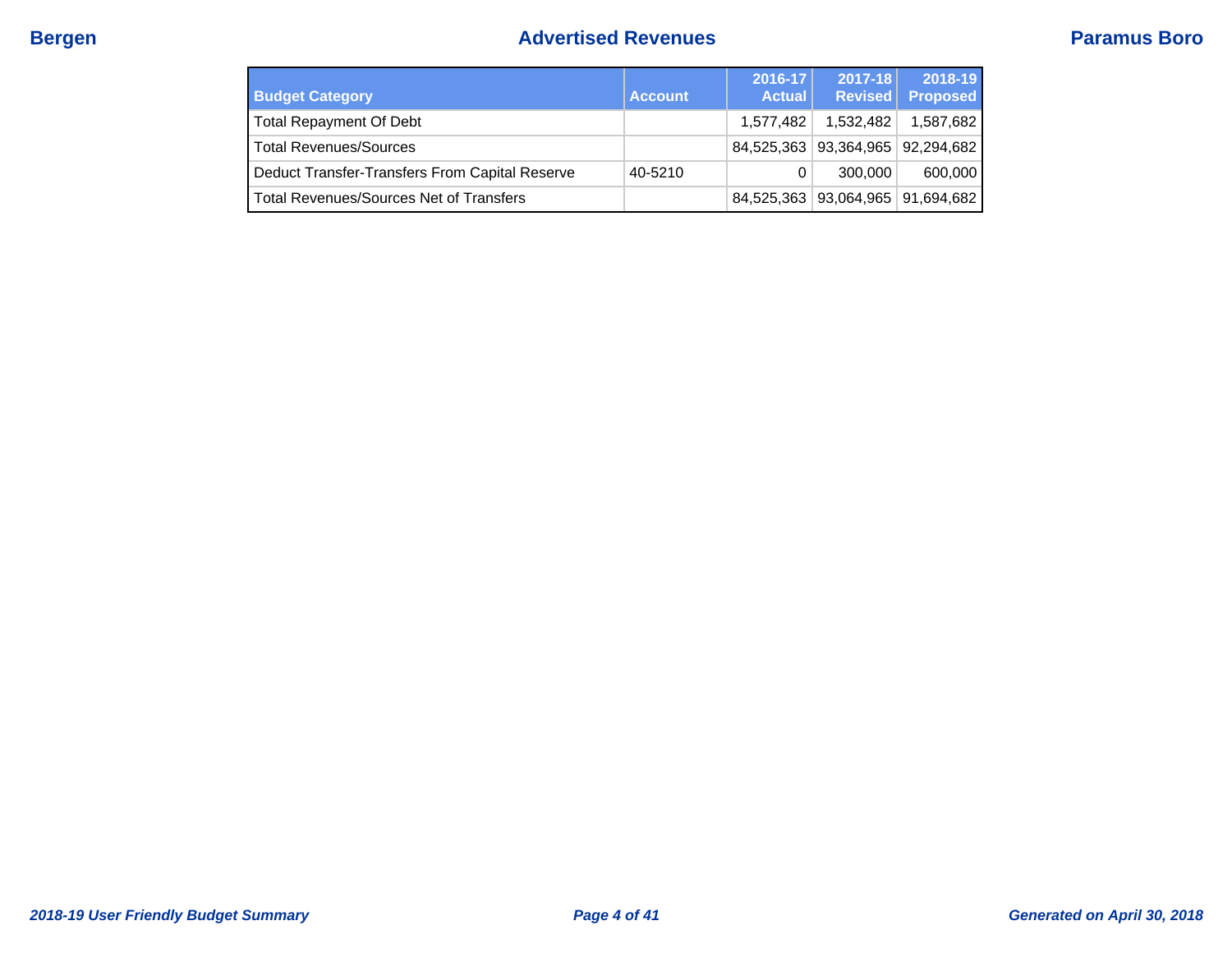| <b>Budget Category</b>                             | Account        | 2016-17<br><b>Actual</b> | 2017-18<br><b>Revised</b> | 2018-19<br><b>Proposed</b> |
|----------------------------------------------------|----------------|--------------------------|---------------------------|----------------------------|
|                                                    |                |                          |                           |                            |
| <b>General Current Expense:</b>                    |                |                          |                           |                            |
| Instruction:                                       |                |                          |                           |                            |
| Regular Programs - Instruction                     | 11-1XX-100-XXX | 20,585,641               | 22,477,950                | 22,067,175                 |
| Special Education - Instruction                    | 11-2XX-100-XXX | 7,066,956                | 7,435,176                 | 7,746,545                  |
| Basic Skills/Remedial - Instruction                | 11-230-100-XXX | 341,207                  | 392,611                   | 400,364                    |
| <b>Bilingual Education - Instruction</b>           | 11-240-100-XXX | 609,029                  | 637,009                   | 657,383                    |
| School-Spon. Co/Extra Curr. Actvts. - Inst         | 11-401-100-XXX | 299,753                  | 319,178                   | 319,178                    |
| School-Sponsored Athletics - Instruction           | 11-402-100-XXX | 785,367                  | 820,720                   | 826,070                    |
| Other Supplemental/At-Risk Programs                | 11-424-XXX-XXX | 665,016                  | 650,400                   | 670,000                    |
| <b>Support Services:</b>                           |                |                          |                           |                            |
| Undistributed Expenditures - Instruction (Tuition) | 11-000-100-XXX | 3,316,573                | 4,119,608                 | 4,386,439                  |
| Undist. Expend.-Attendance And Social Work         | 11-000-211-XXX | 49,632                   | 50,545                    | 58,949                     |
| Undist. Expenditures - Health Services             | 11-000-213-XXX | 874,177                  | 902,236                   | 945,330                    |
| Undist. Expend.-Speech, OT, PT And Related Svcs    | 11-000-216-XXX | 2,629,916                | 3,086,500                 | 2,619,355                  |
| Undist Expend-Oth Supp Serv Std-Extra Serv         | 11-000-217-XXX | 449,226                  | 300,000                   | 350,000                    |
| Undist. Expenditures - Guidance                    | 11-000-218-XXX | 1,280,363                | 1,302,578                 | 1,464,703                  |
| Undist. Expenditures - Child Study Teams           | 11-000-219-XXX | 1,442,259                | 1,387,620                 | 1,700,578                  |
| Undist. Expend.-Improv. Of Inst. Serv.             | 11-000-221-XXX | 765,843                  | 933,853                   | 941,651                    |
| Undist. Expend.-Edu. Media Serv./Library           | 11-000-222-XXX | 712,317                  | 756,126                   | 783,676                    |
| Undist. Expend.-Instr. Staff Training Serv.        | 11-000-223-XXX | 103,203                  | 128,210                   | 125,700                    |
| Undist. Expend.-Support Serv.-Gen. Admin.          | 11-000-230-XXX | 879,616                  | 987,537                   | 987,671                    |
| Undist. Expend.-Support Serv.-School Admin.        | 11-000-240-XXX | 3,730,998                | 3,907,428                 | 3,752,940                  |
| Undist. Expend. - Central Services                 | 11-000-251-XXX | 1,024,842                | 1,147,812                 | 1,183,317                  |
| Undist. Expend. - Admin. Info Technology           | 11-000-252-XXX | 533,061                  | 676,211                   | 659,892                    |
| Undist. Expend.-Oper. And Maint. Of Plant Serv.    | 11-000-26X-XXX | 9,263,523                | 10,553,150                | 10,046,574                 |
| Undist. Expend.-Student Transportation Serv.       | 11-000-270-XXX | 3,038,076                | 3,321,541                 | 3,515,984                  |
| Personal Services - Employee Benefits              | 11-XXX-XXX-2XX | 13,350,997               | 15,488,819                | 15,983,330                 |
| <b>Total Undistributed Expenditures</b>            |                | 43,444,622               | 49,049,774                | 49,506,089                 |
| <b>Total General Current Expense</b>               |                |                          | 73,797,591 81,782,818     | 82,192,804                 |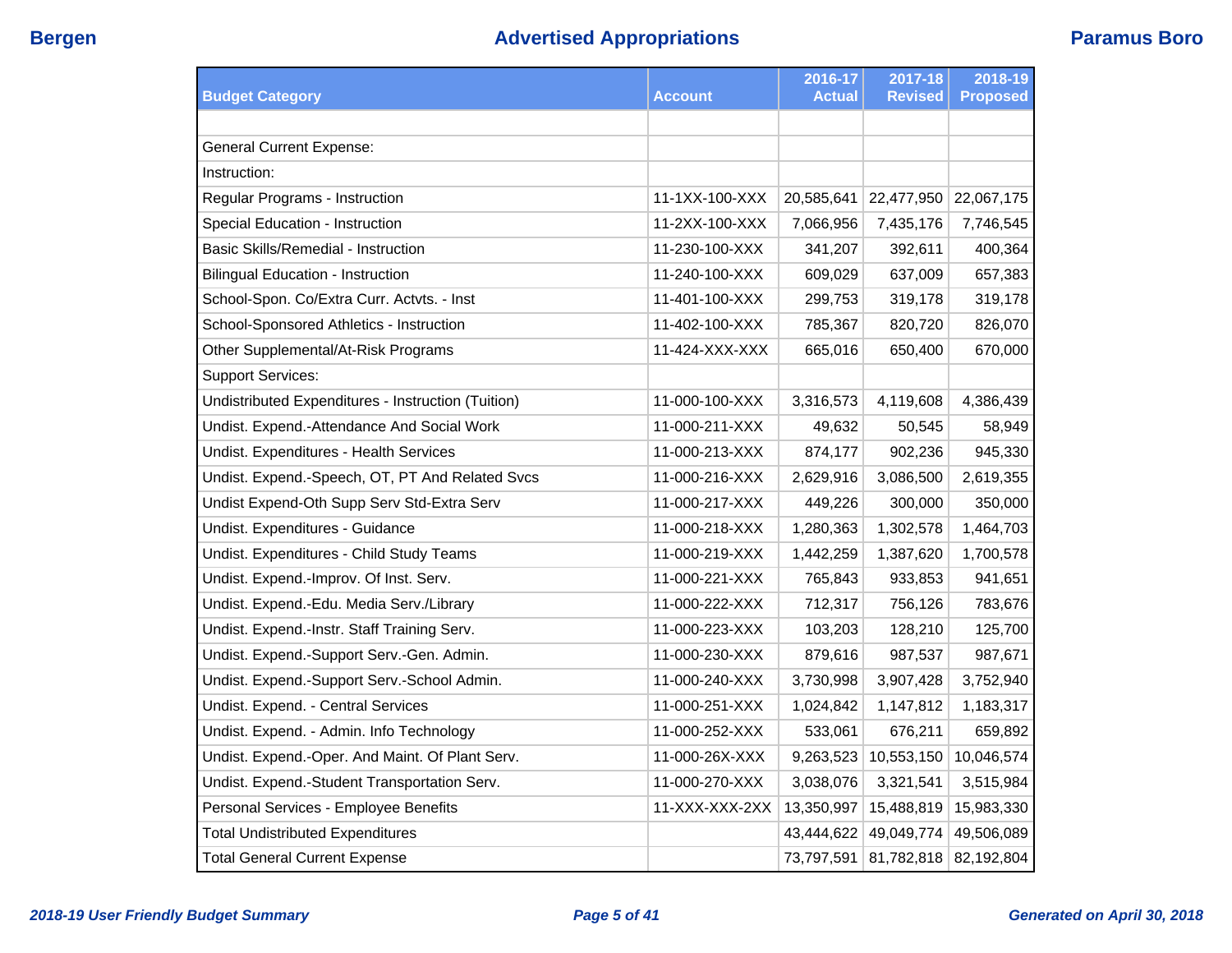| <b>Budget Category</b>                          | <b>Account</b> | 2016-17<br><b>Actual</b> | 2017-18<br><b>Revised</b> | 2018-19<br><b>Proposed</b> |
|-------------------------------------------------|----------------|--------------------------|---------------------------|----------------------------|
|                                                 |                |                          |                           |                            |
| <b>Capital Expenditures:</b>                    |                |                          |                           |                            |
| Equipment                                       | 12-XXX-XXX-730 | 563,241                  | 504,313                   | 434,500                    |
| Facilities Acquisition And Const. Serv.         | 12-000-400-XXX | 3,096,378                | 3,375,708                 | 141,813                    |
| Capital Reserve - Transfer To Capital Projects  | 12-000-400-931 | 387,998                  | 470,168                   | 2,800,000                  |
| Capital Reserve - Transfer To Repayment Of Debt | 12-000-400-933 | 0                        | 300,000                   | 600,000                    |
| Interest Deposit To Capital Reserve             | 10-604         | 0                        | 20,000                    | 30,000                     |
| <b>Total Capital Outlay</b>                     |                | 4,047,617                | 4,670,189                 | 4,006,313                  |
|                                                 |                |                          |                           |                            |
| Special Schools:                                |                |                          |                           |                            |
| Summer School:                                  |                |                          |                           |                            |
| Summer School - Instruction                     | 13-422-100-XXX | 39,985                   | 60,600                    | 50,500                     |
| Summer School - Support Services                | 13-422-200-XXX | 15,979                   | 20,000                    | 15,000                     |
| <b>Total Summer School</b>                      | 13-422-X00-XXX | 55,964                   | 80,600                    | 65,500                     |
| <b>Adult Education:</b>                         |                |                          |                           |                            |
| Adult Education-Local-Instruction               | 13-602-100-XXX | 511,677                  | 192,092                   | 139,000                    |
| Adult Education-Local-Support Serv.             | 13-602-200-XXX | 192,497                  | 192,800                   | 182,799                    |
| <b>Total Adult Education-Local</b>              | 13-602-X00-XXX | 704,174                  | 384,892                   | 321,799                    |
| <b>Total Special Schools</b>                    | 13-XXX-XXX-XXX | 760,138                  | 465,492                   | 387,299                    |
| Transfer Of Funds To Charter Schools            | 10-000-100-56X | 0                        | 18,179                    | 22,584                     |
| <b>General Fund Grand Total</b>                 |                | 78,605,346               | 86,936,678                | 86,609,000                 |
|                                                 |                |                          |                           |                            |
| <b>Special Grants and Entitlements:</b>         |                |                          |                           |                            |
| Local Projects                                  | 20-XXX-XXX-XXX | 102,199                  | 133,931                   | 80,000                     |
| Other State Projects:                           |                |                          |                           |                            |
| Nonpublic Textbooks                             | 20-XXX-XXX-XXX | 223,054                  | 215,286                   | 200,000                    |
| <b>Nonpublic Auxiliary Services</b>             | 20-XXX-XXX-XXX | 421,340                  | 438,349                   | 441,000                    |
| Nonpublic Handicapped Services                  | 20-XXX-XXX-XXX | 953,452                  | 1,093,516                 | 1,020,000                  |
| <b>Nonpublic Nursing Services</b>               | 20-XXX-XXX-XXX | 396,425                  | 423,211                   | 400,000                    |
| Nonpublic Technology Initiative                 | 20-XXX-XXX-XXX | 93,943                   | 147,738                   | 120,000                    |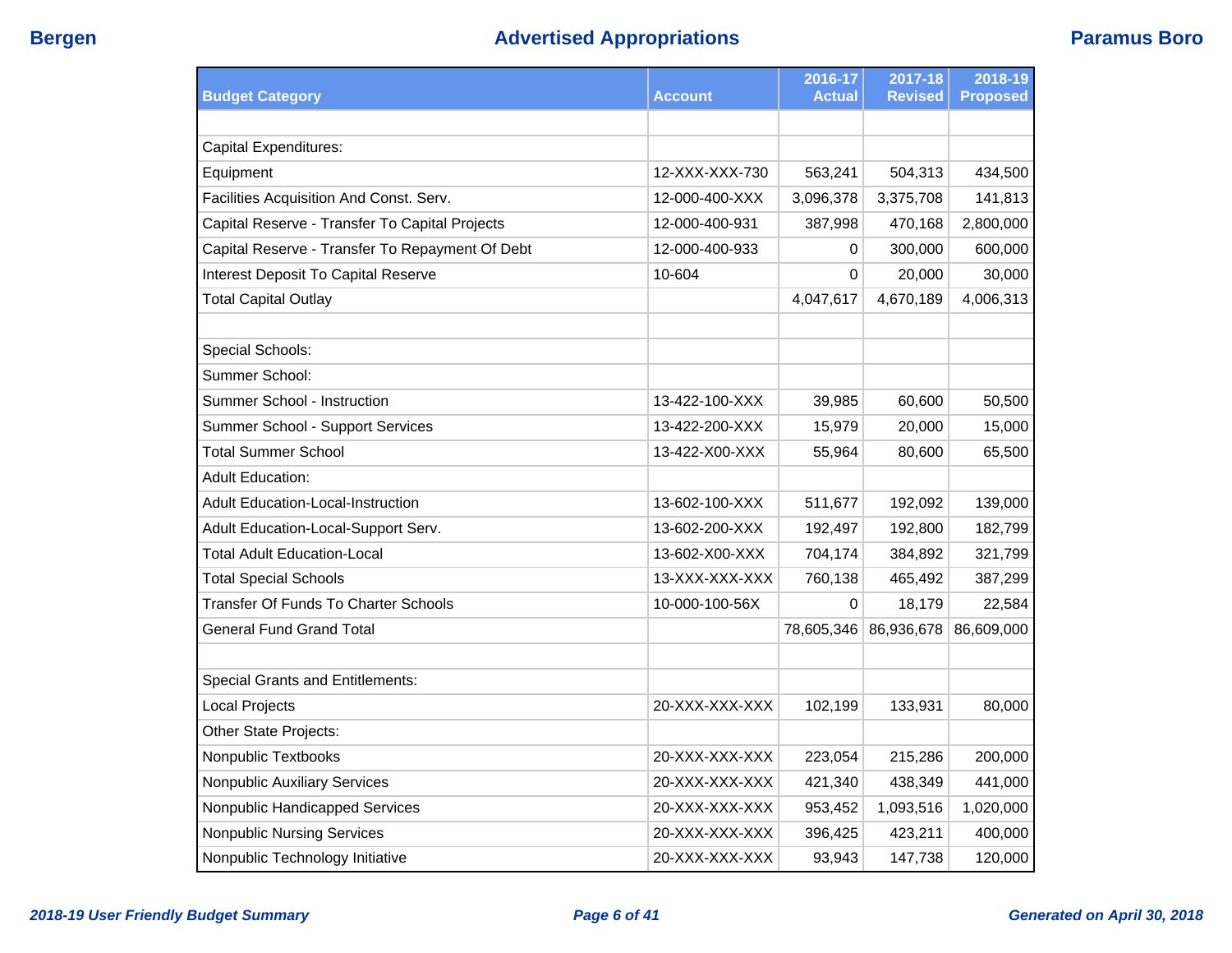| <b>Budget Category</b>                                                         | <b>Account</b> | 2016-17<br><b>Actual</b> | 2017-18<br><b>Revised</b> | 2018-19<br><b>Proposed</b> |
|--------------------------------------------------------------------------------|----------------|--------------------------|---------------------------|----------------------------|
| Nonpublic Security Aid                                                         | 20-XXX-XXX-XXX | 221,008                  | 328,525                   | 250,000                    |
| <b>Total Other State Projects</b>                                              |                | 2,309,222                | 2,646,625                 | 2,431,000                  |
| <b>Total State Projects</b>                                                    | 20-XXX-XXX-XXX | 2,309,222                | 2,646,625                 | 2,431,000                  |
| Federal Projects:                                                              |                |                          |                           |                            |
| Title I                                                                        | 20-XXX-XXX-XXX | 354,181                  | 315,924                   | 264,500                    |
| Title II                                                                       | 20-XXX-XXX-XXX | 115,028                  | 153,418                   | 60,000                     |
| Title III                                                                      | 20-XXX-XXX-XXX | 23,786                   | 80,633                    | 26,000                     |
| Title IV                                                                       | 20-XXX-XXX-XXX | 0                        | 10,000                    | 6,500                      |
| I.D.E.A. Part B (Handicapped)                                                  | 20-XXX-XXX-XXX | 1,438,119                | 1,555,274                 | 1,230,000                  |
| <b>Total Federal Projects</b>                                                  | 20-XXX-XXX-XXX | 1,931,114                | 2,115,249                 | 1,587,000                  |
| <b>Total Special Revenue Funds</b>                                             |                | 4,342,535                | 4,895,805                 | 4,098,000                  |
|                                                                                |                |                          |                           |                            |
| Repayment of Debt:                                                             |                |                          |                           |                            |
| <b>Total Regular Debt Service</b>                                              | 40-701-510-XXX | 1,577,482                | 1,532,482                 | 1,587,682                  |
| <b>Total Debt Service Funds</b>                                                |                | 1,577,482                | 1,532,482                 | 1,587,682                  |
| <b>Total Expenditures/Appropriations</b>                                       |                | 84,525,363               | 93,364,965                | 92,294,682                 |
| Deduct Transfer-Capital Reserve - Transfer To Repayment Of Debt 12-000-400-933 |                | 0                        | 300,000                   | 600,000                    |
| <b>Total Expenditures Net of Transfers</b>                                     |                | 84,525,363               | 93,064,965                | 91,694,682                 |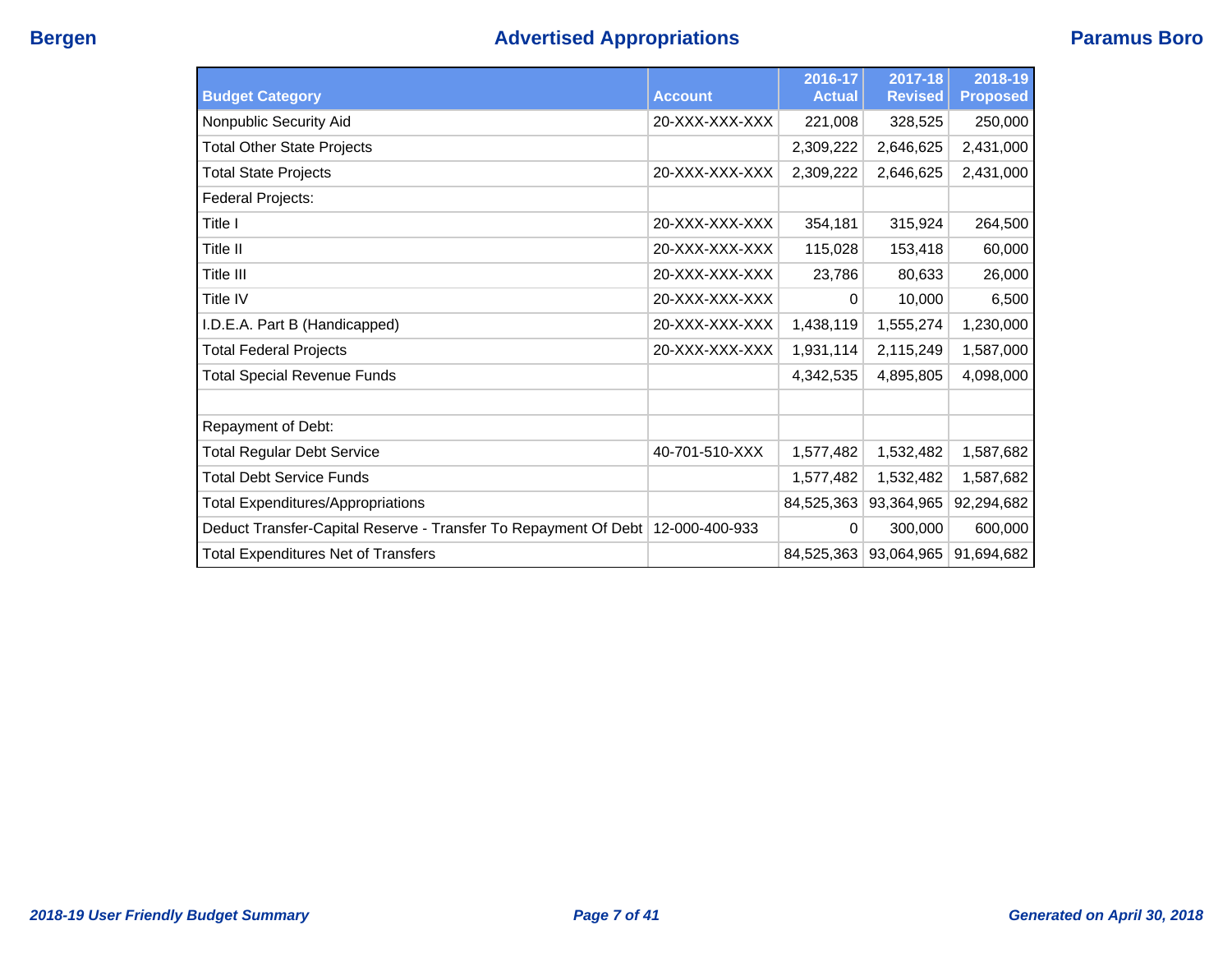## **Bergen Advertised Recapitulation of Balances Paramus Boro**

|                                                                           |                                                                                                            | <b>Audited</b><br><b>Balance</b> | <b>Audited</b><br><b>Balance</b> | <b>Estimated</b><br><b>Balance</b> | <b>Estimated</b><br><b>Balance</b> |
|---------------------------------------------------------------------------|------------------------------------------------------------------------------------------------------------|----------------------------------|----------------------------------|------------------------------------|------------------------------------|
| <b>Fund Balance Category</b>                                              | <b>Budget Category</b>                                                                                     | 06/30/2016                       | 06/30/2017                       | 06/30/2018                         | 06/30/2019                         |
| Unrestricted                                                              | <b>General Operating Budget</b>                                                                            | 2,052,593                        | 2,152,671                        | 1,725,111                          | 1,725,111                          |
| Unrestricted                                                              | Repayment of Debt                                                                                          | 281,990                          | 281,990                          | 0                                  |                                    |
| Restricted for General Operating Budget   Capital Reserve                 |                                                                                                            | 15,072,176                       | 17,091,876                       | 13,639,436                         | 10,269,436                         |
| Restricted for General Operating Budget   Adult Education Programs        |                                                                                                            | 0                                | 0                                | 0                                  |                                    |
| Restricted for General Operating Budget   Maintenance Reserve             |                                                                                                            | 1,600,000                        | 1,900,000                        | 1,900,000                          | 1,900,000                          |
| Restricted for General Operating Budget   Legal Reserve                   |                                                                                                            | 1,400,000                        | 1,200,000                        | 600,000                            | 0                                  |
| Restricted for General Operating Budget   Tuition Reserve                 |                                                                                                            | 0                                |                                  | 0                                  | 0                                  |
| Restricted for General Operating Budget Current Expense Emergency Reserve |                                                                                                            | 794,000                          | 794,000                          | 394,000                            | 394,000                            |
|                                                                           | Restricted for General Operating Budget   Impact Aid Reserve for General Expenses (Sections 8002 and 8003) | 0                                |                                  | 0                                  |                                    |
|                                                                           | Restricted for General Operating Budget   Impact Aid Reserve for Capital Expenses (Sections 8007 and 8008) | 0                                | 0                                | 0                                  | 0                                  |
| Restricted for Repayment of Debt                                          | Repayment of Debt                                                                                          | 0                                | 0                                | 0                                  | 0                                  |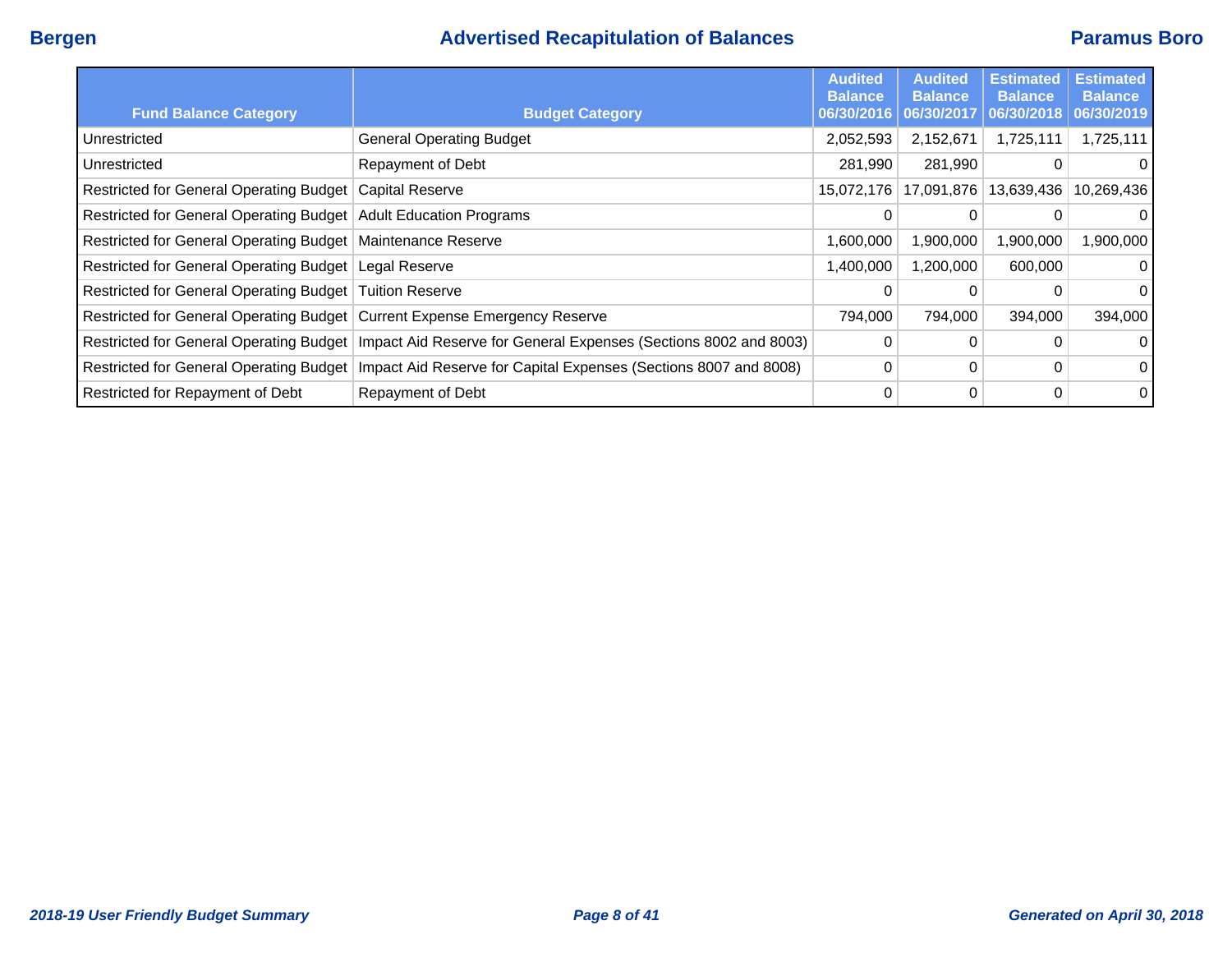## **Bergen Advertised Per Pupil Cost Calculations Paramus Boro**

| <b>Per Pupil Cost Calculations</b>                | 2015-16<br><b>Actual</b><br><b>Costs</b> | 2016-17<br><b>Actual</b><br><b>Costs</b> | 2017-18<br><b>Original</b><br><b>Budget</b> | 2017-18<br><b>Revised</b><br><b>Budget</b> | 2018-19<br><b>Proposed</b><br><b>Budget</b> |
|---------------------------------------------------|------------------------------------------|------------------------------------------|---------------------------------------------|--------------------------------------------|---------------------------------------------|
| <b>Total Budgetary Comparative Per Pupil Cost</b> | \$17,094                                 | \$17,641                                 | \$19,363                                    | \$19,703                                   | \$19,794                                    |
| <b>Total Classroom Instruction</b>                | \$9,483                                  | \$9,740                                  | \$10,766                                    | \$10,848                                   | \$10,955                                    |
| <b>Classroom-Salaries and Benefits</b>            | \$8,961                                  | \$9,330                                  | \$10,266                                    | \$10,228                                   | \$10,436                                    |
| <b>Classroom-General Supplies and Textbooks</b>   | \$509                                    | \$400                                    | \$481                                       | \$601                                      | \$501                                       |
| Classroom-Purchased Services                      | \$13                                     | \$10                                     | \$19                                        | \$20                                       | \$18                                        |
| <b>Total Support Services</b>                     | \$2,554                                  | \$2,662                                  | \$2,754                                     | \$2,923                                    | \$3,022                                     |
| Support Services-Salaries and Benefits            | \$2,141                                  | \$2,188                                  | \$2,358                                     | \$2,390                                    | \$2,562                                     |
| <b>Total Administrative Costs</b>                 | \$1,901                                  | \$2,018                                  | \$2,177                                     | \$2,256                                    | \$2,232                                     |
| <b>Administration Salaries and Benefits</b>       | \$1,739                                  | \$1,809                                  | \$1,945                                     | \$1,986                                    | \$1,980                                     |
| Total Operations and Maintenance of Plant         | \$2,702                                  | \$2,777                                  | \$3,204                                     | \$3,216                                    | \$3,119                                     |
| Operations and Maintenance-Salaries and Benefits  | \$1,499                                  | \$1,586                                  | \$1,732                                     | \$1,728                                    | \$1,806                                     |
| <b>Board Contribution to Food Services</b>        | \$0                                      | \$0                                      | \$0                                         | \$0                                        | \$0                                         |
| <b>Total Extracurricular Costs</b>                | \$354                                    | \$347                                    | \$377                                       | \$377                                      | \$382                                       |
| <b>Total Equipment Costs</b>                      | \$89                                     | \$147                                    | \$126                                       | \$134                                      | \$116                                       |
| Legal Costs                                       | \$10                                     | \$20                                     | \$17                                        | \$19                                       | \$18                                        |
| Employee Benefits as a percentage of salaries*    | 30.39%                                   | 28.76%                                   | 32.55%                                      | 31.88%                                     | 32.32%                                      |

\*Does not include pension and social security paid by the State on-behalf of the district.

\*\*Federal and State funds in the blended resource school-based budgets.

The information presented in columns 1 through 3 as well as the related descriptionsof the per pupil cost calculations are contained in the Taxpayers' Guide to Education Spendingand can be found on the Department of Education's Internet website: http://www.state.nj.us/education/guide/. This publication is also available in the board office and public libraries. The same calculations were performed using the 2017-18 revised appropriations and the 2018-19 budgeted appropriations presented in this advertised budget. Total Budgetary Comparative Per Pupil Cost is defined as current expense exclusive of tuition expenditures, transportation, residential costs, and judgments against the school district. For all years it also includes the restricted entitlement aids. With the exception of Total Equipment Cost, each of the other per pupil cost calculations presented is a component of the total comparative per pupil cost, although all components are not shown.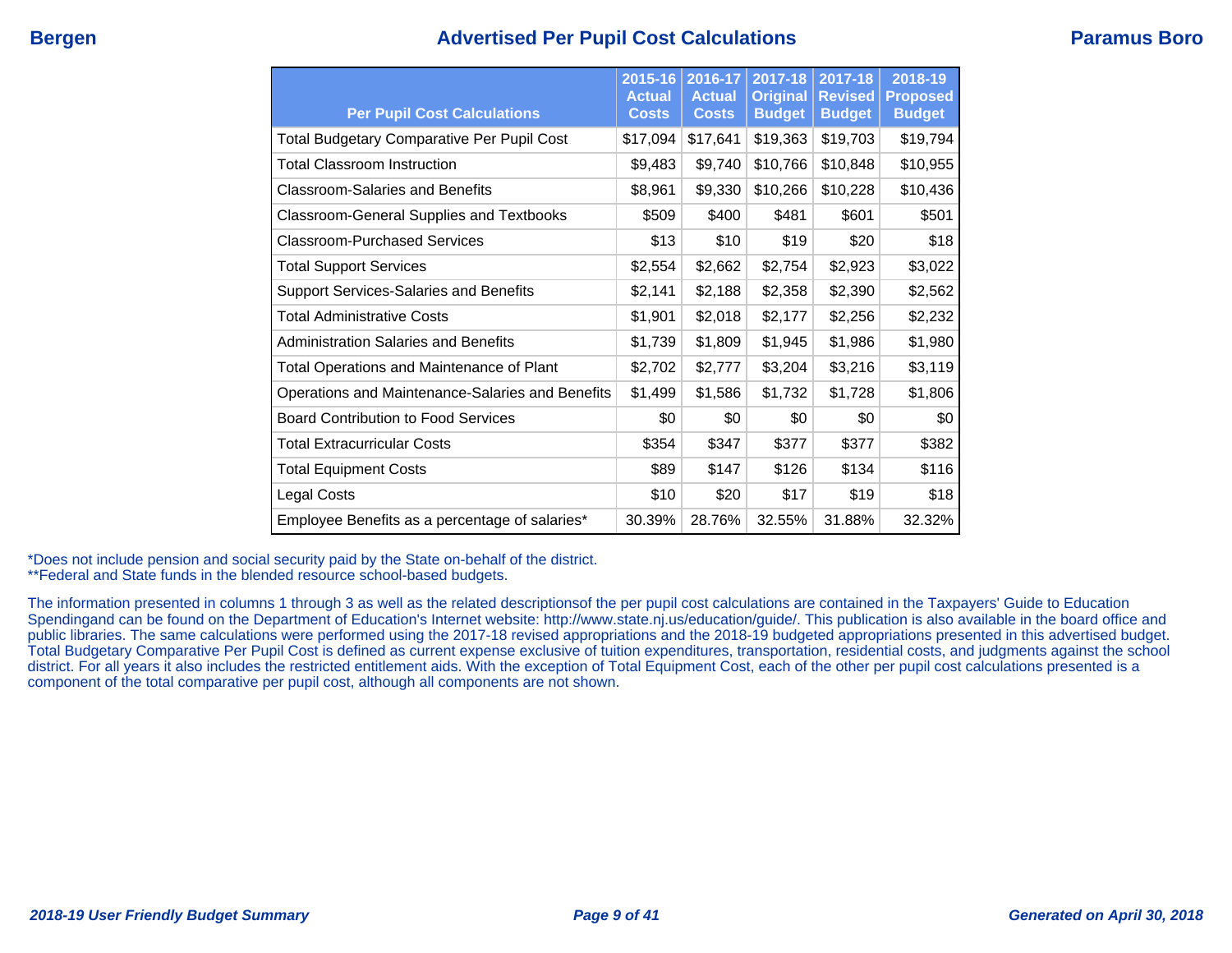| <b>Shared Service</b><br><b>Category Type</b> | <b>Shared Service Category Description</b>                                                                                                                                                                                                                                                                                                                                                                                                                                                   | <b>Amount</b><br><b>Saved</b><br>(Optional) |
|-----------------------------------------------|----------------------------------------------------------------------------------------------------------------------------------------------------------------------------------------------------------------------------------------------------------------------------------------------------------------------------------------------------------------------------------------------------------------------------------------------------------------------------------------------|---------------------------------------------|
| Staffing - Other                              | Utilities- The district participates in ACES, a state wide consortium of districts, to get bulk pricing for the direct purchase of third party natural<br>gas and electricity.                                                                                                                                                                                                                                                                                                               | $\Omega$                                    |
| Transportation<br>Services, including<br>Fuel | The district has formed a jointure agreement with neighboring school districts to transport special education needs and non-public students.<br>Participated with reveal regional jointure commissions to bid special education and non-public transportation                                                                                                                                                                                                                                | $\Omega$                                    |
| Municipal/Public<br><b>Works</b>              | An agreement with the Borough of Paramus and the Board of Education has been established to cooperate in the use of Board owned<br>athletic fields and facilities by the Borough's park and recreation department. In the summer of 2010, the Borough and the Board entered<br>into a joint agreement to install a synthetic turf on the HS football field. In 2016, both parties joint install another turf field at the East Brook<br>Middle School.                                       | $\Omega$                                    |
| Municipal/Public<br>Works                     | The Borough and Board share equipment including lawn mowers, back hoes, line sprayers, welders, dumb truck, etc. The Borough has used<br>school buses for summer camp programs. The district bus fleet is used for the Boroughs Emergency Operations plans relative to emergency<br>evacuation.                                                                                                                                                                                              | $\Omega$                                    |
| Municipal/Public<br><b>Works</b>              | An agreement with the Borough of Paramus and the Board of Education has been established to cooperate in the use of Board owned<br>athletic fields and facilities by the Borough's park and recreation department. In the summer of 2010, the Borough and the Board entered<br>into a joint agreement to install a synthetic turf on the HS football field. In 2016, both parties joint installed another turf field at the East Brook<br>Middle School.                                     | $\Omega$                                    |
| Municipal/Public<br>Works                     | The police and emergency management work with the district on emergency plans, 911 drill and training and interaction on juvenile justice<br>issues. The fire department used grant funds to install the boxes in all school buildings to store building keys and plans. Borough first<br>responders attend three emergency response team meetings annually to share resources and improve procedures. The Borough runs table<br>top exercises with district personnel to improve practices. | $\Omega$                                    |
| Municipal/Public<br><b>Works</b>              | The borough uses school buildings for various functions including meetings, candidate debates, and other recreational events. The school<br>facility is also used as an emergency station.                                                                                                                                                                                                                                                                                                   | 0                                           |
| Municipal/Public<br>Works                     | The DPW has painted parking lines for many years. The Board and Borough mutually assists each other during the winter to remove the<br>snow, and clear cross walkways during sever storms. With respect to permits and inspection, the Building and Engineering Departments<br>review the districts plan documents, provide permits, and conducts inspections. Alternatively, the districts mechanics assists the Borough<br>with electrical and plumbing services.                          | $\Omega$                                    |
| Insurance<br>Coverages and<br>Benefits        | The district participates in a joint insurance fund to self-insure for workers compensation. The pool groups more than 40 participating districts<br>to purchase general liability insurance at an economical rate.                                                                                                                                                                                                                                                                          | $\Omega$                                    |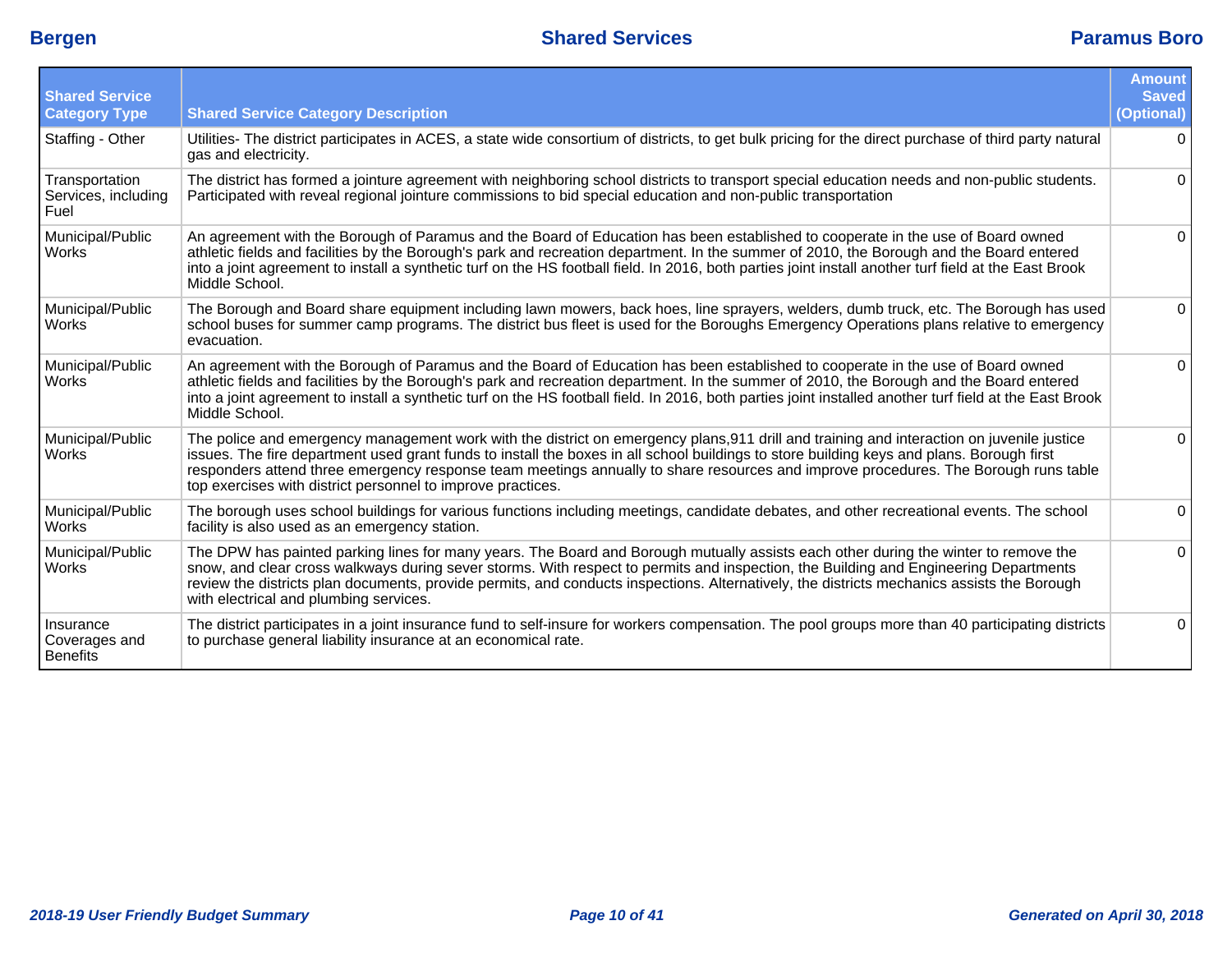#### **ID=Paramus Borough**

| <b>Category</b>                                                                                                    | <b>Amount</b>  |
|--------------------------------------------------------------------------------------------------------------------|----------------|
| (A) General Fund School Levy                                                                                       | 77,723,485     |
| (D) Total School Levy                                                                                              | 78,692,572     |
| (B) Estimated Net Taxable Valuation (as of 10/01/17)                                                               | 8,027,328,215  |
| (H) Estimated Equalized Valuation (as of 10/01/17)                                                                 | 10,423,701,365 |
| (C) Estimated 2018-19 General Fund School Tax Rate, Without Repayment of Debt or Adjustments=100x(A)/(B)           | 0.9682         |
| (F) Estimated 2018-19 Total School Tax Rate, With Repayment of Debt and Adjustments=100x(D)/(B)                    | 0.9803         |
| (I) Estimated 2018-19 Equalized General Fund School Tax Rate, Without Repayment of Debt or Adjustments=100x(A)/(H) | 0.7456         |
| (L) Estimated 2018-19 Equalized Total School Tax Rate, With Repayment of Debt and Adjustments=100x(D)/(H)          | 0.7549         |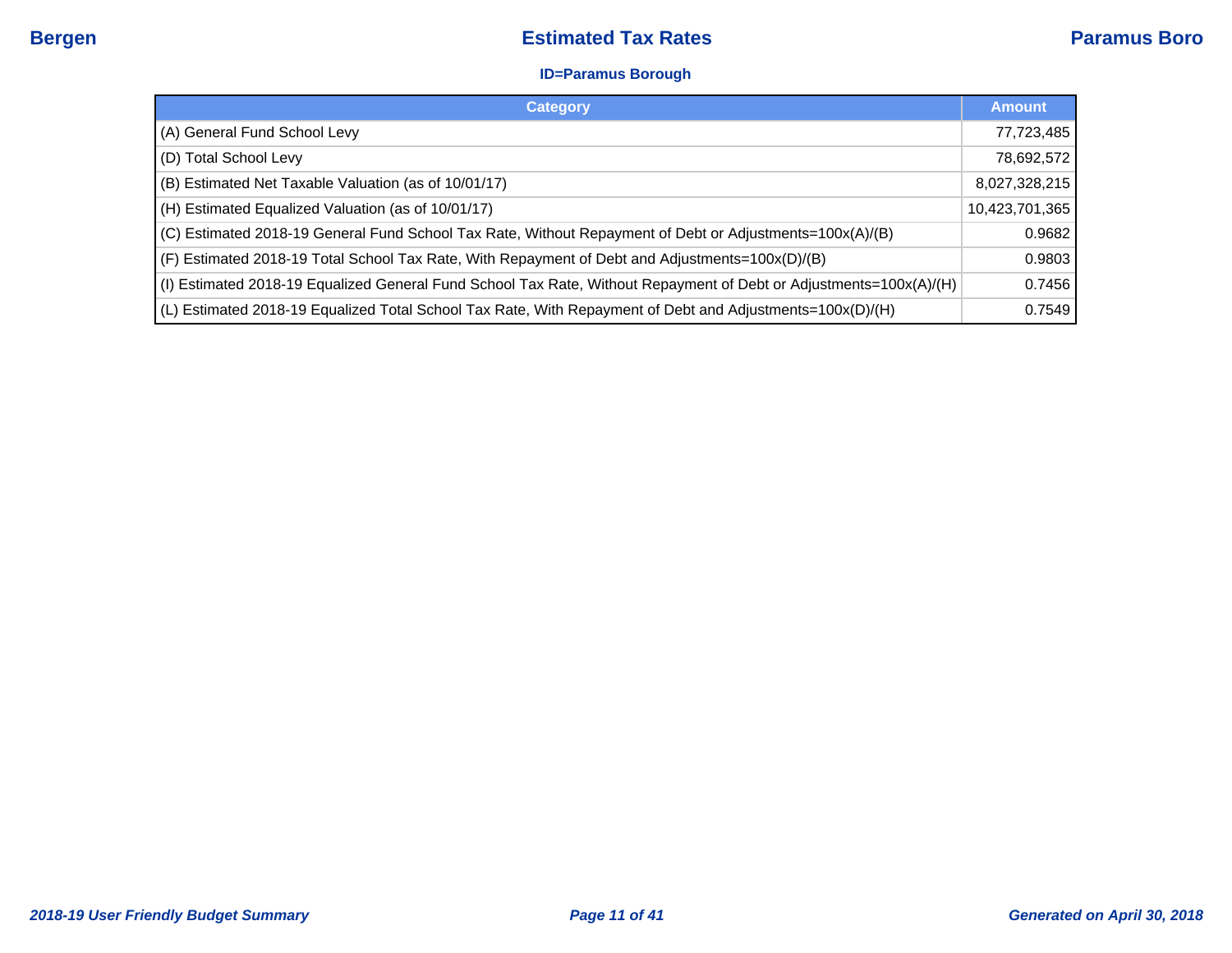#### **Name=Carla Alvarez**

| <b>Category</b>                                                                           | <b>Measure</b>                          |
|-------------------------------------------------------------------------------------------|-----------------------------------------|
| Job Title                                                                                 | Coordinator/Director/Manager/Supervisor |
| Job Title II                                                                              | <b>Human Resources</b>                  |
| <b>Base Annual Salary Amount</b>                                                          | \$162,940                               |
| Full-Time Equivalent (FTE)                                                                | 1.0                                     |
| Shared with Another District?                                                             | N                                       |
| <b>Shared County</b>                                                                      | None Reported                           |
| Shared District                                                                           | None Reported                           |
| Job Title Other District                                                                  | None Reported                           |
| Member of Collective Bargaining Unit (CBU)?                                               | N                                       |
| Beginning Date of Contract   07/01/17                                                     |                                         |
| End Date of Contract 06/30/18                                                             |                                         |
| Contracted Number of Annual Work Days                                                     | 260                                     |
| Contracted Number of Annual Vacation Days 22                                              |                                         |
| Contracted Number of Annual Sick Days   12                                                |                                         |
| Contracted Number of Annual Personal Days 5                                               |                                         |
| Contracted Number of Annual Consulting Days 0                                             |                                         |
| Number of Other Contracted Non-Working Days                                               | 17                                      |
| Description of Other Contracted Non-Working Days                                          | <b>Annual Holidays</b>                  |
| Total Allowances Amount   \$4,345                                                         |                                         |
| Total Bonuses Amount                                                                      | \$0                                     |
| Total Stipends Amount   \$0                                                               |                                         |
| District Contributions Above Teacher Contract for Insurance (Health, Dental, Life, Other) | \$577                                   |
| District Contributions Above Teacher Contract for Retirement Plans                        | \$0                                     |
| Total Contractual Post-Employment Benefit Amount                                          | \$30,894                                |
| Contractual Post-Employment Benefit Description of Payout of Sick days                    | Employee not eligible for benefits      |
| Contractual Post-Employment Benefit Description of Payout of Vacation days                | Accrued vacation pay                    |
| Contractual Post-Employment Benefit Description of Payout of Personal days                | Employee not eligible for benefits      |
| Contractual Post-Employment Benefit Description of Other Benefits 1                       | None Reported                           |
| Contractual Post-Employment Benefit Description of Other Benefits 2                       | None Reported                           |
| Contractual Post-Employment Benefit Description of Other Benefits 3                       | None Reported                           |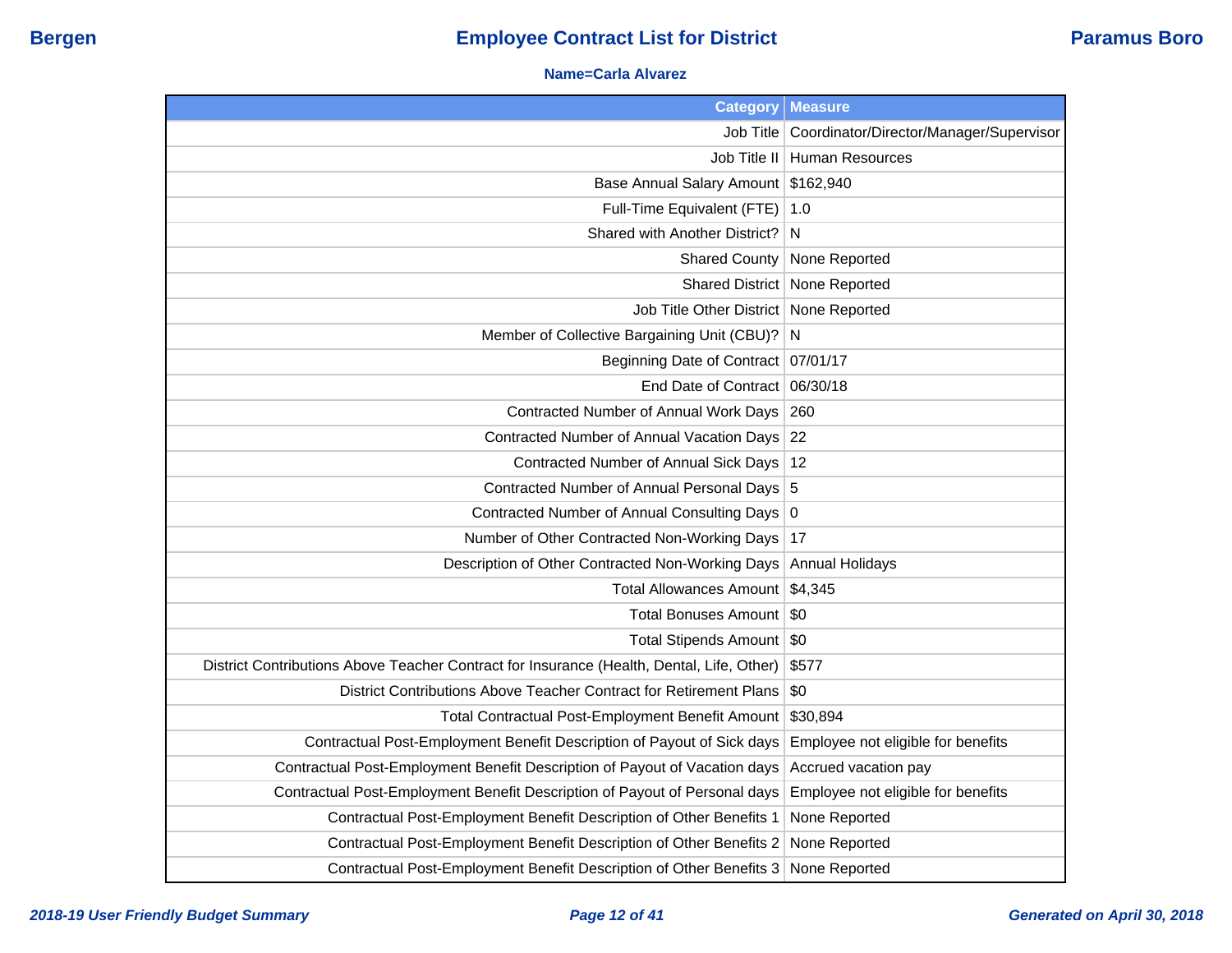### **Name=Carla Alvarez**

|                                                                                                        | <b>Category   Measure</b> |
|--------------------------------------------------------------------------------------------------------|---------------------------|
| Total Other/In-Kind Remuneration Amount   \$0                                                          |                           |
| Description of Other/In-Kind Remuneration Annual Option to Buyback Sick Time in Cash   None Reported   |                           |
| Description of Other/In-Kind Remuneration Annual Option to Buyback Vacation Time in Cash None Reported |                           |
| Description of Other/In-Kind Remuneration Annual Option to Buyback Personal Time in Cash None Reported |                           |
| Description of Other/In-Kind Remuneration Annual Option to Other Remuneration 1                        | None Reported             |
| Description of Other/In-Kind Remuneration Annual Option to Other Remuneration 2 None Reported          |                           |
| Description of Other/In-Kind Remuneration Annual Option to Other Remuneration 3 None Reported          |                           |
| Additional Comment 1   None Reported                                                                   |                           |
| Additional Comment 2   None Reported                                                                   |                           |
| Additional Comment 3 None Reported                                                                     |                           |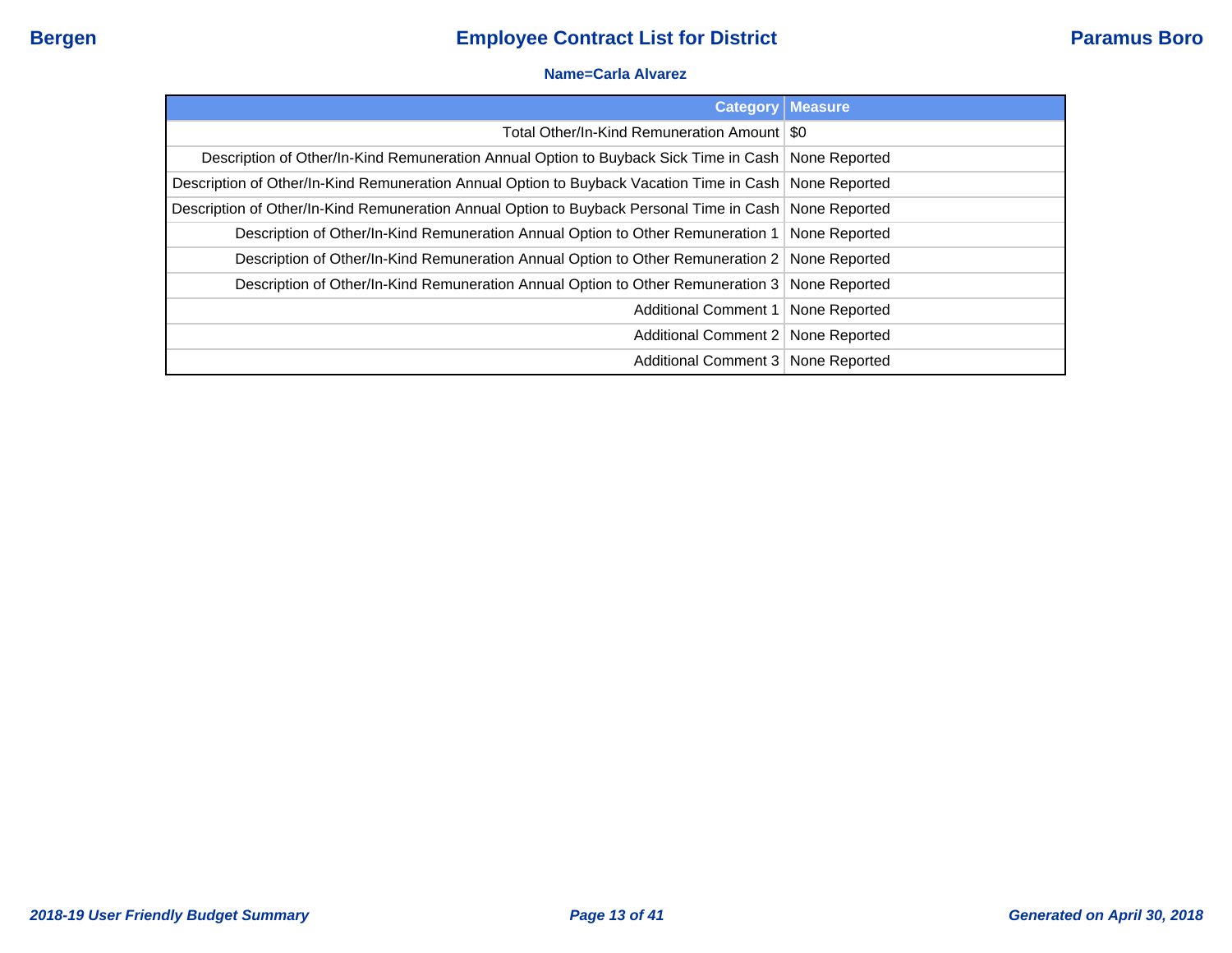#### **Name=Clare Gorek**

| <b>Category</b>                                                                           | <b>Measure</b>                     |
|-------------------------------------------------------------------------------------------|------------------------------------|
| Job Title                                                                                 | Secretary                          |
| Job Title II                                                                              | None Reported                      |
| Base Annual Salary Amount                                                                 | \$87,575                           |
| Full-Time Equivalent (FTE)                                                                | 1.0                                |
| Shared with Another District?                                                             | N                                  |
| <b>Shared County</b>                                                                      | None Reported                      |
| <b>Shared District</b>                                                                    | None Reported                      |
| Job Title Other District                                                                  | None Reported                      |
| Member of Collective Bargaining Unit (CBU)?                                               | N                                  |
| <b>Beginning Date of Contract</b>                                                         | 07/01/17                           |
| End Date of Contract                                                                      | 06/30/18                           |
| Contracted Number of Annual Work Days                                                     | 260                                |
| Contracted Number of Annual Vacation Days                                                 | 22                                 |
| Contracted Number of Annual Sick Days                                                     | 12                                 |
| Contracted Number of Annual Personal Days                                                 | 5                                  |
| Contracted Number of Annual Consulting Days                                               | 0                                  |
| Number of Other Contracted Non-Working Days                                               | 17                                 |
| Description of Other Contracted Non-Working Days                                          | <b>Annual Holidays</b>             |
| Total Allowances Amount                                                                   | \$0                                |
| Total Bonuses Amount                                                                      | \$0                                |
| Total Stipends Amount   \$0                                                               |                                    |
| District Contributions Above Teacher Contract for Insurance (Health, Dental, Life, Other) | \$127                              |
| District Contributions Above Teacher Contract for Retirement Plans                        | \$0                                |
| Total Contractual Post-Employment Benefit Amount                                          | \$11,705                           |
| Contractual Post-Employment Benefit Description of Payout of Sick days                    | Employee not eligible for benefits |
| Contractual Post-Employment Benefit Description of Payout of Vacation days                | Accrued vacation pay               |
| Contractual Post-Employment Benefit Description of Payout of Personal days                | Employee not eligible for benefits |
| Contractual Post-Employment Benefit Description of Other Benefits 1                       | None Reported                      |
| Contractual Post-Employment Benefit Description of Other Benefits 2                       | None Reported                      |
| Contractual Post-Employment Benefit Description of Other Benefits 3                       | None Reported                      |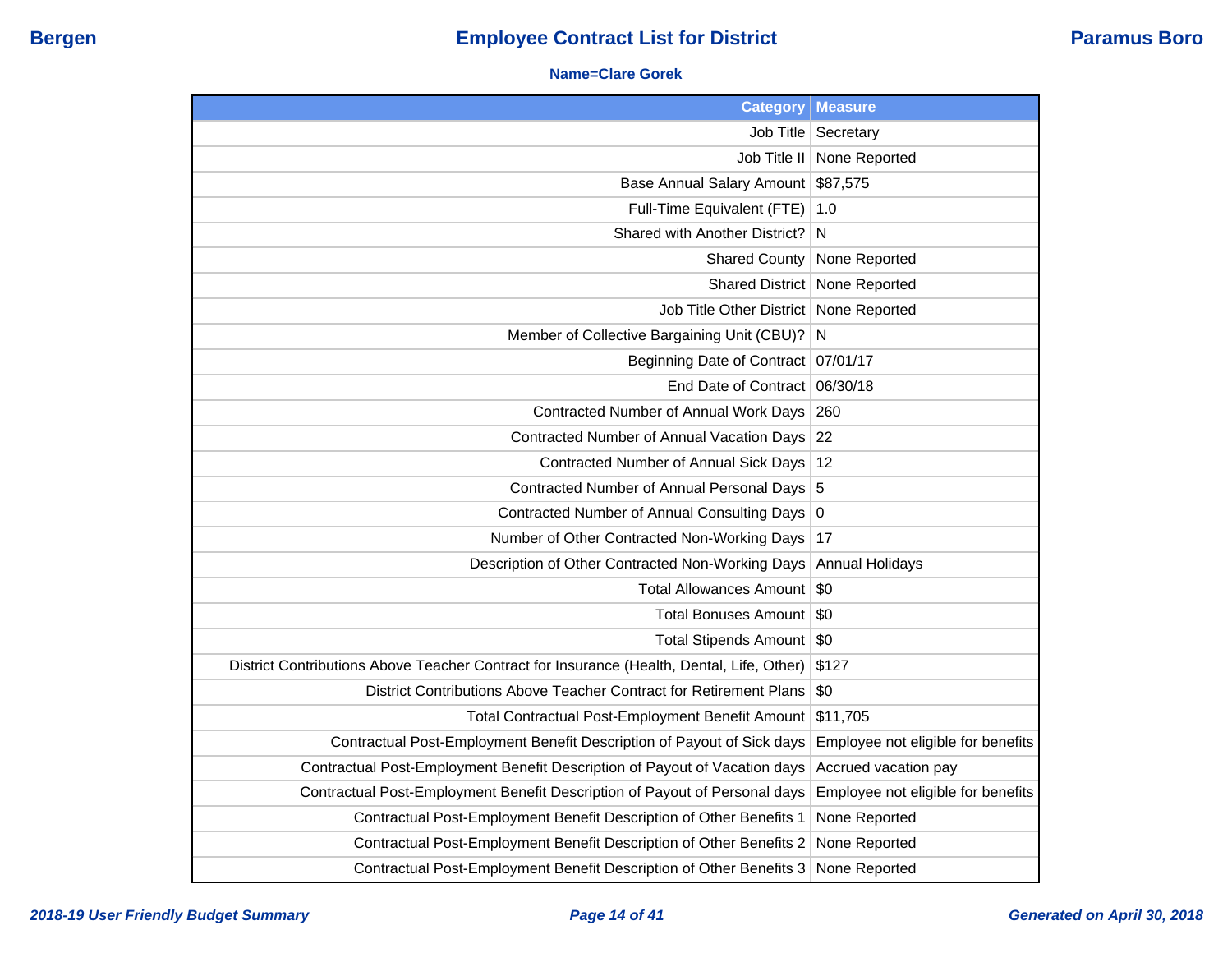#### **Name=Clare Gorek**

| <b>Category</b>                                                                                          | <b>Measure</b> |
|----------------------------------------------------------------------------------------------------------|----------------|
| Total Other/In-Kind Remuneration Amount   \$0                                                            |                |
| Description of Other/In-Kind Remuneration Annual Option to Buyback Sick Time in Cash   None Reported     |                |
| Description of Other/In-Kind Remuneration Annual Option to Buyback Vacation Time in Cash None Reported   |                |
| Description of Other/In-Kind Remuneration Annual Option to Buyback Personal Time in Cash   None Reported |                |
| Description of Other/In-Kind Remuneration Annual Option to Other Remuneration 1   None Reported          |                |
| Description of Other/In-Kind Remuneration Annual Option to Other Remuneration 2 None Reported            |                |
| Description of Other/In-Kind Remuneration Annual Option to Other Remuneration 3 None Reported            |                |
| Additional Comment 1   None Reported                                                                     |                |
| Additional Comment 2   None Reported                                                                     |                |
| Additional Comment 3   None Reported                                                                     |                |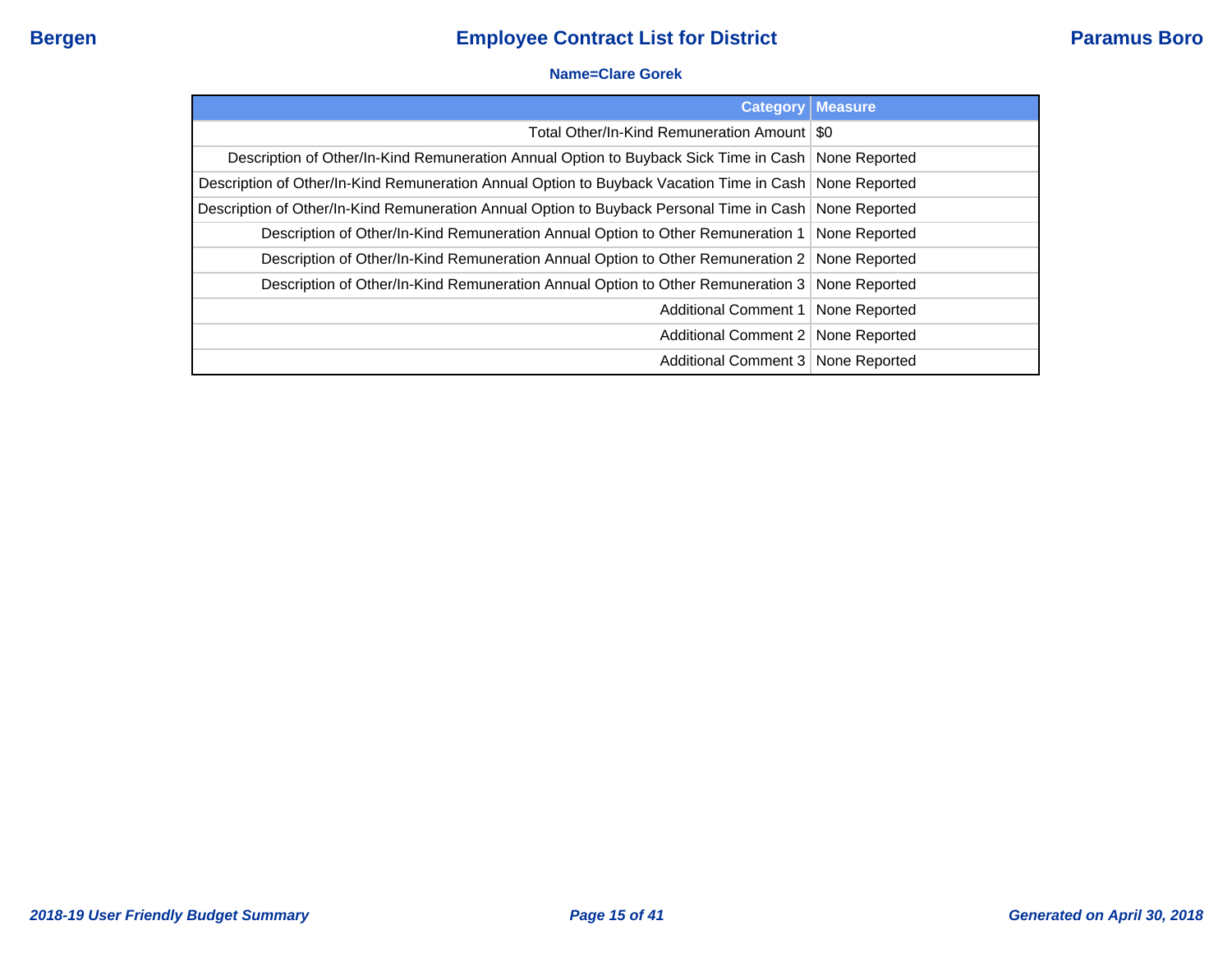#### **Name=Giesla Aultmon**

| <b>Category</b>                                                                           | <b>Measure</b>                          |
|-------------------------------------------------------------------------------------------|-----------------------------------------|
| Job Title                                                                                 | Coordinator/Director/Manager/Supervisor |
| Job Title II                                                                              | Transportation                          |
| Base Annual Salary Amount                                                                 | \$84,050                                |
| Full-Time Equivalent (FTE)                                                                | 1.0                                     |
| Shared with Another District?                                                             | N                                       |
| <b>Shared County</b>                                                                      | None Reported                           |
|                                                                                           | Shared District   None Reported         |
| Job Title Other District   None Reported                                                  |                                         |
| Member of Collective Bargaining Unit (CBU)?                                               | N                                       |
| Beginning Date of Contract 07/01/17                                                       |                                         |
| End Date of Contract 06/30/18                                                             |                                         |
| Contracted Number of Annual Work Days                                                     | 260                                     |
| Contracted Number of Annual Vacation Days                                                 | 20                                      |
| Contracted Number of Annual Sick Days   12                                                |                                         |
| Contracted Number of Annual Personal Days 5                                               |                                         |
| Contracted Number of Annual Consulting Days 0                                             |                                         |
| Number of Other Contracted Non-Working Days                                               | 17                                      |
| Description of Other Contracted Non-Working Days                                          | <b>Annual Holidays</b>                  |
| Total Allowances Amount \$1,465                                                           |                                         |
| <b>Total Bonuses Amount</b>                                                               | - SO                                    |
| Total Stipends Amount   \$0                                                               |                                         |
| District Contributions Above Teacher Contract for Insurance (Health, Dental, Life, Other) | \$106                                   |
| District Contributions Above Teacher Contract for Retirement Plans                        | \$0                                     |
| Total Contractual Post-Employment Benefit Amount                                          | \$3,556                                 |
| Contractual Post-Employment Benefit Description of Payout of Sick days                    | Employee not eligible for benefits      |
| Contractual Post-Employment Benefit Description of Payout of Vacation days                | Accrued vacation pay                    |
| Contractual Post-Employment Benefit Description of Payout of Personal days                | Employee not eligible for benefits      |
| Contractual Post-Employment Benefit Description of Other Benefits 1                       | None Reported                           |
| Contractual Post-Employment Benefit Description of Other Benefits 2                       | None Reported                           |
| Contractual Post-Employment Benefit Description of Other Benefits 3                       | None Reported                           |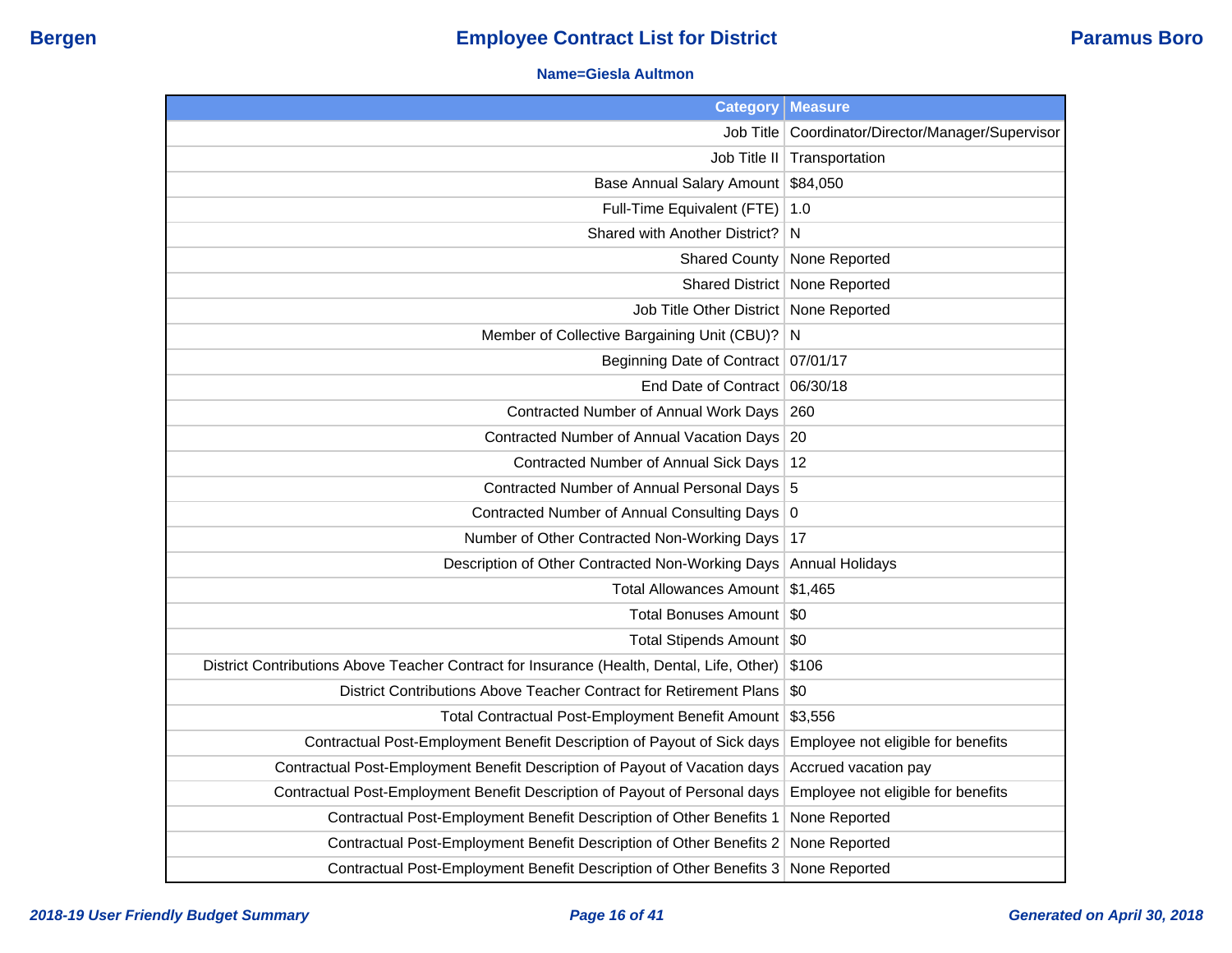#### **Name=Giesla Aultmon**

|                                                                                                        | <b>Category   Measure</b> |
|--------------------------------------------------------------------------------------------------------|---------------------------|
| Total Other/In-Kind Remuneration Amount   \$0                                                          |                           |
| Description of Other/In-Kind Remuneration Annual Option to Buyback Sick Time in Cash   None Reported   |                           |
| Description of Other/In-Kind Remuneration Annual Option to Buyback Vacation Time in Cash None Reported |                           |
| Description of Other/In-Kind Remuneration Annual Option to Buyback Personal Time in Cash None Reported |                           |
| Description of Other/In-Kind Remuneration Annual Option to Other Remuneration 1                        | None Reported             |
| Description of Other/In-Kind Remuneration Annual Option to Other Remuneration 2 None Reported          |                           |
| Description of Other/In-Kind Remuneration Annual Option to Other Remuneration 3 None Reported          |                           |
| Additional Comment 1                                                                                   | None Reported             |
| Additional Comment 2   None Reported                                                                   |                           |
| Additional Comment 3 None Reported                                                                     |                           |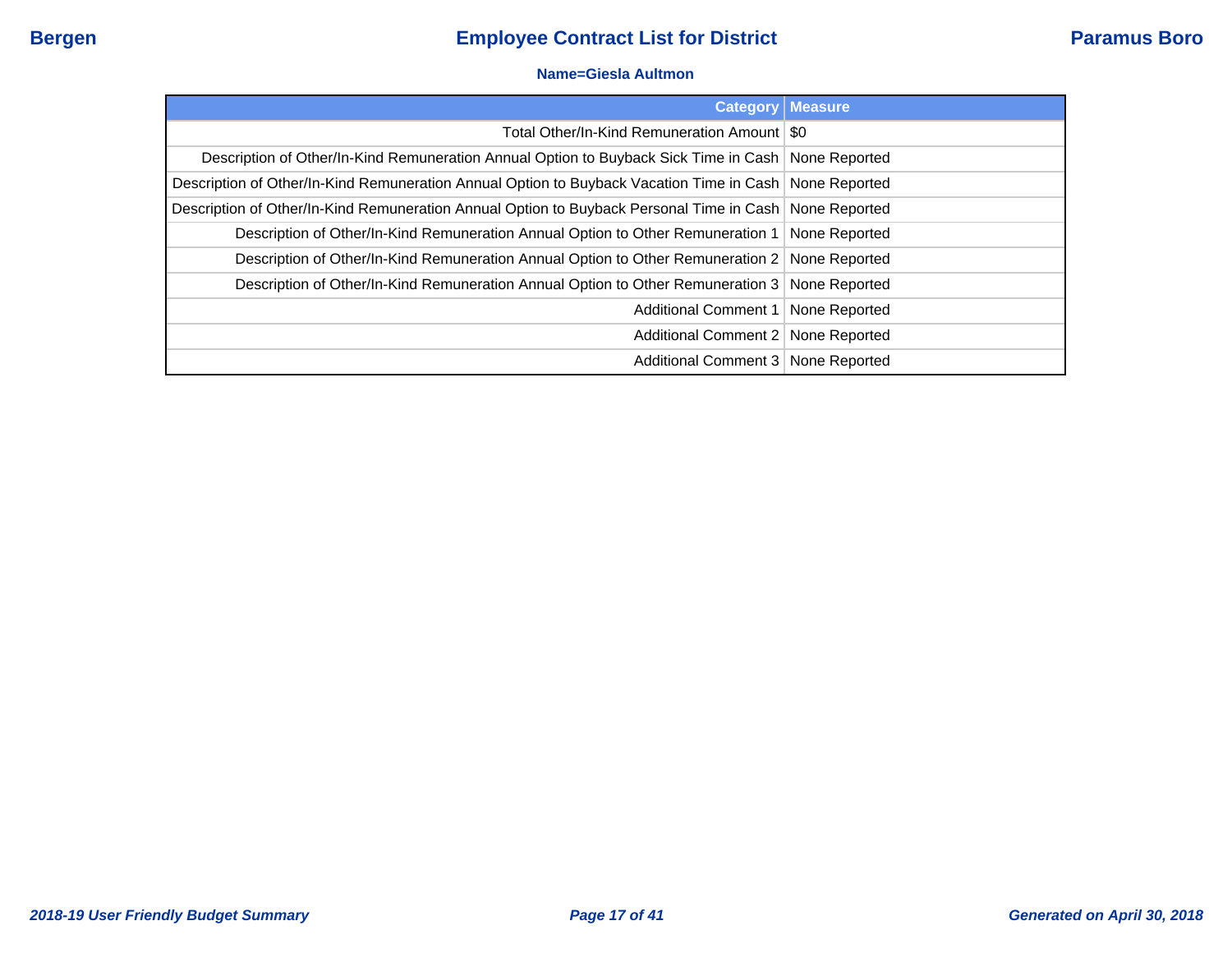### **Name=Hristos Vaporakis**

| <b>Category</b>                                                                           | <b>Measure</b>                     |
|-------------------------------------------------------------------------------------------|------------------------------------|
| Job Title                                                                                 | Information Technology             |
| Job Title II                                                                              | None Reported                      |
| Base Annual Salary Amount                                                                 | \$75,340                           |
| Full-Time Equivalent (FTE)                                                                | 1.0                                |
| Shared with Another District?                                                             | N                                  |
| <b>Shared County</b>                                                                      | None Reported                      |
| <b>Shared District</b>                                                                    | None Reported                      |
| Job Title Other District   None Reported                                                  |                                    |
| Member of Collective Bargaining Unit (CBU)?                                               | N                                  |
| Beginning Date of Contract                                                                | 07/01/17                           |
| End Date of Contract                                                                      | 06/30/18                           |
| <b>Contracted Number of Annual Work Days</b>                                              | 260                                |
| Contracted Number of Annual Vacation Days                                                 | 22                                 |
| Contracted Number of Annual Sick Days                                                     | 12                                 |
| Contracted Number of Annual Personal Days 5                                               |                                    |
| Contracted Number of Annual Consulting Days 0                                             |                                    |
| Number of Other Contracted Non-Working Days                                               | 17                                 |
| Description of Other Contracted Non-Working Days                                          | <b>Annual Holidays</b>             |
| <b>Total Allowances Amount</b>                                                            | \$0                                |
| <b>Total Bonuses Amount</b>                                                               | \$0                                |
| <b>Total Stipends Amount</b>                                                              | \$0                                |
| District Contributions Above Teacher Contract for Insurance (Health, Dental, Life, Other) | \$54                               |
| District Contributions Above Teacher Contract for Retirement Plans                        | \$0                                |
| Total Contractual Post-Employment Benefit Amount                                          | \$1,449                            |
| Contractual Post-Employment Benefit Description of Payout of Sick days                    | Employee not eligible for benefits |
| Contractual Post-Employment Benefit Description of Payout of Vacation days                | Accrued vacation pay               |
| Contractual Post-Employment Benefit Description of Payout of Personal days                | Employee not eligible for benefits |
| Contractual Post-Employment Benefit Description of Other Benefits 1                       | None Reported                      |
| Contractual Post-Employment Benefit Description of Other Benefits 2                       | None Reported                      |
| Contractual Post-Employment Benefit Description of Other Benefits 3                       | None Reported                      |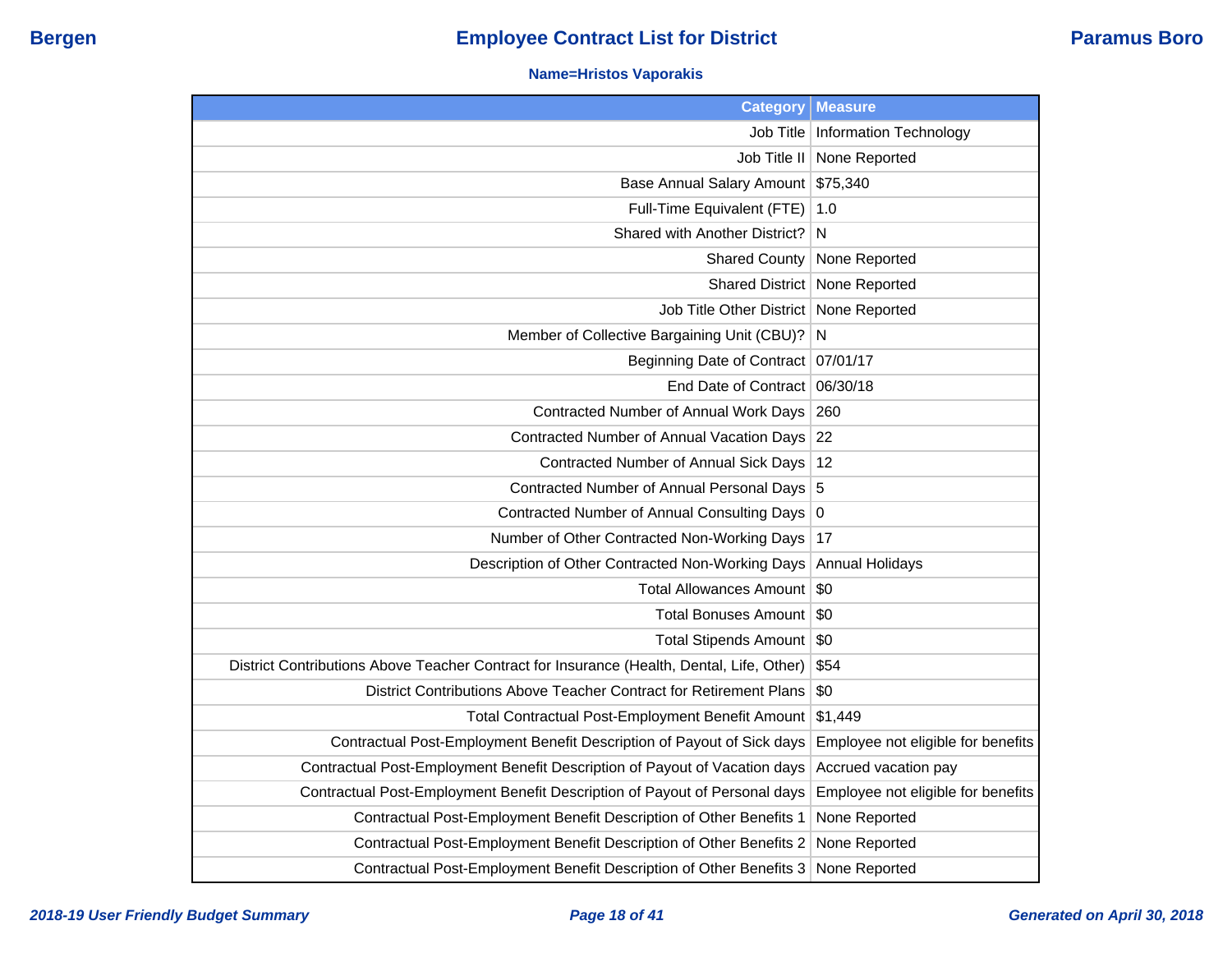### **Name=Hristos Vaporakis**

| <b>Category</b>                                                                                          | <b>Measure</b> |
|----------------------------------------------------------------------------------------------------------|----------------|
| Total Other/In-Kind Remuneration Amount   \$0                                                            |                |
| Description of Other/In-Kind Remuneration Annual Option to Buyback Sick Time in Cash   None Reported     |                |
| Description of Other/In-Kind Remuneration Annual Option to Buyback Vacation Time in Cash   None Reported |                |
| Description of Other/In-Kind Remuneration Annual Option to Buyback Personal Time in Cash None Reported   |                |
| Description of Other/In-Kind Remuneration Annual Option to Other Remuneration 1   None Reported          |                |
| Description of Other/In-Kind Remuneration Annual Option to Other Remuneration 2   None Reported          |                |
| Description of Other/In-Kind Remuneration Annual Option to Other Remuneration 3 None Reported            |                |
| Additional Comment 1   None Reported                                                                     |                |
| Additional Comment 2   None Reported                                                                     |                |
| Additional Comment 3   None Reported                                                                     |                |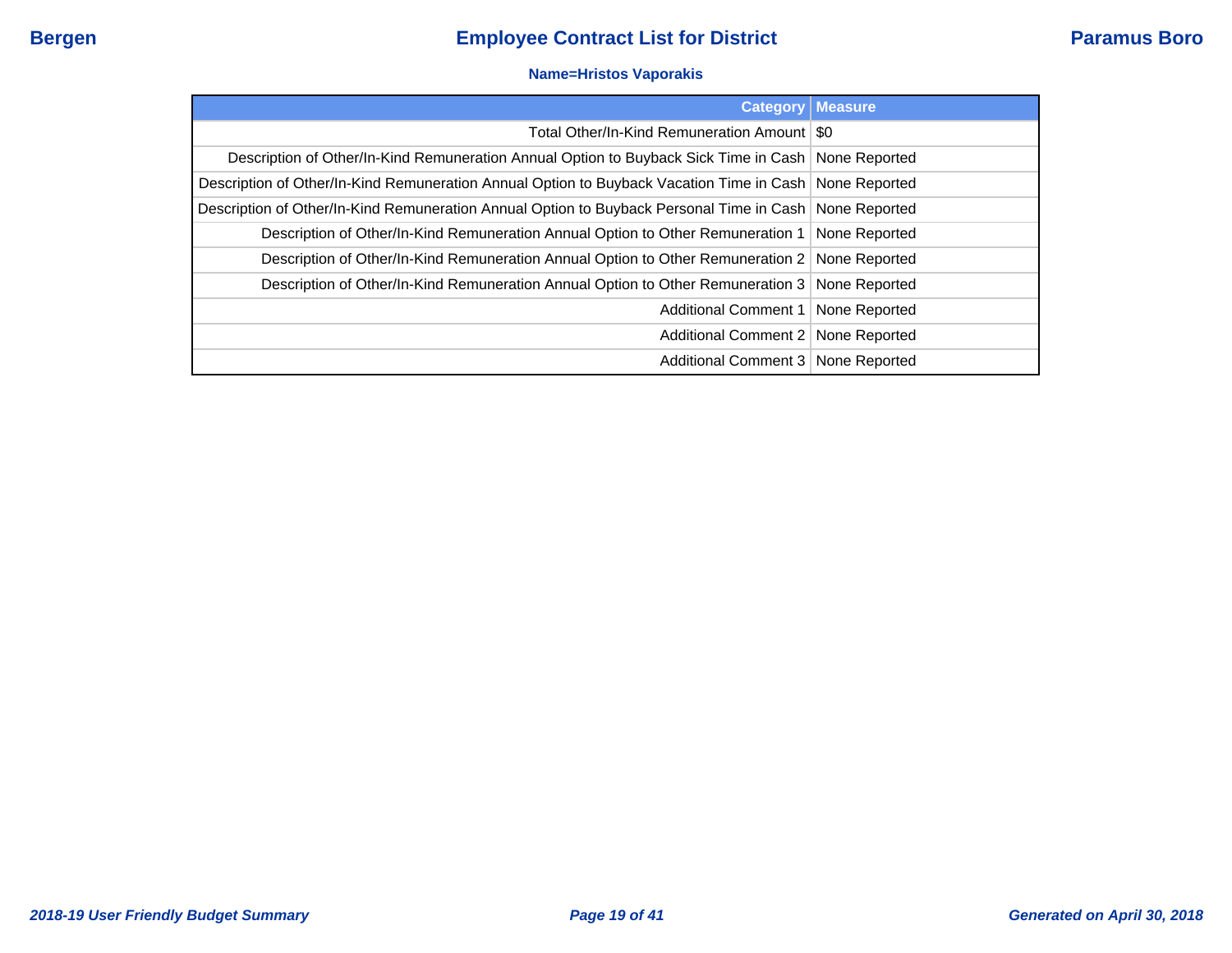#### **Name=Juan Castro**

| <b>Category</b>                                                                           | <b>Measure</b>                     |
|-------------------------------------------------------------------------------------------|------------------------------------|
| Job Title                                                                                 | Other                              |
| Job Title II                                                                              | <b>ABA Coordinator</b>             |
| Base Annual Salary Amount                                                                 | \$82,220                           |
| Full-Time Equivalent (FTE)                                                                | 1.0                                |
| Shared with Another District?                                                             | N                                  |
| <b>Shared County</b>                                                                      | None Reported                      |
| <b>Shared District</b>                                                                    | None Reported                      |
| Job Title Other District                                                                  | None Reported                      |
| Member of Collective Bargaining Unit (CBU)?                                               | N                                  |
| <b>Beginning Date of Contract</b>                                                         | 07/01/17                           |
| End Date of Contract                                                                      | 06/30/18                           |
| Contracted Number of Annual Work Days                                                     | 260                                |
| Contracted Number of Annual Vacation Days                                                 | 10                                 |
| Contracted Number of Annual Sick Days                                                     | 12                                 |
| Contracted Number of Annual Personal Days                                                 | 5                                  |
| Contracted Number of Annual Consulting Days                                               | 0                                  |
| Number of Other Contracted Non-Working Days                                               | 17                                 |
| Description of Other Contracted Non-Working Days                                          | <b>Annual Holidays</b>             |
| Total Allowances Amount                                                                   | \$0                                |
| Total Bonuses Amount                                                                      | \$0                                |
| Total Stipends Amount   \$0                                                               |                                    |
| District Contributions Above Teacher Contract for Insurance (Health, Dental, Life, Other) | \$95                               |
| District Contributions Above Teacher Contract for Retirement Plans                        | \$0                                |
| Total Contractual Post-Employment Benefit Amount                                          | \$2,372                            |
| Contractual Post-Employment Benefit Description of Payout of Sick days                    | Employee not eligible for benefits |
| Contractual Post-Employment Benefit Description of Payout of Vacation days                | <b>Accrued vacation Pay</b>        |
| Contractual Post-Employment Benefit Description of Payout of Personal days                | Employee not eligible for benefits |
| Contractual Post-Employment Benefit Description of Other Benefits 1                       | None Reported                      |
| Contractual Post-Employment Benefit Description of Other Benefits 2                       | None Reported                      |
| Contractual Post-Employment Benefit Description of Other Benefits 3                       | None Reported                      |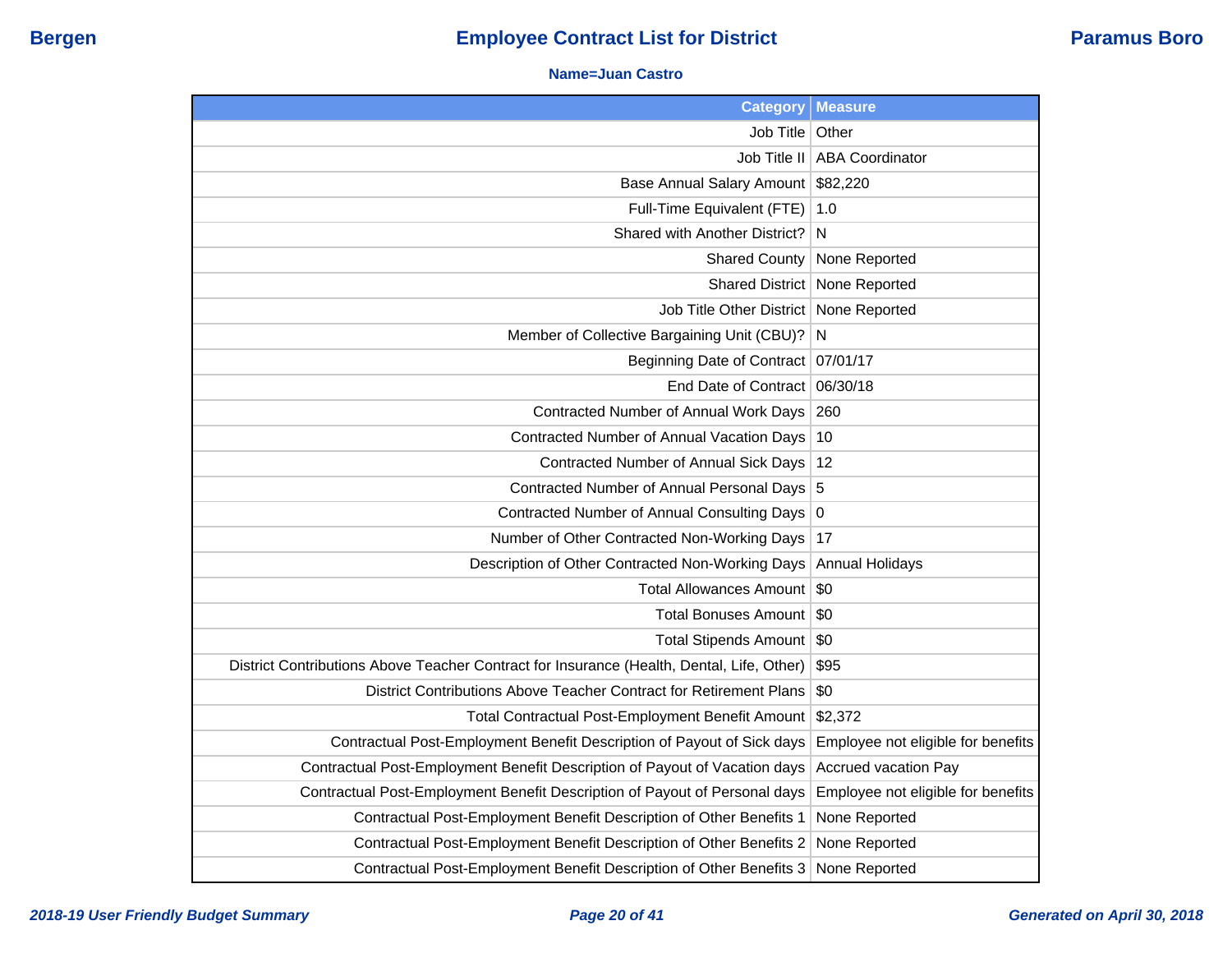#### **Name=Juan Castro**

| <b>Category</b>                                                                                          | <b>Measure</b> |
|----------------------------------------------------------------------------------------------------------|----------------|
| Total Other/In-Kind Remuneration Amount   \$0                                                            |                |
| Description of Other/In-Kind Remuneration Annual Option to Buyback Sick Time in Cash   None Reported     |                |
| Description of Other/In-Kind Remuneration Annual Option to Buyback Vacation Time in Cash None Reported   |                |
| Description of Other/In-Kind Remuneration Annual Option to Buyback Personal Time in Cash   None Reported |                |
| Description of Other/In-Kind Remuneration Annual Option to Other Remuneration 1   None Reported          |                |
| Description of Other/In-Kind Remuneration Annual Option to Other Remuneration 2 None Reported            |                |
| Description of Other/In-Kind Remuneration Annual Option to Other Remuneration 3 None Reported            |                |
| Additional Comment 1   None Reported                                                                     |                |
| Additional Comment 2   None Reported                                                                     |                |
| Additional Comment 3   None Reported                                                                     |                |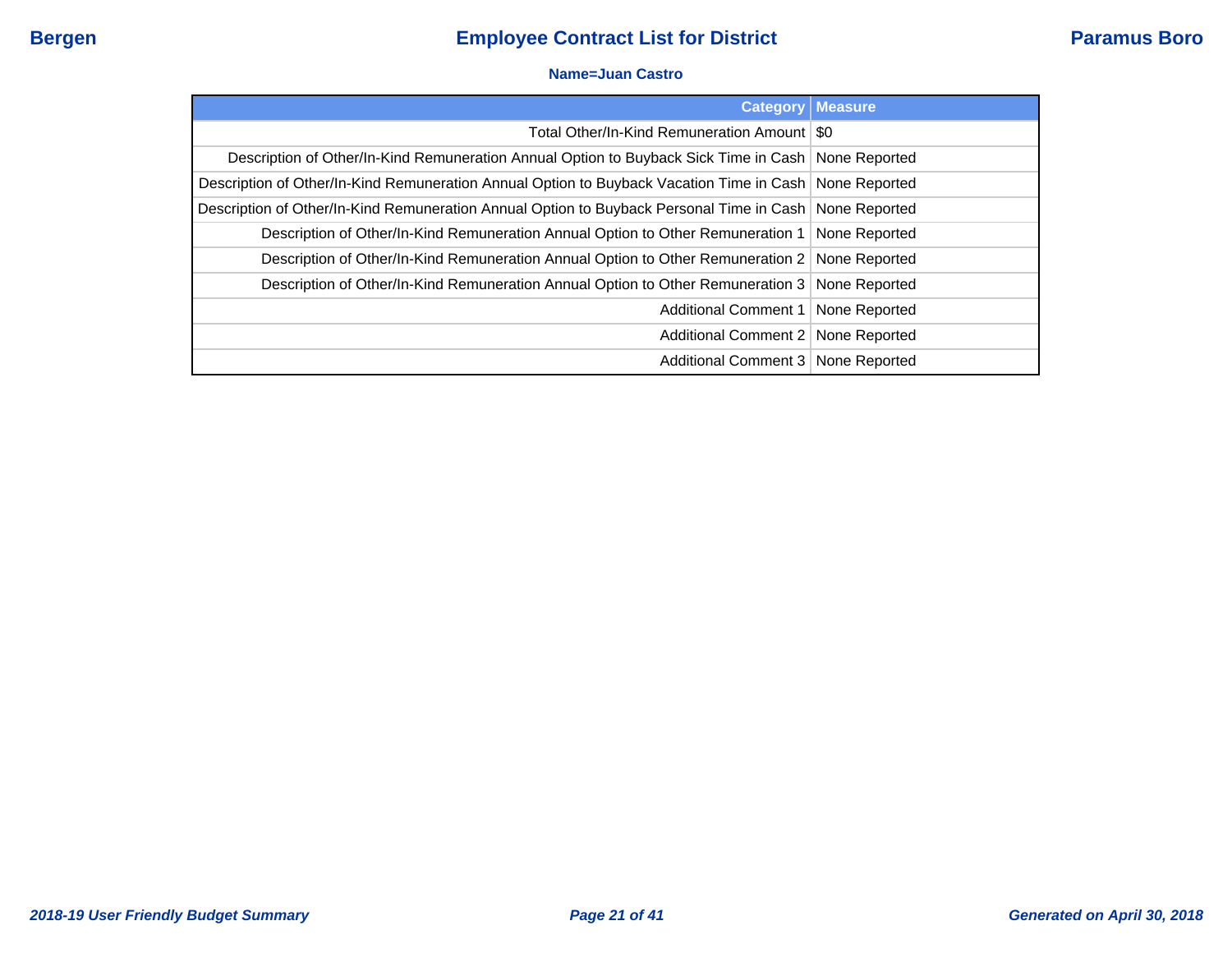### **Name=Judy Messmer**

| <b>Category</b>                                                                           | <b>Measure</b>                     |
|-------------------------------------------------------------------------------------------|------------------------------------|
| Job Title                                                                                 | Secretary                          |
| Job Title II                                                                              | None Reported                      |
| <b>Base Annual Salary Amount</b>                                                          | \$75,620                           |
| Full-Time Equivalent (FTE)                                                                | 1.0                                |
| Shared with Another District?                                                             | N                                  |
| <b>Shared County</b>                                                                      | None Reported                      |
| <b>Shared District</b>                                                                    | None Reported                      |
| Job Title Other District                                                                  | None Reported                      |
| Member of Collective Bargaining Unit (CBU)?                                               | N                                  |
| Beginning Date of Contract 07/01/17                                                       |                                    |
| End Date of Contract                                                                      | 06/30/18                           |
| Contracted Number of Annual Work Days                                                     | 260                                |
| Contracted Number of Annual Vacation Days                                                 | 22                                 |
| Contracted Number of Annual Sick Days                                                     | 12                                 |
| Contracted Number of Annual Personal Days 5                                               |                                    |
| Contracted Number of Annual Consulting Days                                               | $\boldsymbol{0}$                   |
| Number of Other Contracted Non-Working Days                                               | 17                                 |
| Description of Other Contracted Non-Working Days                                          | <b>Annual Holidays</b>             |
| Total Allowances Amount                                                                   | \$0                                |
| Total Bonuses Amount                                                                      | \$0                                |
| Total Stipends Amount   \$0                                                               |                                    |
| District Contributions Above Teacher Contract for Insurance (Health, Dental, Life, Other) | \$0                                |
| District Contributions Above Teacher Contract for Retirement Plans                        | \$0                                |
| Total Contractual Post-Employment Benefit Amount                                          | \$11,201                           |
| Contractual Post-Employment Benefit Description of Payout of Sick days                    | Employee not eligible for benefits |
| Contractual Post-Employment Benefit Description of Payout of Vacation days                | Accrued vacation pay               |
| Contractual Post-Employment Benefit Description of Payout of Personal days                | Employee not eligible for benefits |
| Contractual Post-Employment Benefit Description of Other Benefits 1                       | None Reported                      |
| Contractual Post-Employment Benefit Description of Other Benefits 2                       | None Reported                      |
| Contractual Post-Employment Benefit Description of Other Benefits 3                       | None Reported                      |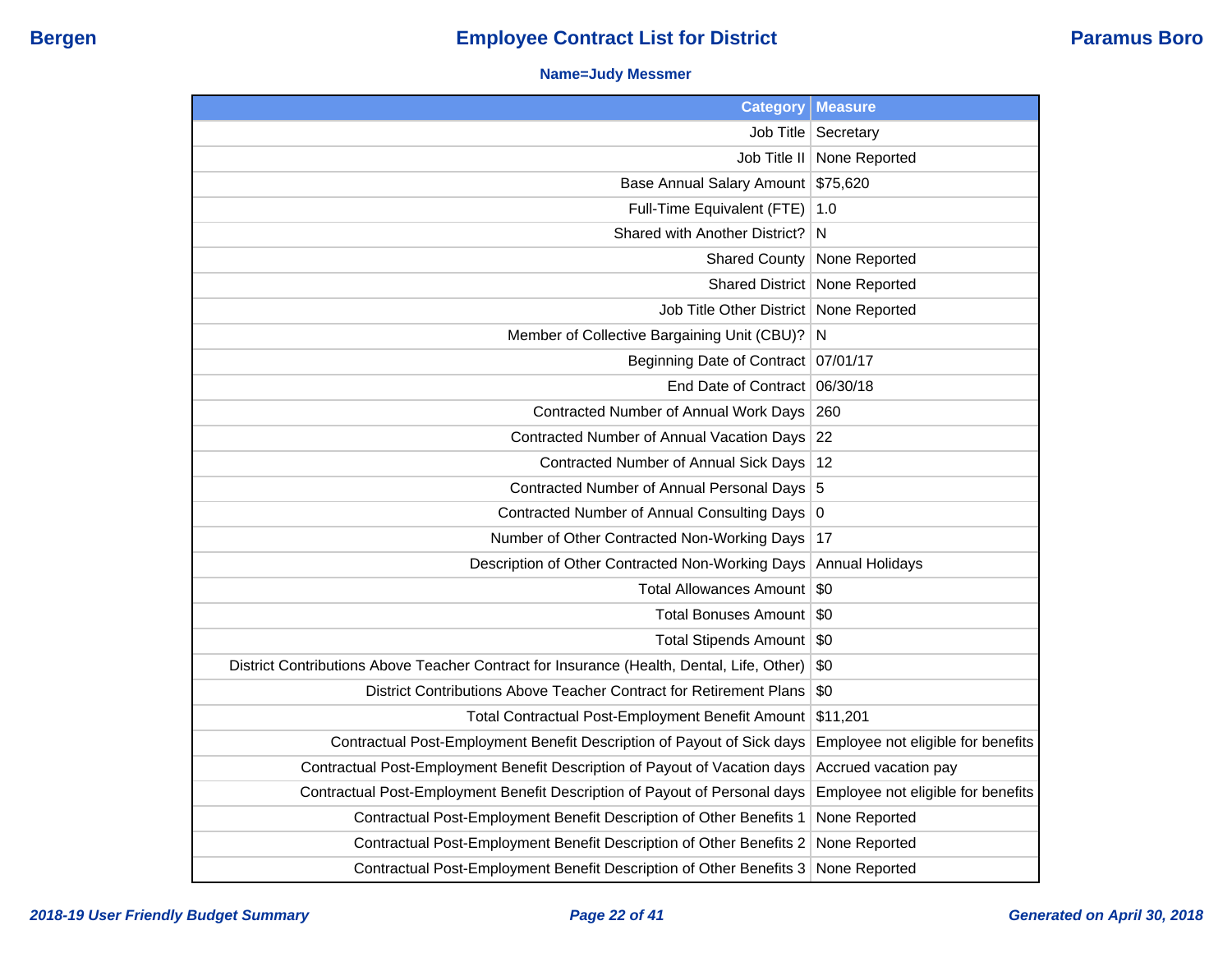### **Name=Judy Messmer**

| <b>Category</b>                                                                                          | <b>Measure</b> |
|----------------------------------------------------------------------------------------------------------|----------------|
| Total Other/In-Kind Remuneration Amount   \$0                                                            |                |
| Description of Other/In-Kind Remuneration Annual Option to Buyback Sick Time in Cash   None Reported     |                |
| Description of Other/In-Kind Remuneration Annual Option to Buyback Vacation Time in Cash   None Reported |                |
| Description of Other/In-Kind Remuneration Annual Option to Buyback Personal Time in Cash   None Reported |                |
| Description of Other/In-Kind Remuneration Annual Option to Other Remuneration 1   None Reported          |                |
| Description of Other/In-Kind Remuneration Annual Option to Other Remuneration 2 None Reported            |                |
| Description of Other/In-Kind Remuneration Annual Option to Other Remuneration 3   None Reported          |                |
| Additional Comment 1   None Reported                                                                     |                |
| Additional Comment 2   None Reported                                                                     |                |
| Additional Comment 3   None Reported                                                                     |                |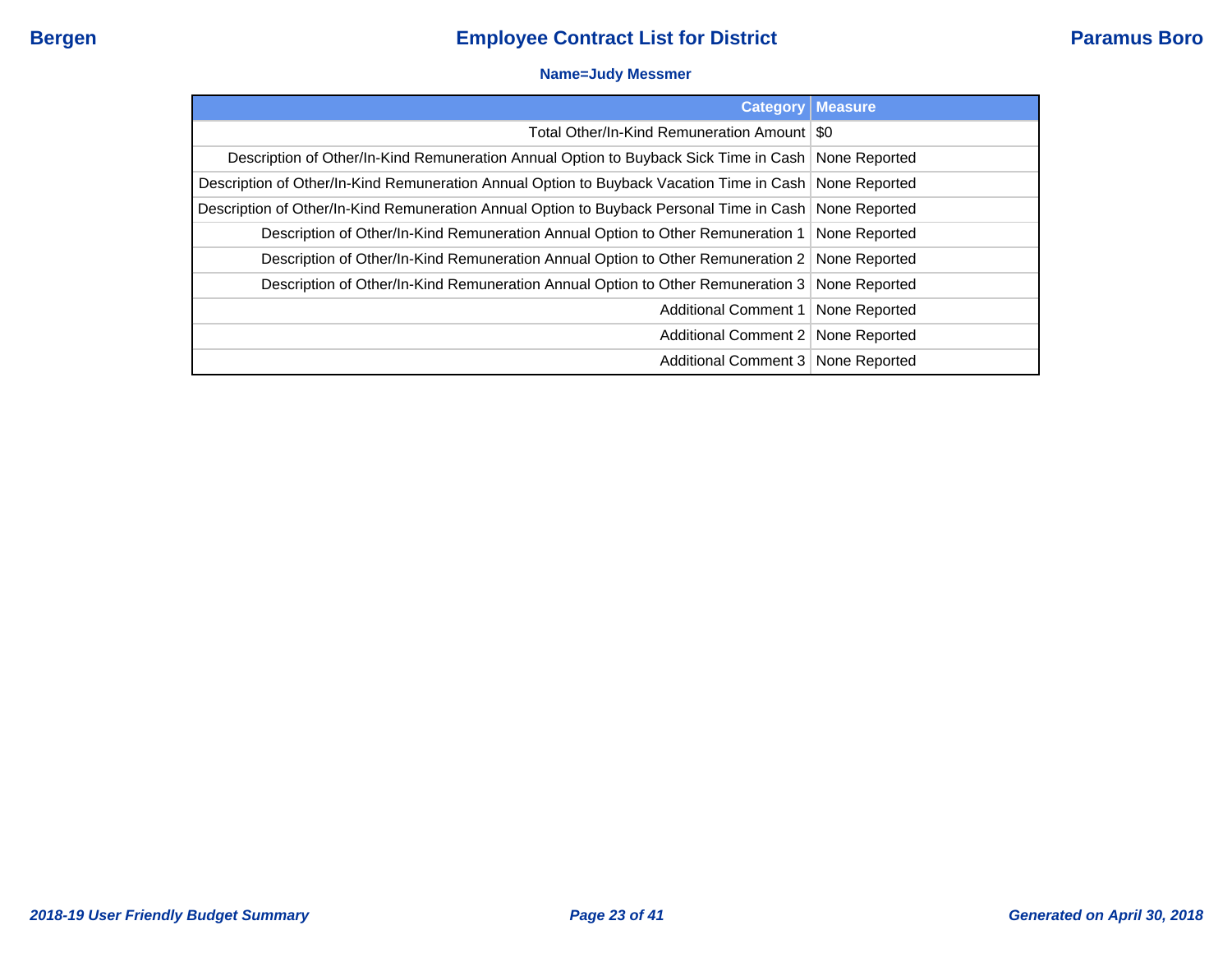#### **Name=Kathleen McCann**

| <b>Category</b>                                                                           | <b>Measure</b>                          |
|-------------------------------------------------------------------------------------------|-----------------------------------------|
| Job Title                                                                                 | Coordinator/Director/Manager/Supervisor |
| Job Title II                                                                              | Information Technology                  |
| Base Annual Salary Amount                                                                 | \$97,000                                |
| Full-Time Equivalent (FTE)                                                                | 1.0                                     |
| Shared with Another District?                                                             | N                                       |
| <b>Shared County</b>                                                                      | None Reported                           |
|                                                                                           | Shared District   None Reported         |
| Job Title Other District   None Reported                                                  |                                         |
| Member of Collective Bargaining Unit (CBU)? N                                             |                                         |
| Beginning Date of Contract   07/01/17                                                     |                                         |
| End Date of Contract 06/30/18                                                             |                                         |
| Contracted Number of Annual Work Days                                                     | 260                                     |
| Contracted Number of Annual Vacation Days 22                                              |                                         |
| Contracted Number of Annual Sick Days   12                                                |                                         |
| Contracted Number of Annual Personal Days 5                                               |                                         |
| Contracted Number of Annual Consulting Days 0                                             |                                         |
| Number of Other Contracted Non-Working Days                                               | 17                                      |
| Description of Other Contracted Non-Working Days                                          | <b>Annual Holidays</b>                  |
| Total Allowances Amount \$2,900                                                           |                                         |
| Total Bonuses Amount                                                                      | - SO                                    |
| Total Stipends Amount   \$0                                                               |                                         |
| District Contributions Above Teacher Contract for Insurance (Health, Dental, Life, Other) | \$183                                   |
| District Contributions Above Teacher Contract for Retirement Plans                        | \$0                                     |
| Total Contractual Post-Employment Benefit Amount                                          | \$4,104                                 |
| Contractual Post-Employment Benefit Description of Payout of Sick days                    | Employee not eligible for benefits      |
| Contractual Post-Employment Benefit Description of Payout of Vacation days                | Accrued vacation pay                    |
| Contractual Post-Employment Benefit Description of Payout of Personal days                | Employee not eligible for benefits      |
| Contractual Post-Employment Benefit Description of Other Benefits 1                       | None Reported                           |
| Contractual Post-Employment Benefit Description of Other Benefits 2                       | None Reported                           |
| Contractual Post-Employment Benefit Description of Other Benefits 3                       | None Reported                           |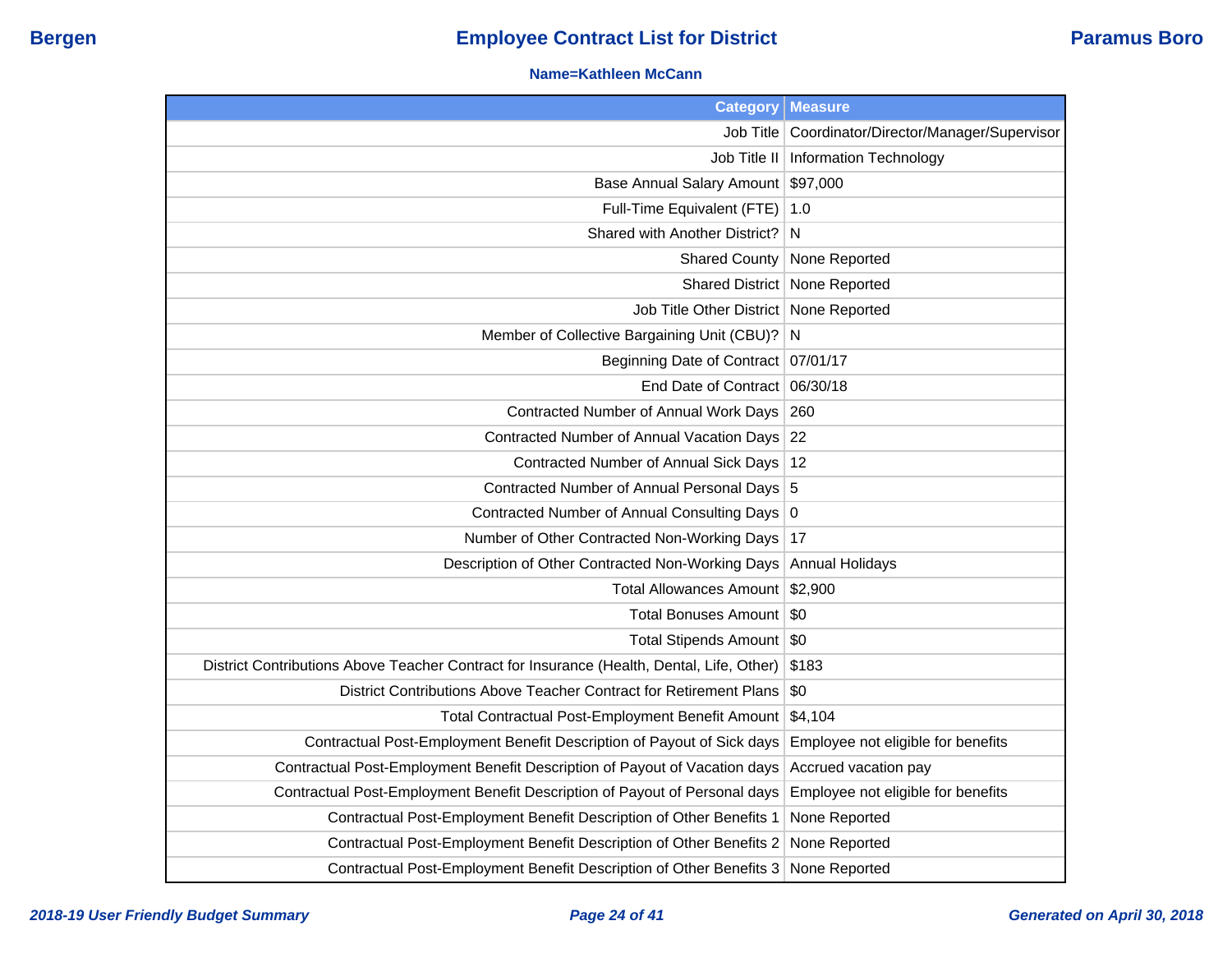#### **Name=Kathleen McCann**

|                                                                                                        | <b>Category   Measure</b> |
|--------------------------------------------------------------------------------------------------------|---------------------------|
| Total Other/In-Kind Remuneration Amount   \$0                                                          |                           |
| Description of Other/In-Kind Remuneration Annual Option to Buyback Sick Time in Cash   None Reported   |                           |
| Description of Other/In-Kind Remuneration Annual Option to Buyback Vacation Time in Cash None Reported |                           |
| Description of Other/In-Kind Remuneration Annual Option to Buyback Personal Time in Cash None Reported |                           |
| Description of Other/In-Kind Remuneration Annual Option to Other Remuneration 1                        | None Reported             |
| Description of Other/In-Kind Remuneration Annual Option to Other Remuneration 2 None Reported          |                           |
| Description of Other/In-Kind Remuneration Annual Option to Other Remuneration 3   None Reported        |                           |
| Additional Comment 1   None Reported                                                                   |                           |
| Additional Comment 2   None Reported                                                                   |                           |
| Additional Comment 3   None Reported                                                                   |                           |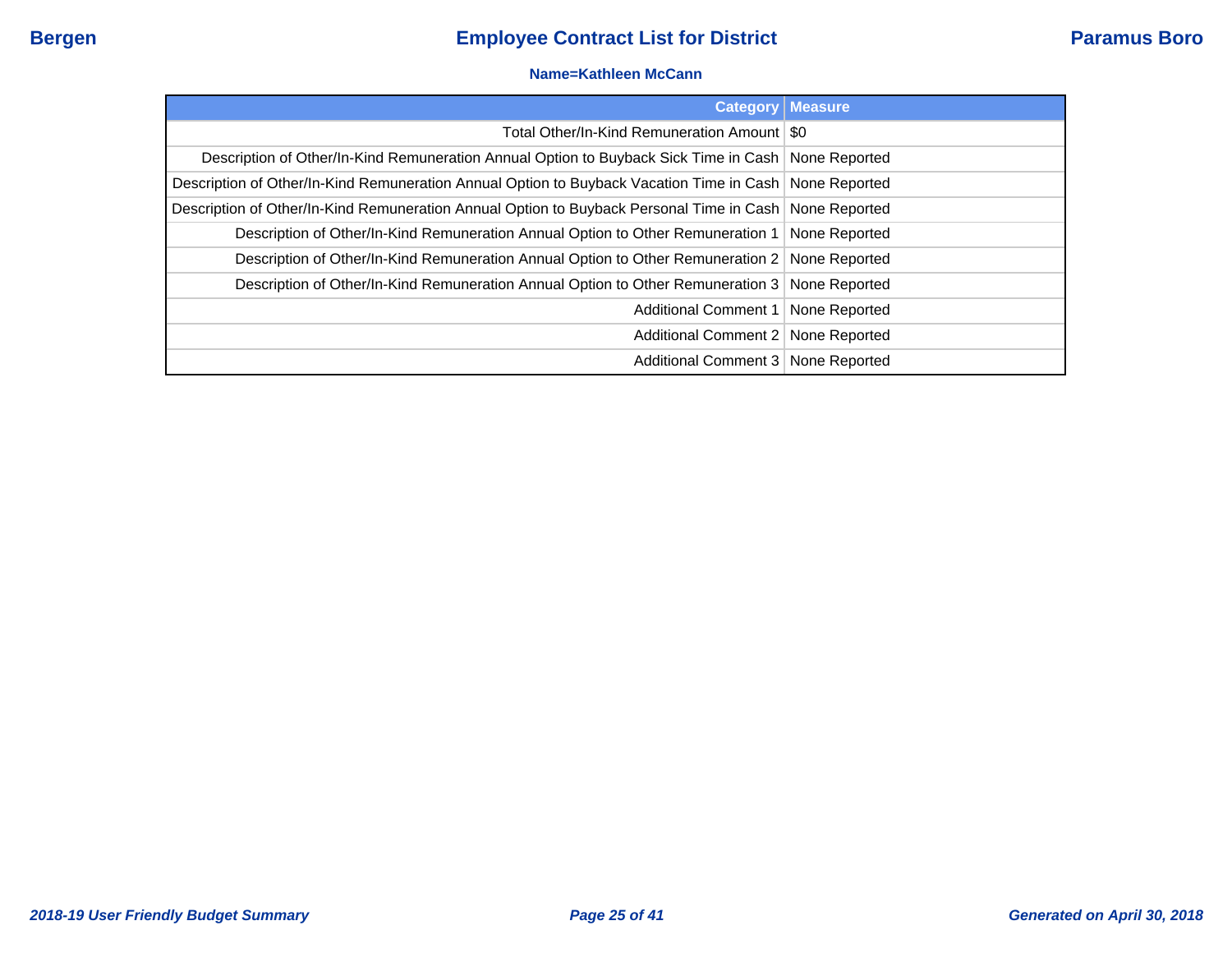#### **Name=Laci Callari**

| <b>Category</b>                                                                           | <b>Measure</b>                     |
|-------------------------------------------------------------------------------------------|------------------------------------|
| Job Title                                                                                 | Other                              |
| Job Title II                                                                              | <b>ABA Coordinator</b>             |
| Base Annual Salary Amount                                                                 | \$83,140                           |
| Full-Time Equivalent (FTE)                                                                | 1.0                                |
| Shared with Another District?                                                             | N                                  |
| <b>Shared County</b>                                                                      | None Reported                      |
| <b>Shared District</b>                                                                    | None Reported                      |
| Job Title Other District                                                                  | None Reported                      |
| Member of Collective Bargaining Unit (CBU)?                                               | N                                  |
| Beginning Date of Contract                                                                | 07/01/17                           |
| End Date of Contract                                                                      | 06/30/18                           |
| Contracted Number of Annual Work Days                                                     | 260                                |
| Contracted Number of Annual Vacation Days                                                 | 15                                 |
| Contracted Number of Annual Sick Days                                                     | 12                                 |
| Contracted Number of Annual Personal Days                                                 | 5                                  |
| Contracted Number of Annual Consulting Days                                               | 0                                  |
| Number of Other Contracted Non-Working Days                                               | 17                                 |
| Description of Other Contracted Non-Working Days                                          | <b>Annual Holidays</b>             |
| <b>Total Allowances Amount</b>                                                            | \$0                                |
| Total Bonuses Amount                                                                      | \$0                                |
| Total Stipends Amount   \$0                                                               |                                    |
| District Contributions Above Teacher Contract for Insurance (Health, Dental, Life, Other) | \$100                              |
| District Contributions Above Teacher Contract for Retirement Plans                        | \$0                                |
| Total Contractual Post-Employment Benefit Amount                                          | \$2,398                            |
| Contractual Post-Employment Benefit Description of Payout of Sick days                    | Employee not eligible for benefits |
| Contractual Post-Employment Benefit Description of Payout of Vacation days                | Accrued vacation pay               |
| Contractual Post-Employment Benefit Description of Payout of Personal days                | Employee not eligible for benefits |
| Contractual Post-Employment Benefit Description of Other Benefits 1                       | None Reported                      |
| Contractual Post-Employment Benefit Description of Other Benefits 2                       | None Reported                      |
| Contractual Post-Employment Benefit Description of Other Benefits 3                       | None Reported                      |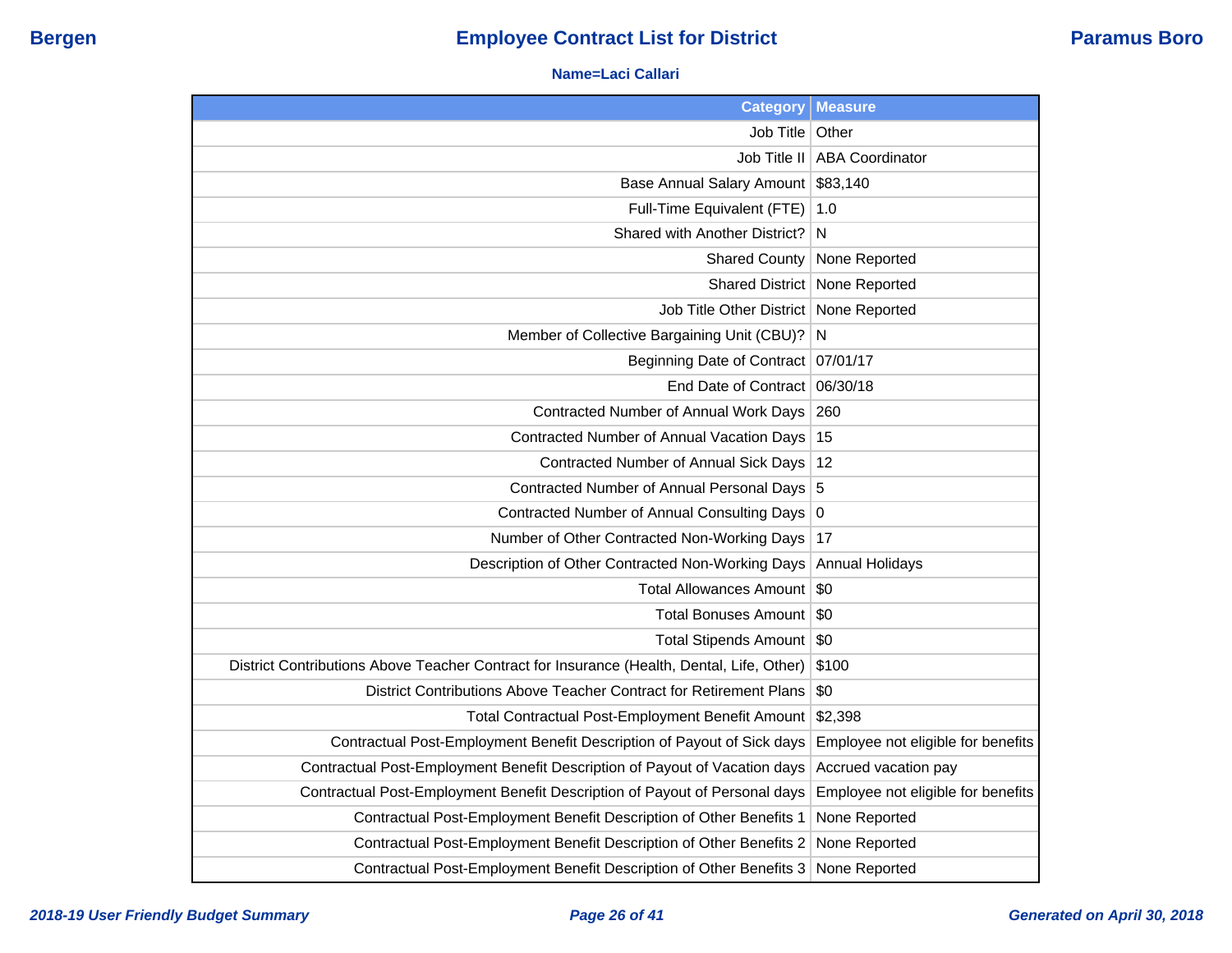#### **Name=Laci Callari**

| <b>Category</b>                                                                                          | <b>Measure</b> |
|----------------------------------------------------------------------------------------------------------|----------------|
| Total Other/In-Kind Remuneration Amount   \$0                                                            |                |
| Description of Other/In-Kind Remuneration Annual Option to Buyback Sick Time in Cash   None Reported     |                |
| Description of Other/In-Kind Remuneration Annual Option to Buyback Vacation Time in Cash   None Reported |                |
| Description of Other/In-Kind Remuneration Annual Option to Buyback Personal Time in Cash   None Reported |                |
| Description of Other/In-Kind Remuneration Annual Option to Other Remuneration 1   None Reported          |                |
| Description of Other/In-Kind Remuneration Annual Option to Other Remuneration 2 None Reported            |                |
| Description of Other/In-Kind Remuneration Annual Option to Other Remuneration 3 None Reported            |                |
| Additional Comment 1   None Reported                                                                     |                |
| Additional Comment 2   None Reported                                                                     |                |
| Additional Comment 3   None Reported                                                                     |                |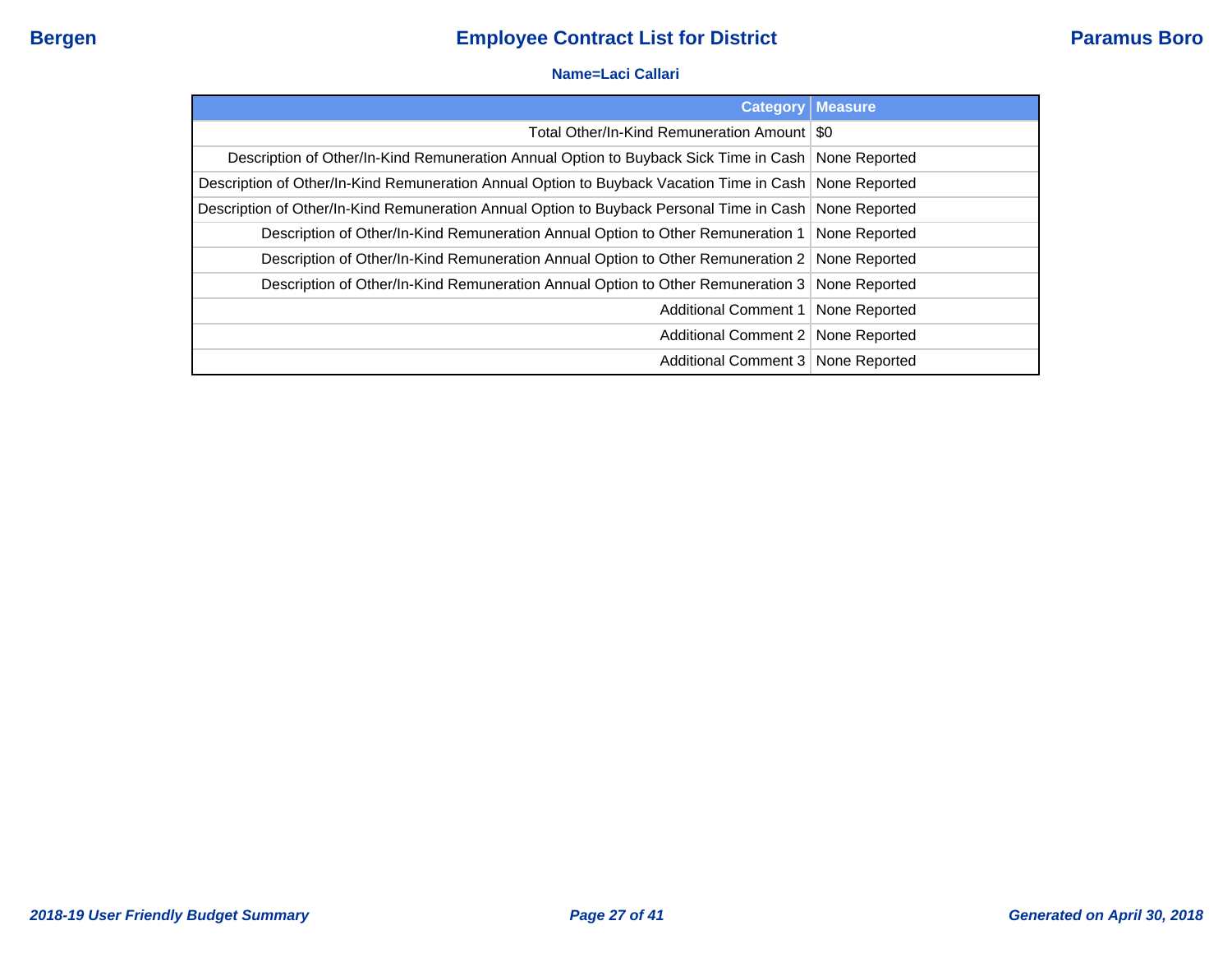#### **Name=Linda Pesa**

| <b>Category</b>                                                                           | <b>Measure</b>                     |
|-------------------------------------------------------------------------------------------|------------------------------------|
| Job Title                                                                                 | Secretary                          |
| Job Title II                                                                              | None Reported                      |
| <b>Base Annual Salary Amount</b>                                                          | \$78,560                           |
| Full-Time Equivalent (FTE)                                                                | 1.0                                |
| Shared with Another District?                                                             | N                                  |
| <b>Shared County</b>                                                                      | None Reported                      |
| <b>Shared District</b>                                                                    | None Reported                      |
| <b>Job Title Other District</b>                                                           | None Reported                      |
| Member of Collective Bargaining Unit (CBU)?                                               | N                                  |
| Beginning Date of Contract                                                                | 07/01/17                           |
| End Date of Contract                                                                      | 06/30/18                           |
| Contracted Number of Annual Work Days                                                     | 260                                |
| Contracted Number of Annual Vacation Days                                                 | 22                                 |
| Contracted Number of Annual Sick Days                                                     | 12                                 |
| Contracted Number of Annual Personal Days                                                 | 5                                  |
| Contracted Number of Annual Consulting Days                                               | $\overline{0}$                     |
| Number of Other Contracted Non-Working Days                                               | 17                                 |
| Description of Other Contracted Non-Working Days                                          | <b>Annual Holidays</b>             |
| <b>Total Allowances Amount</b>                                                            | \$0                                |
| <b>Total Bonuses Amount</b>                                                               | \$0                                |
| Total Stipends Amount   \$0                                                               |                                    |
| District Contributions Above Teacher Contract for Insurance (Health, Dental, Life, Other) | \$73                               |
| District Contributions Above Teacher Contract for Retirement Plans                        | \$0                                |
| Total Contractual Post-Employment Benefit Amount                                          | \$11,324                           |
| Contractual Post-Employment Benefit Description of Payout of Sick days                    | Employee not eligible for benefits |
| Contractual Post-Employment Benefit Description of Payout of Vacation days                | Accrued vacation pay               |
| Contractual Post-Employment Benefit Description of Payout of Personal days                | Employee not eligible for benefits |
| Contractual Post-Employment Benefit Description of Other Benefits 1                       | None Reported                      |
| Contractual Post-Employment Benefit Description of Other Benefits 2                       | None Reported                      |
| Contractual Post-Employment Benefit Description of Other Benefits 3                       | None Reported                      |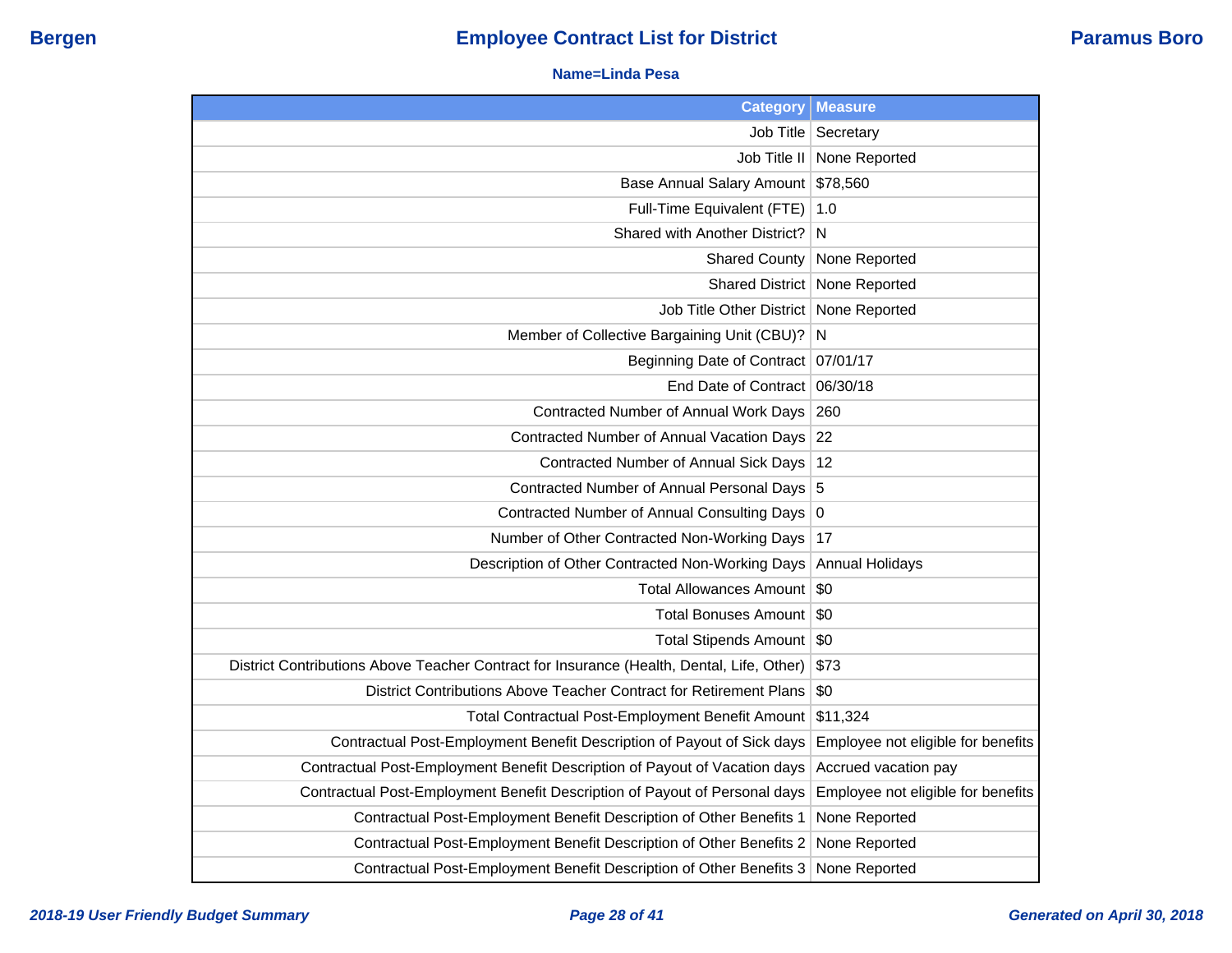#### **Name=Linda Pesa**

| <b>Category</b>                                                                                          | <b>Measure</b> |
|----------------------------------------------------------------------------------------------------------|----------------|
| Total Other/In-Kind Remuneration Amount   \$0                                                            |                |
| Description of Other/In-Kind Remuneration Annual Option to Buyback Sick Time in Cash   None Reported     |                |
| Description of Other/In-Kind Remuneration Annual Option to Buyback Vacation Time in Cash None Reported   |                |
| Description of Other/In-Kind Remuneration Annual Option to Buyback Personal Time in Cash   None Reported |                |
| Description of Other/In-Kind Remuneration Annual Option to Other Remuneration 1   None Reported          |                |
| Description of Other/In-Kind Remuneration Annual Option to Other Remuneration 2 None Reported            |                |
| Description of Other/In-Kind Remuneration Annual Option to Other Remuneration 3 None Reported            |                |
| Additional Comment 1   None Reported                                                                     |                |
| Additional Comment 2   None Reported                                                                     |                |
| Additional Comment 3   None Reported                                                                     |                |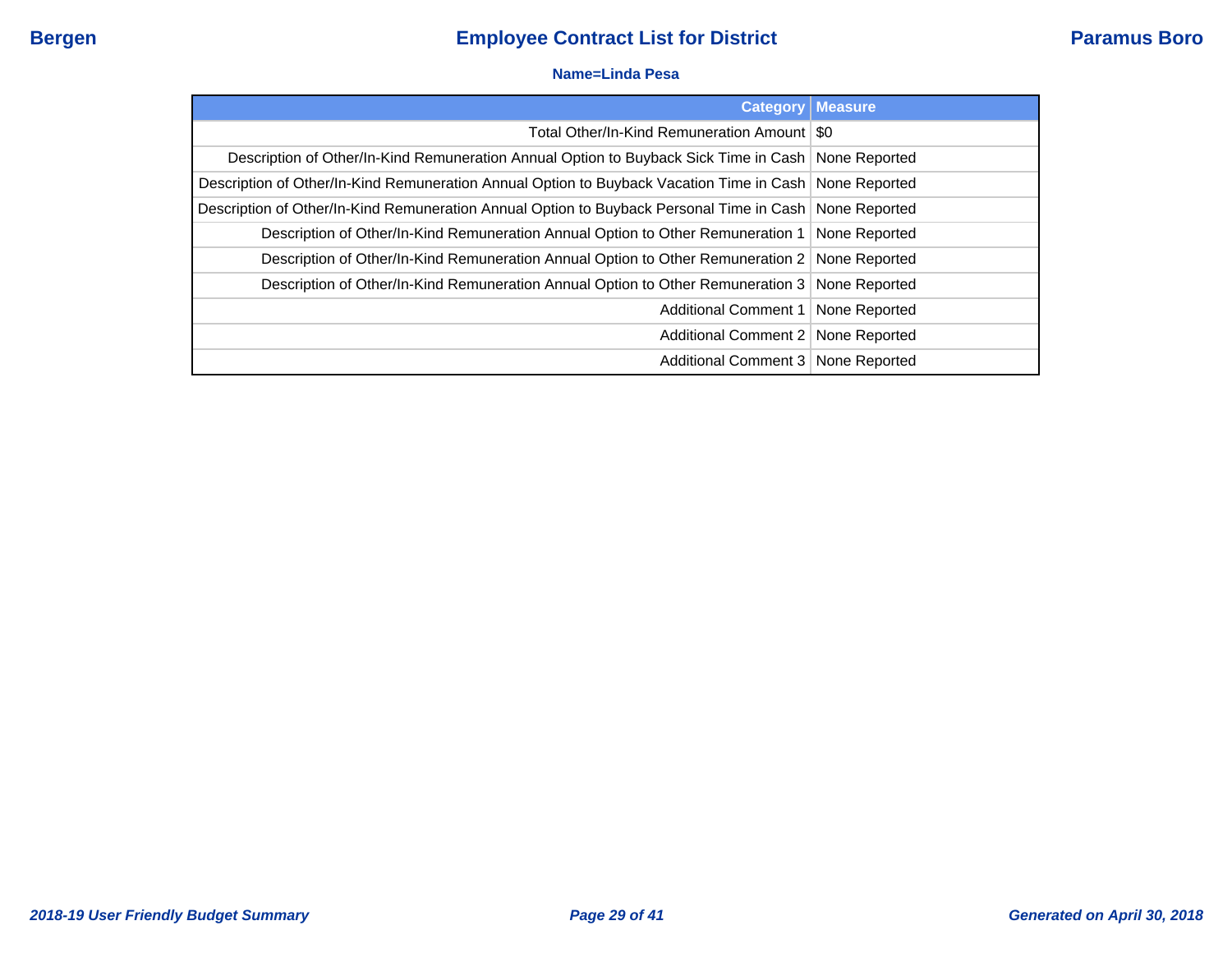#### **Name=Mattea Field**

| <b>Category</b>                                                                           | <b>Measure</b>                     |
|-------------------------------------------------------------------------------------------|------------------------------------|
| Job Title                                                                                 | Assistant Business Administrator   |
| Job Title II                                                                              | None Reported                      |
| Base Annual Salary Amount                                                                 | \$99,430                           |
| Full-Time Equivalent (FTE)                                                                | 1.0                                |
| Shared with Another District?                                                             | N                                  |
| <b>Shared County</b>                                                                      | None Reported                      |
| <b>Shared District</b>                                                                    | None Reported                      |
| Job Title Other District                                                                  | None Reported                      |
| Member of Collective Bargaining Unit (CBU)?                                               | $\mathsf{N}$                       |
| Beginning Date of Contract                                                                | 07/01/17                           |
| End Date of Contract                                                                      | 06/30/18                           |
| Contracted Number of Annual Work Days                                                     | 260                                |
| Contracted Number of Annual Vacation Days                                                 | 22                                 |
| Contracted Number of Annual Sick Days                                                     | 12                                 |
| Contracted Number of Annual Personal Days 5                                               |                                    |
| Contracted Number of Annual Consulting Days 0                                             |                                    |
| Number of Other Contracted Non-Working Days                                               | 17                                 |
| Description of Other Contracted Non-Working Days                                          | <b>Annual Holidays</b>             |
| <b>Total Allowances Amount</b>                                                            | \$2,865                            |
| <b>Total Bonuses Amount</b>                                                               | \$0                                |
| Total Stipends Amount                                                                     | \$0                                |
| District Contributions Above Teacher Contract for Insurance (Health, Dental, Life, Other) | \$198                              |
| District Contributions Above Teacher Contract for Retirement Plans                        | \$0                                |
| Total Contractual Post-Employment Benefit Amount                                          | \$14,407                           |
| Contractual Post-Employment Benefit Description of Payout of Sick days                    | Employee not eligible for benefits |
| Contractual Post-Employment Benefit Description of Payout of Vacation days                | Accrued vacation pay               |
| Contractual Post-Employment Benefit Description of Payout of Personal days                | Employee not eligible for benefits |
| Contractual Post-Employment Benefit Description of Other Benefits 1                       | None Reported                      |
| Contractual Post-Employment Benefit Description of Other Benefits 2                       | None Reported                      |
| Contractual Post-Employment Benefit Description of Other Benefits 3                       | None Reported                      |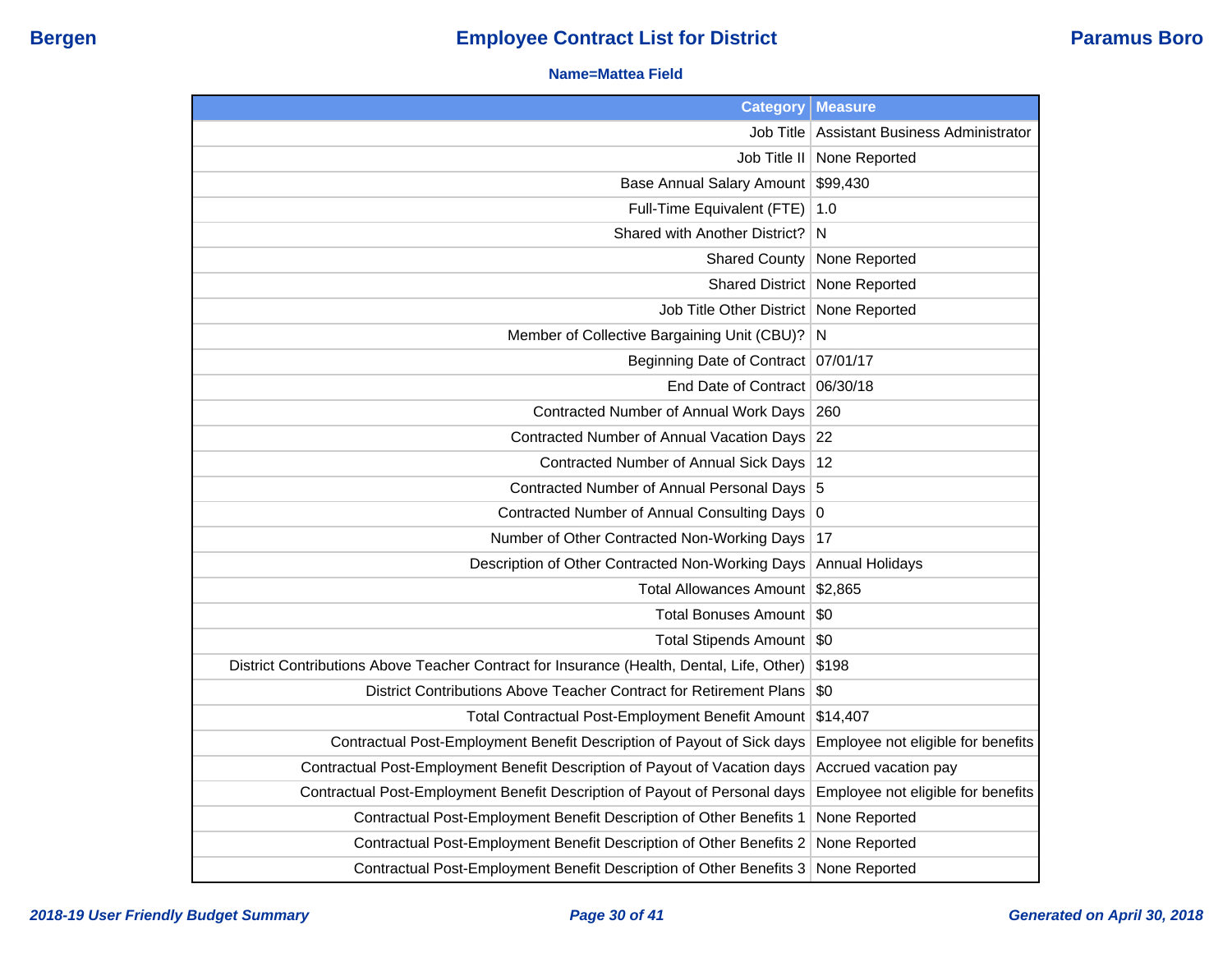#### **Name=Mattea Field**

| <b>Category</b>                                                                                          | <b>Measure</b> |
|----------------------------------------------------------------------------------------------------------|----------------|
| Total Other/In-Kind Remuneration Amount   \$0                                                            |                |
| Description of Other/In-Kind Remuneration Annual Option to Buyback Sick Time in Cash   None Reported     |                |
| Description of Other/In-Kind Remuneration Annual Option to Buyback Vacation Time in Cash None Reported   |                |
| Description of Other/In-Kind Remuneration Annual Option to Buyback Personal Time in Cash   None Reported |                |
| Description of Other/In-Kind Remuneration Annual Option to Other Remuneration 1   None Reported          |                |
| Description of Other/In-Kind Remuneration Annual Option to Other Remuneration 2 None Reported            |                |
| Description of Other/In-Kind Remuneration Annual Option to Other Remuneration 3 None Reported            |                |
| Additional Comment 1   None Reported                                                                     |                |
| Additional Comment 2   None Reported                                                                     |                |
| Additional Comment 3   None Reported                                                                     |                |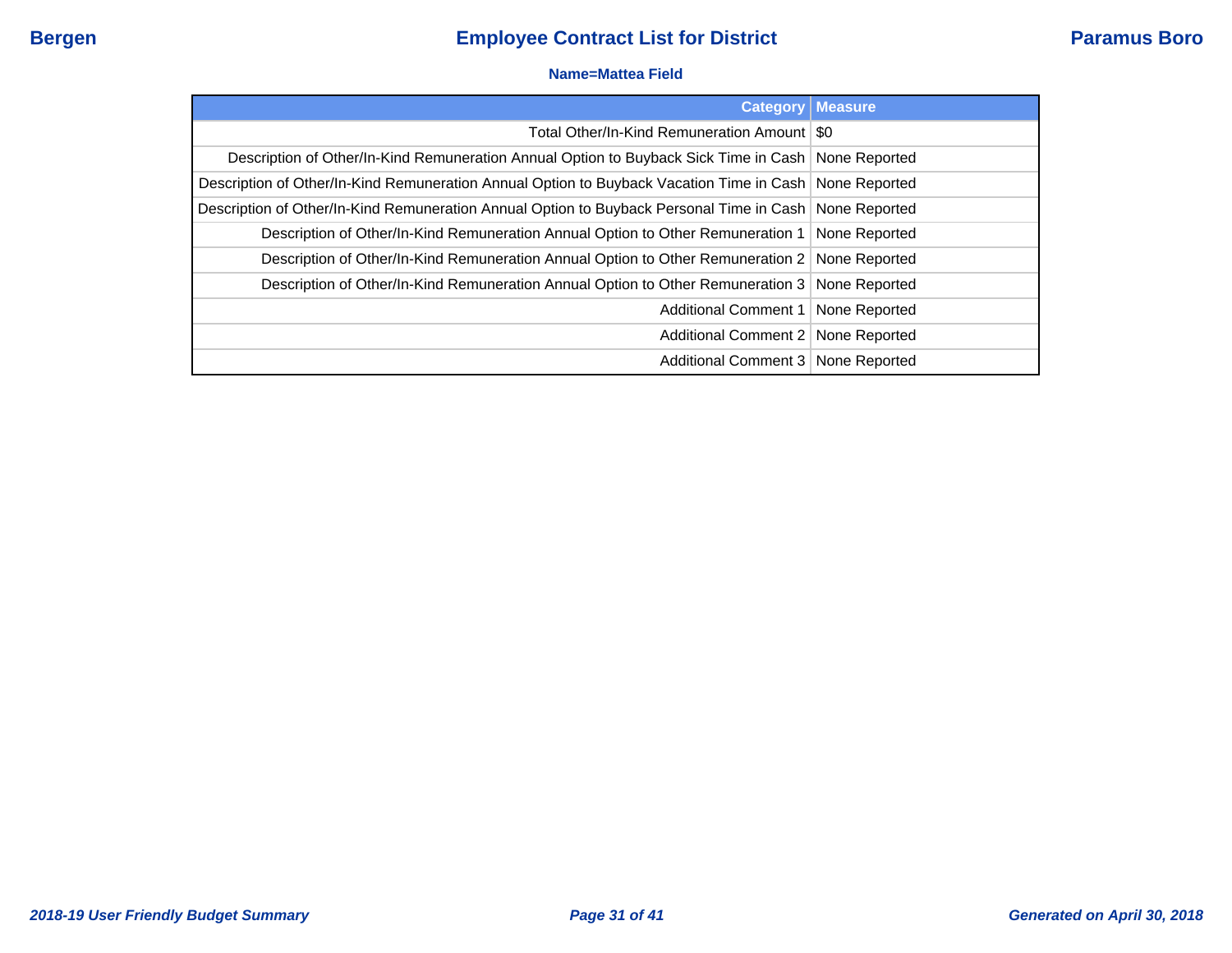#### **Name=Michele Robinson**

| <b>Category</b>                                                                           | <b>Measure</b>                     |
|-------------------------------------------------------------------------------------------|------------------------------------|
| Job Title                                                                                 | Superintendent                     |
| Job Title II                                                                              | None Reported                      |
| <b>Base Annual Salary Amount</b>                                                          | \$196,584                          |
| Full-Time Equivalent (FTE)                                                                | 1.0                                |
| Shared with Another District?                                                             | N                                  |
| <b>Shared County</b>                                                                      | None Reported                      |
| <b>Shared District</b>                                                                    | None Reported                      |
| Job Title Other District                                                                  | None Reported                      |
| Member of Collective Bargaining Unit (CBU)?                                               | N                                  |
| <b>Beginning Date of Contract</b>                                                         | 07/01/15                           |
| End Date of Contract                                                                      | 06/30/22                           |
| Contracted Number of Annual Work Days                                                     | 260                                |
| Contracted Number of Annual Vacation Days                                                 | 22                                 |
| Contracted Number of Annual Sick Days                                                     | 12                                 |
| Contracted Number of Annual Personal Days                                                 | $\overline{0}$                     |
| Contracted Number of Annual Consulting Days 0                                             |                                    |
| Number of Other Contracted Non-Working Days                                               | 17                                 |
| Description of Other Contracted Non-Working Days                                          | <b>Annual Holidays</b>             |
| <b>Total Allowances Amount</b>                                                            | \$4,750                            |
| <b>Total Bonuses Amount</b>                                                               | \$29,468                           |
| Total Stipends Amount   \$0                                                               |                                    |
| District Contributions Above Teacher Contract for Insurance (Health, Dental, Life, Other) | \$778                              |
| District Contributions Above Teacher Contract for Retirement Plans                        | \$0                                |
| Total Contractual Post-Employment Benefit Amount                                          | \$8,317                            |
| Contractual Post-Employment Benefit Description of Payout of Sick days                    | Employee not eligible for benefits |
| Contractual Post-Employment Benefit Description of Payout of Vacation days                | <b>Accured Vacation Pay</b>        |
| Contractual Post-Employment Benefit Description of Payout of Personal days                | Employee not eligible for benefits |
| Contractual Post-Employment Benefit Description of Other Benefits 1                       | None Reported                      |
| Contractual Post-Employment Benefit Description of Other Benefits 2                       | None Reported                      |
| Contractual Post-Employment Benefit Description of Other Benefits 3                       | None Reported                      |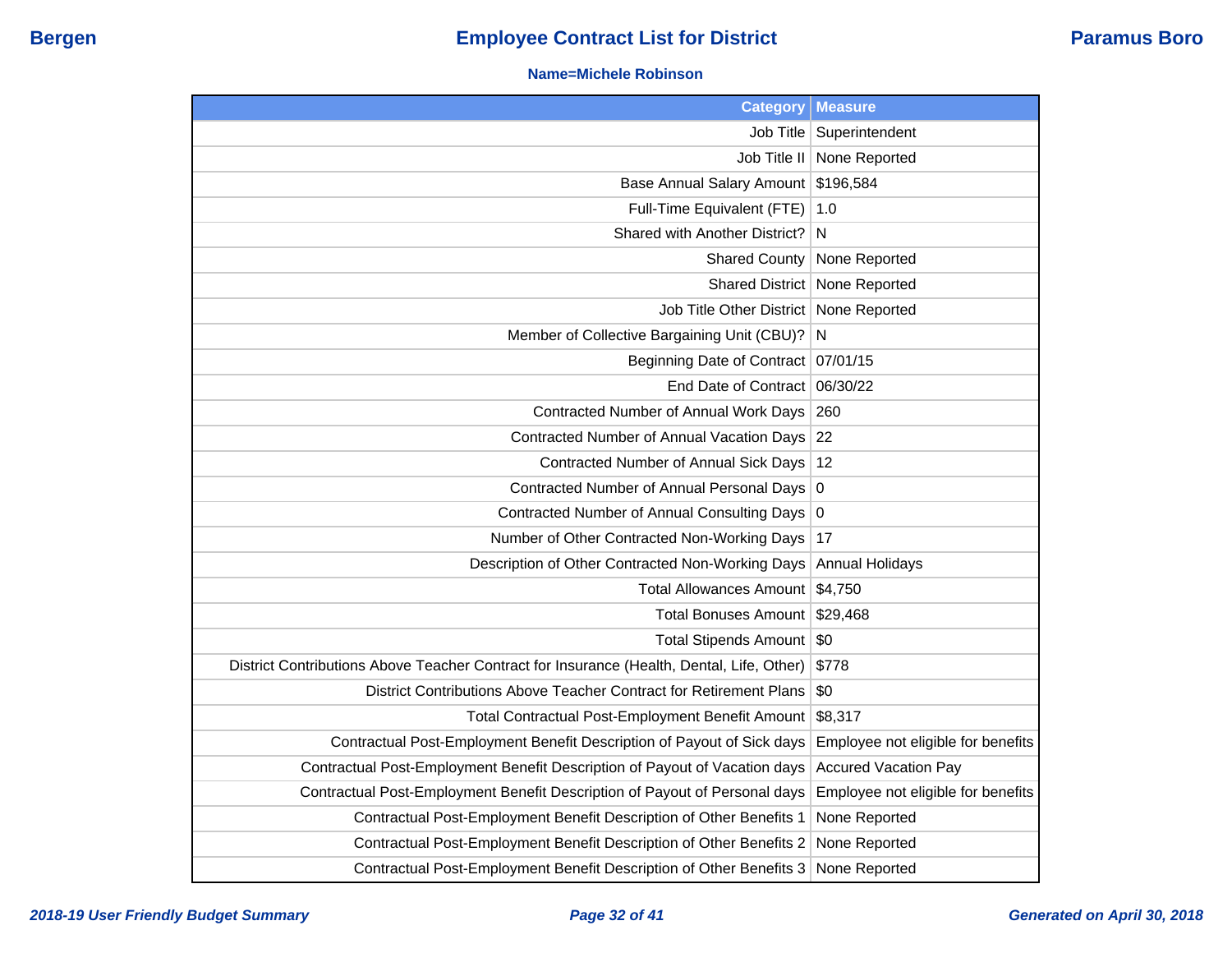#### **Name=Michele Robinson**

| <b>Category</b>                                                                                          | <b>Measure</b> |
|----------------------------------------------------------------------------------------------------------|----------------|
| Total Other/In-Kind Remuneration Amount   \$0                                                            |                |
| Description of Other/In-Kind Remuneration Annual Option to Buyback Sick Time in Cash   None Reported     |                |
| Description of Other/In-Kind Remuneration Annual Option to Buyback Vacation Time in Cash   None Reported |                |
| Description of Other/In-Kind Remuneration Annual Option to Buyback Personal Time in Cash None Reported   |                |
| Description of Other/In-Kind Remuneration Annual Option to Other Remuneration 1   None Reported          |                |
| Description of Other/In-Kind Remuneration Annual Option to Other Remuneration 2   None Reported          |                |
| Description of Other/In-Kind Remuneration Annual Option to Other Remuneration 3 None Reported            |                |
| Additional Comment 1   None Reported                                                                     |                |
| Additional Comment 2   None Reported                                                                     |                |
| Additional Comment 3   None Reported                                                                     |                |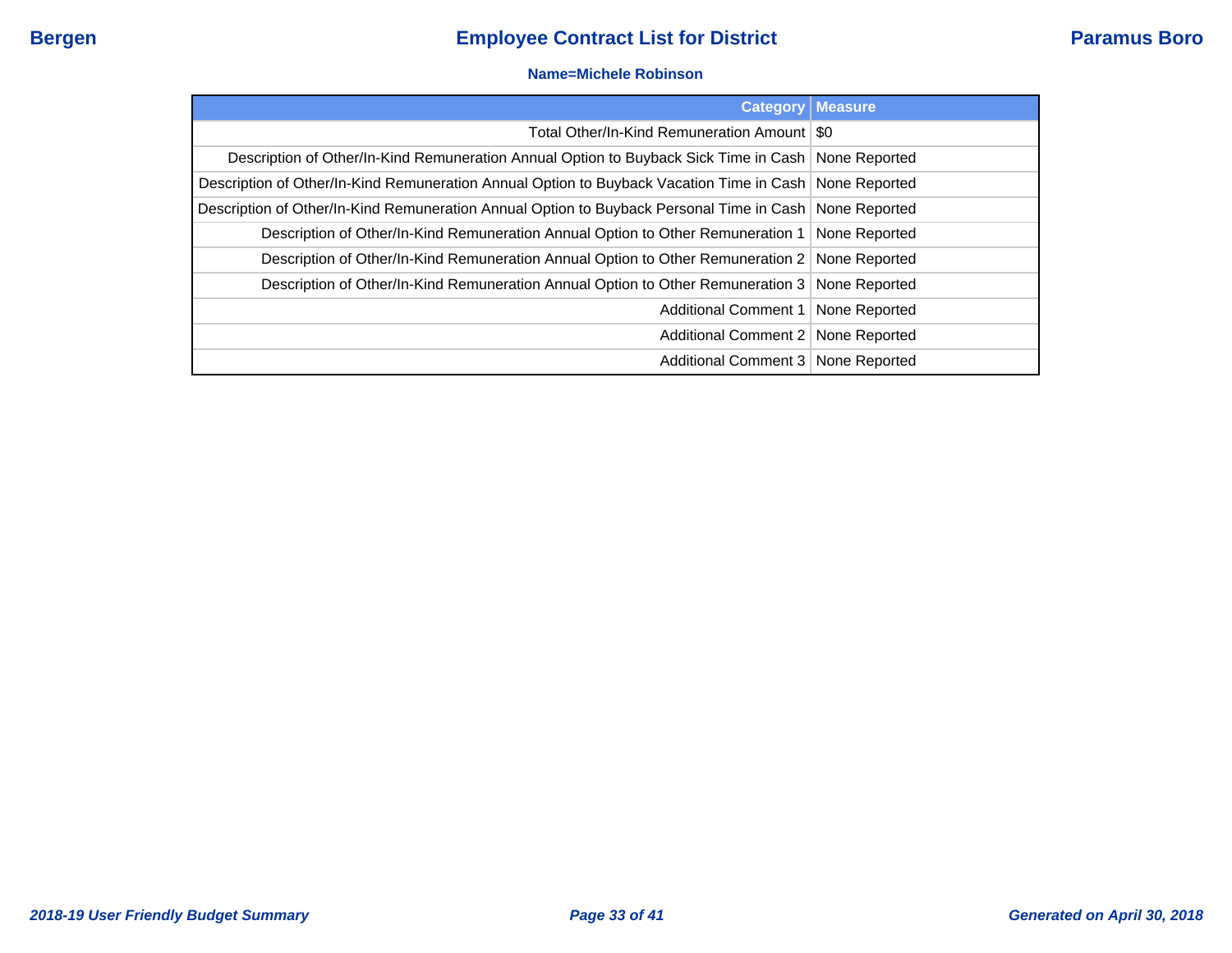### **Name=Robert Autorino**

| <b>Category</b>                                                                           | <b>Measure</b>                          |
|-------------------------------------------------------------------------------------------|-----------------------------------------|
| Job Title                                                                                 | Coordinator/Director/Manager/Supervisor |
|                                                                                           | Job Title II   Building and Grounds     |
| Base Annual Salary Amount   \$120,480                                                     |                                         |
| Full-Time Equivalent (FTE)                                                                | 1.0                                     |
| Shared with Another District?                                                             | N                                       |
| <b>Shared County</b>                                                                      | None Reported                           |
|                                                                                           | Shared District   None Reported         |
| Job Title Other District   None Reported                                                  |                                         |
| Member of Collective Bargaining Unit (CBU)?                                               | N                                       |
| Beginning Date of Contract   07/01/17                                                     |                                         |
| End Date of Contract 06/30/18                                                             |                                         |
| Contracted Number of Annual Work Days                                                     | 260                                     |
| Contracted Number of Annual Vacation Days 22                                              |                                         |
| Contracted Number of Annual Sick Days   12                                                |                                         |
| Contracted Number of Annual Personal Days 5                                               |                                         |
| Contracted Number of Annual Consulting Days 0                                             |                                         |
| Number of Other Contracted Non-Working Days                                               | 17                                      |
| Description of Other Contracted Non-Working Days                                          | Annual Holidays                         |
| Total Allowances Amount \$2,571                                                           |                                         |
| Total Bonuses Amount   \$0                                                                |                                         |
| Total Stipends Amount   \$0                                                               |                                         |
| District Contributions Above Teacher Contract for Insurance (Health, Dental, Life, Other) | \$323                                   |
| District Contributions Above Teacher Contract for Retirement Plans                        | \$0                                     |
| Total Contractual Post-Employment Benefit Amount                                          | \$15,297                                |
| Contractual Post-Employment Benefit Description of Payout of Sick days                    | Employee not eligible for benefits      |
| Contractual Post-Employment Benefit Description of Payout of Vacation days                | Accrued vacation pay                    |
| Contractual Post-Employment Benefit Description of Payout of Personal days                | Employee not eligible for benefits      |
| Contractual Post-Employment Benefit Description of Other Benefits 1                       | None Reported                           |
| Contractual Post-Employment Benefit Description of Other Benefits 2                       | None Reported                           |
| Contractual Post-Employment Benefit Description of Other Benefits 3                       | None Reported                           |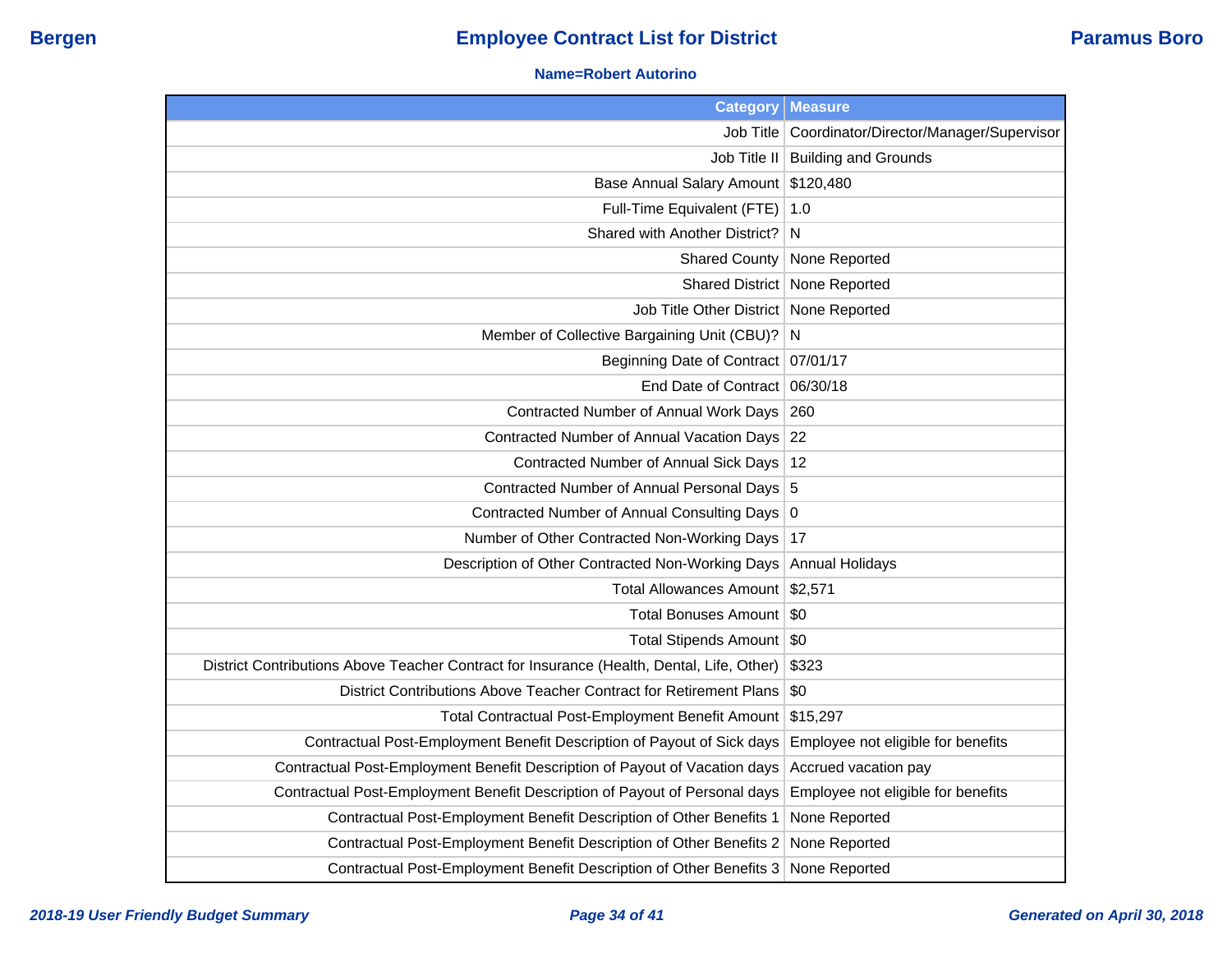#### **Name=Robert Autorino**

|                                                                                                        | <b>Category   Measure</b> |
|--------------------------------------------------------------------------------------------------------|---------------------------|
| Total Other/In-Kind Remuneration Amount   \$0                                                          |                           |
| Description of Other/In-Kind Remuneration Annual Option to Buyback Sick Time in Cash   None Reported   |                           |
| Description of Other/In-Kind Remuneration Annual Option to Buyback Vacation Time in Cash None Reported |                           |
| Description of Other/In-Kind Remuneration Annual Option to Buyback Personal Time in Cash None Reported |                           |
| Description of Other/In-Kind Remuneration Annual Option to Other Remuneration 1                        | None Reported             |
| Description of Other/In-Kind Remuneration Annual Option to Other Remuneration 2 None Reported          |                           |
| Description of Other/In-Kind Remuneration Annual Option to Other Remuneration 3 None Reported          |                           |
| Additional Comment 1                                                                                   | None Reported             |
| Additional Comment 2   None Reported                                                                   |                           |
| Additional Comment 3 None Reported                                                                     |                           |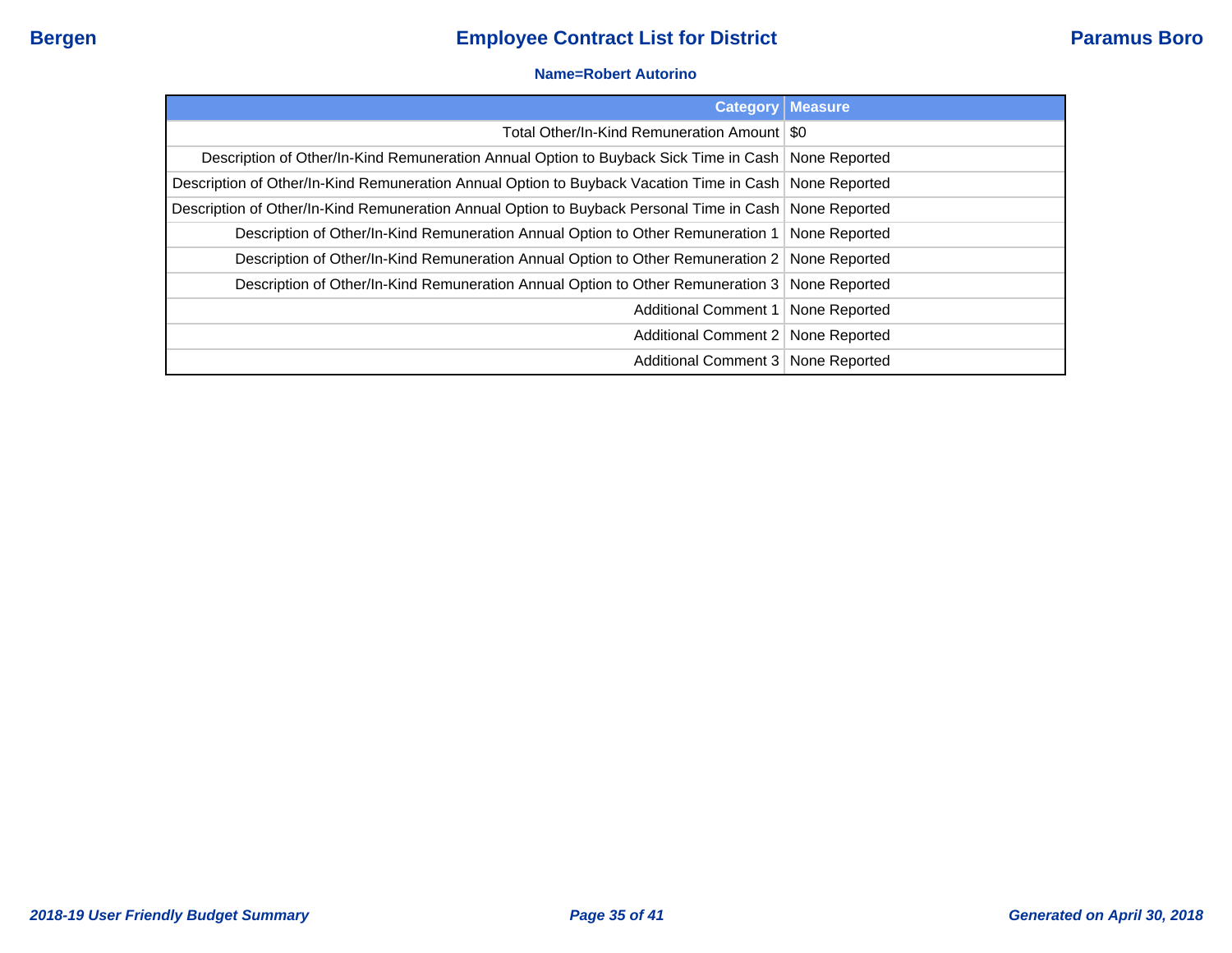#### **Name=Sean Adams**

| <b>Category</b>                                                                           | <b>Measure</b>                     |
|-------------------------------------------------------------------------------------------|------------------------------------|
| Job Title                                                                                 | <b>Assistant Superintendent</b>    |
| Job Title II                                                                              | None Reported                      |
| <b>Base Annual Salary Amount</b>                                                          | \$165,610                          |
| Full-Time Equivalent (FTE)                                                                | 1.0                                |
| Shared with Another District?                                                             | N                                  |
| <b>Shared County</b>                                                                      | None Reported                      |
| <b>Shared District</b>                                                                    | None Reported                      |
| Job Title Other District                                                                  | None Reported                      |
| Member of Collective Bargaining Unit (CBU)?                                               | N                                  |
| <b>Beginning Date of Contract</b>                                                         | 07/01/17                           |
| End Date of Contract                                                                      | 06/30/18                           |
| Contracted Number of Annual Work Days                                                     | 260                                |
| Contracted Number of Annual Vacation Days                                                 | 22                                 |
| <b>Contracted Number of Annual Sick Days</b>                                              | 12                                 |
| Contracted Number of Annual Personal Days 5                                               |                                    |
| Contracted Number of Annual Consulting Days                                               | $\overline{0}$                     |
| Number of Other Contracted Non-Working Days                                               | 17                                 |
| Description of Other Contracted Non-Working Days                                          | <b>Annual Holidays</b>             |
| <b>Total Allowances Amount</b>                                                            | \$8,230                            |
| <b>Total Bonuses Amount</b>                                                               | \$24,676                           |
| <b>Total Stipends Amount</b>                                                              | $\sqrt{50}$                        |
| District Contributions Above Teacher Contract for Insurance (Health, Dental, Life, Other) | \$593                              |
| District Contributions Above Teacher Contract for Retirement Plans                        | \$0                                |
| Total Contractual Post-Employment Benefit Amount                                          | \$22,007                           |
| Contractual Post-Employment Benefit Description of Payout of Sick days                    | Employee not eligible for benefits |
| Contractual Post-Employment Benefit Description of Payout of Vacation days                | <b>Accrued Vacation Pay</b>        |
| Contractual Post-Employment Benefit Description of Payout of Personal days                | Employee not eligible for benefits |
| Contractual Post-Employment Benefit Description of Other Benefits 1                       | None Reported                      |
| Contractual Post-Employment Benefit Description of Other Benefits 2                       | None Reported                      |
| Contractual Post-Employment Benefit Description of Other Benefits 3                       | None Reported                      |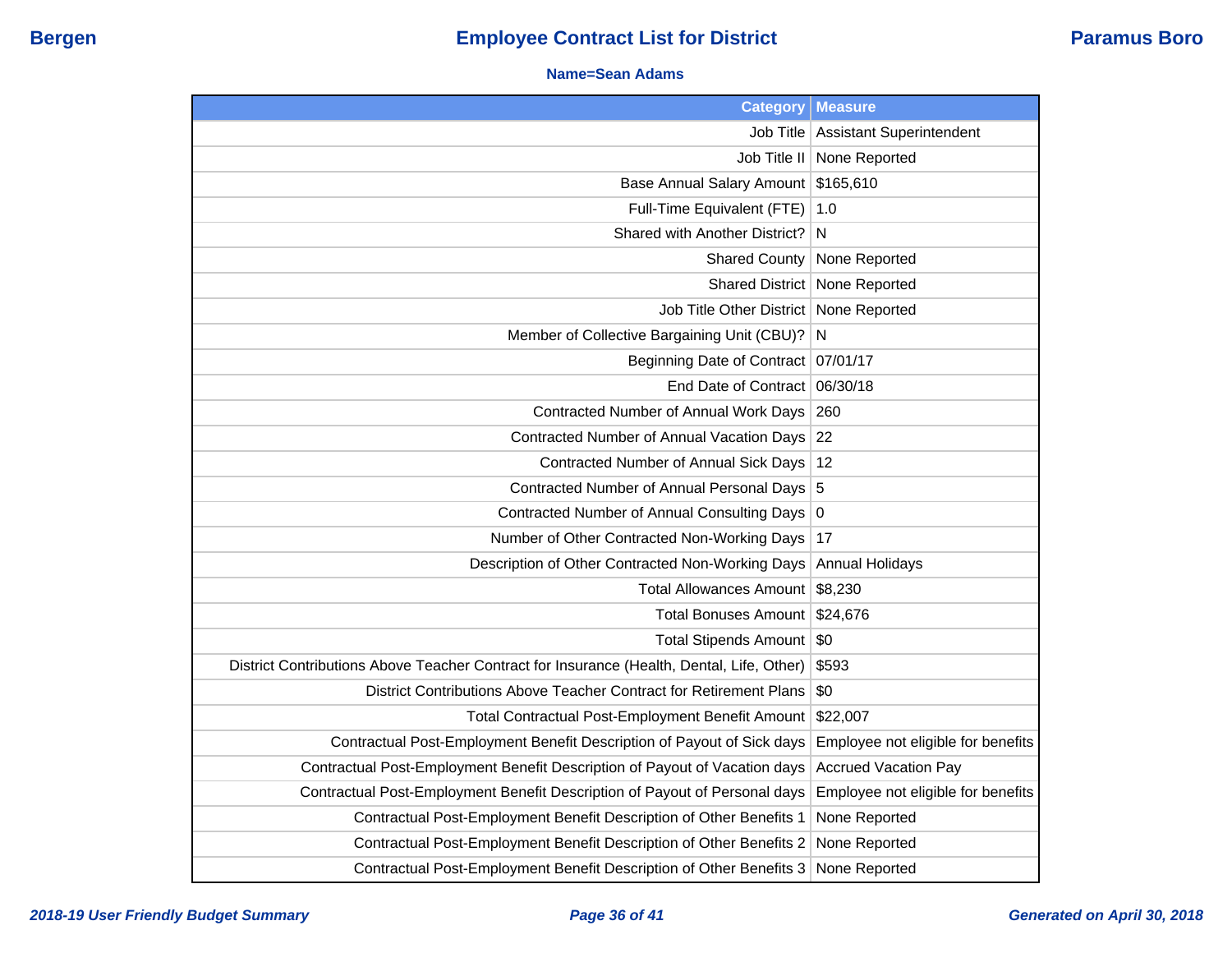#### **Name=Sean Adams**

| <b>Category</b>                                                                                          | <b>Measure</b> |
|----------------------------------------------------------------------------------------------------------|----------------|
| Total Other/In-Kind Remuneration Amount   \$0                                                            |                |
| Description of Other/In-Kind Remuneration Annual Option to Buyback Sick Time in Cash   None Reported     |                |
| Description of Other/In-Kind Remuneration Annual Option to Buyback Vacation Time in Cash   None Reported |                |
| Description of Other/In-Kind Remuneration Annual Option to Buyback Personal Time in Cash   None Reported |                |
| Description of Other/In-Kind Remuneration Annual Option to Other Remuneration 1   None Reported          |                |
| Description of Other/In-Kind Remuneration Annual Option to Other Remuneration 2   None Reported          |                |
| Description of Other/In-Kind Remuneration Annual Option to Other Remuneration 3 None Reported            |                |
| Additional Comment 1   None Reported                                                                     |                |
| Additional Comment 2   None Reported                                                                     |                |
| Additional Comment 3   None Reported                                                                     |                |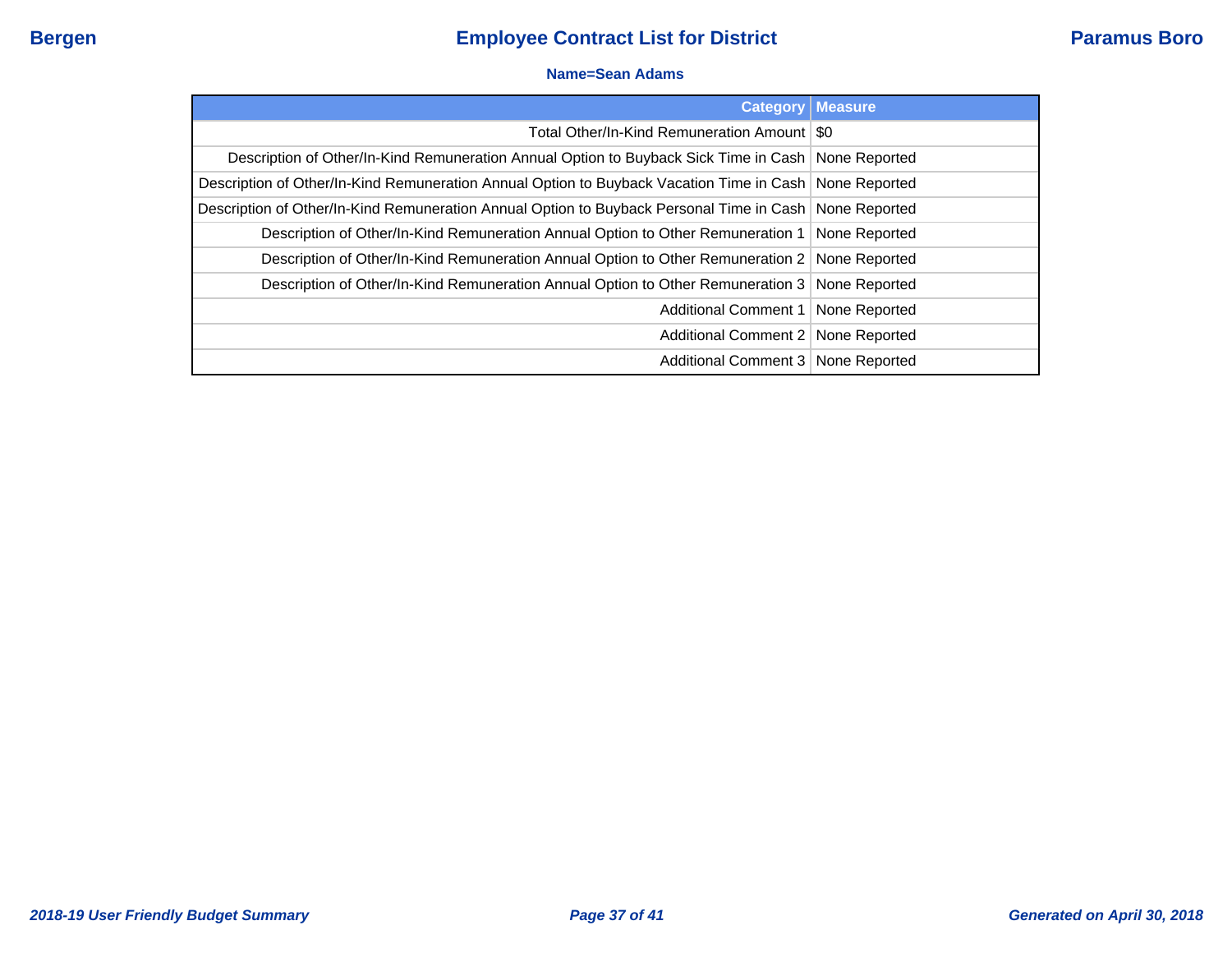#### **Name=Steven Cea**

| <b>Category</b>                                                                           | <b>Measure</b>                     |
|-------------------------------------------------------------------------------------------|------------------------------------|
| Job Title                                                                                 | <b>Business Administrator</b>      |
| Job Title II                                                                              | <b>Board Secretary</b>             |
| <b>Base Annual Salary Amount</b>                                                          | \$187,240                          |
| Full-Time Equivalent (FTE)                                                                | 1.0                                |
| Shared with Another District?                                                             | N                                  |
| <b>Shared County</b>                                                                      | None Reported                      |
| <b>Shared District</b>                                                                    | None Reported                      |
| Job Title Other District                                                                  | None Reported                      |
| Member of Collective Bargaining Unit (CBU)?                                               | N                                  |
| <b>Beginning Date of Contract</b>                                                         | 07/01/17                           |
| End Date of Contract                                                                      | 06/30/18                           |
| Contracted Number of Annual Work Days                                                     | 260                                |
| Contracted Number of Annual Vacation Days                                                 | 22                                 |
| Contracted Number of Annual Sick Days                                                     | 12                                 |
| Contracted Number of Annual Personal Days 5                                               |                                    |
| Contracted Number of Annual Consulting Days                                               | $\overline{0}$                     |
| Number of Other Contracted Non-Working Days                                               | 17                                 |
| Description of Other Contracted Non-Working Days                                          | <b>Annual Holidays</b>             |
| <b>Total Allowances Amount</b>                                                            | \$9,280                            |
| <b>Total Bonuses Amount</b>                                                               | \$6,179                            |
| <b>Total Stipends Amount</b>                                                              | $\sqrt{50}$                        |
| District Contributions Above Teacher Contract for Insurance (Health, Dental, Life, Other) | \$722                              |
| District Contributions Above Teacher Contract for Retirement Plans                        | \$0                                |
| Total Contractual Post-Employment Benefit Amount                                          | \$16,282                           |
| Contractual Post-Employment Benefit Description of Payout of Sick days                    | Employee not eligible for benefits |
| Contractual Post-Employment Benefit Description of Payout of Vacation days                | Accrued vacation pay               |
| Contractual Post-Employment Benefit Description of Payout of Personal days                | Employee not eligible for benefits |
| Contractual Post-Employment Benefit Description of Other Benefits 1                       | None Reported                      |
| Contractual Post-Employment Benefit Description of Other Benefits 2                       | None Reported                      |
| Contractual Post-Employment Benefit Description of Other Benefits 3                       | None Reported                      |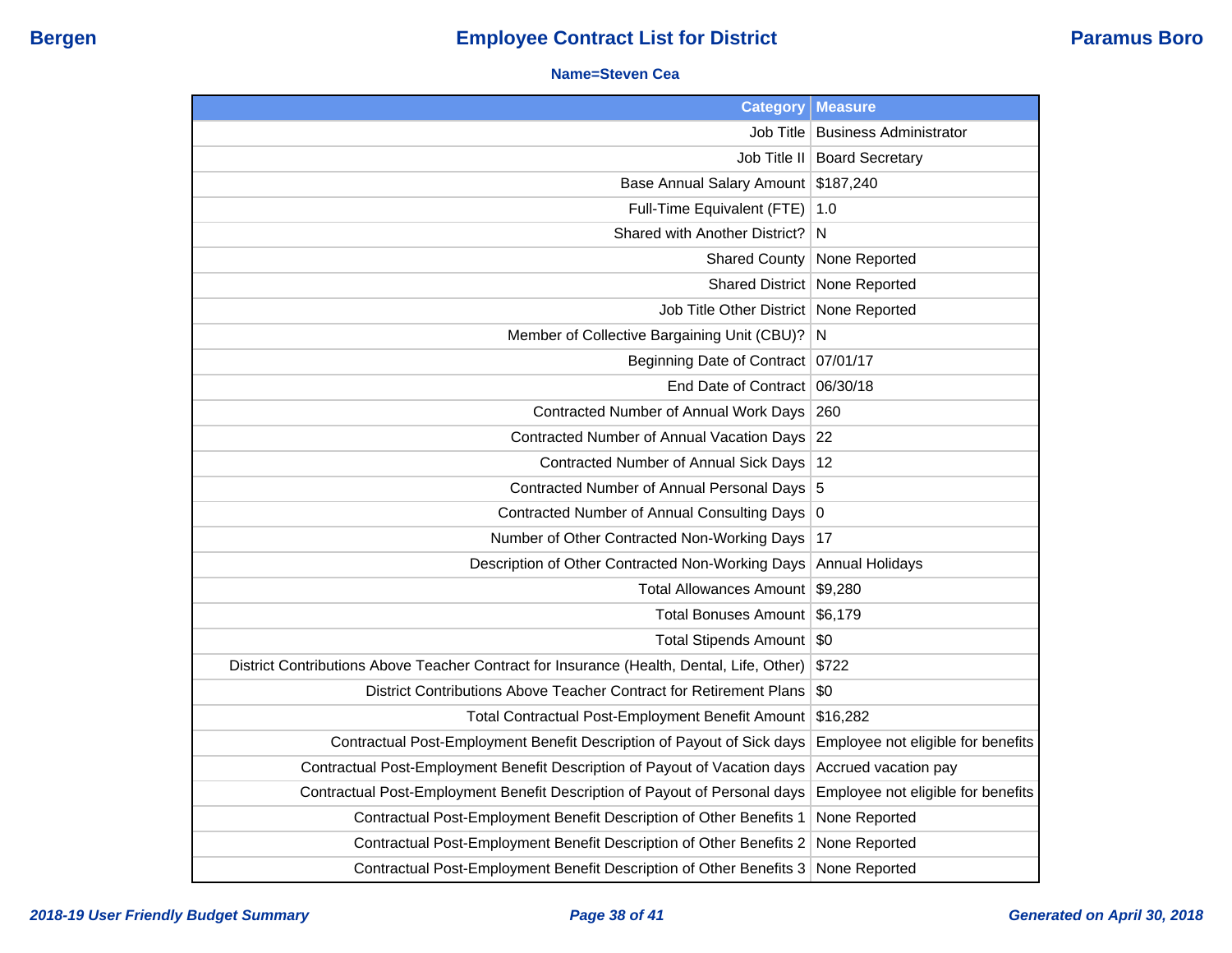#### **Name=Steven Cea**

| <b>Category</b>                                                                                          | <b>Measure</b> |
|----------------------------------------------------------------------------------------------------------|----------------|
| Total Other/In-Kind Remuneration Amount   \$0                                                            |                |
| Description of Other/In-Kind Remuneration Annual Option to Buyback Sick Time in Cash   None Reported     |                |
| Description of Other/In-Kind Remuneration Annual Option to Buyback Vacation Time in Cash   None Reported |                |
| Description of Other/In-Kind Remuneration Annual Option to Buyback Personal Time in Cash   None Reported |                |
| Description of Other/In-Kind Remuneration Annual Option to Other Remuneration 1   None Reported          |                |
| Description of Other/In-Kind Remuneration Annual Option to Other Remuneration 2 None Reported            |                |
| Description of Other/In-Kind Remuneration Annual Option to Other Remuneration 3 None Reported            |                |
| Additional Comment 1   None Reported                                                                     |                |
| Additional Comment 2   None Reported                                                                     |                |
| Additional Comment 3   None Reported                                                                     |                |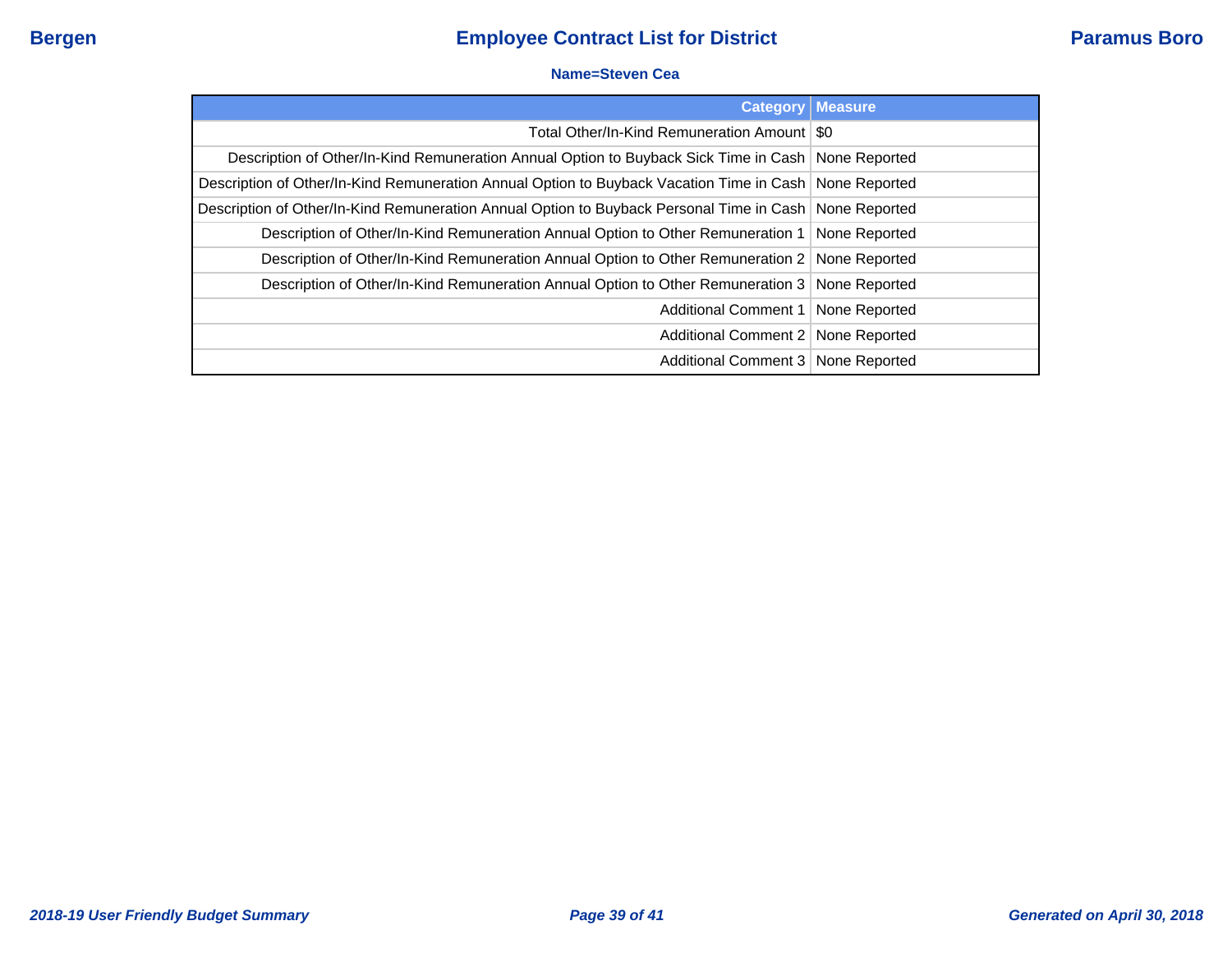### **Name=Timothy Donohue**

| <b>Category</b>                                                                           | <b>Measure</b>                          |
|-------------------------------------------------------------------------------------------|-----------------------------------------|
| Job Title                                                                                 | Coordinator/Director/Manager/Supervisor |
| Job Title II                                                                              | Innovation & Instruction                |
| Base Annual Salary Amount                                                                 | \$150,000                               |
| Full-Time Equivalent (FTE)                                                                | 1.0                                     |
| Shared with Another District?                                                             | N                                       |
| <b>Shared County</b>                                                                      | None Reported                           |
|                                                                                           | Shared District   None Reported         |
| Job Title Other District                                                                  | None Reported                           |
| Member of Collective Bargaining Unit (CBU)?                                               | N                                       |
| Beginning Date of Contract   07/01/17                                                     |                                         |
| End Date of Contract                                                                      | 06/30/18                                |
| Contracted Number of Annual Work Days                                                     | 260                                     |
| Contracted Number of Annual Vacation Days                                                 | 22                                      |
| Contracted Number of Annual Sick Days                                                     | 12                                      |
| Contracted Number of Annual Personal Days 5                                               |                                         |
| Contracted Number of Annual Consulting Days 0                                             |                                         |
| Number of Other Contracted Non-Working Days                                               | 17                                      |
| Description of Other Contracted Non-Working Days                                          | Annual Holiday                          |
| Total Allowances Amount   \$7,200                                                         |                                         |
| <b>Total Bonuses Amount</b>                                                               | \$0                                     |
| <b>Total Stipends Amount</b>                                                              | -\$0                                    |
| District Contributions Above Teacher Contract for Insurance (Health, Dental, Life, Other) | \$499                                   |
| District Contributions Above Teacher Contract for Retirement Plans                        | \$0                                     |
| Total Contractual Post-Employment Benefit Amount                                          | \$6,346                                 |
| Contractual Post-Employment Benefit Description of Payout of Sick days                    | Employee not eligible for benefits      |
| Contractual Post-Employment Benefit Description of Payout of Vacation days                | Accrued vacation pay                    |
| Contractual Post-Employment Benefit Description of Payout of Personal days                | Employee not eligible for benefits      |
| Contractual Post-Employment Benefit Description of Other Benefits 1                       | None Reported                           |
| Contractual Post-Employment Benefit Description of Other Benefits 2                       | None Reported                           |
| Contractual Post-Employment Benefit Description of Other Benefits 3                       | None Reported                           |